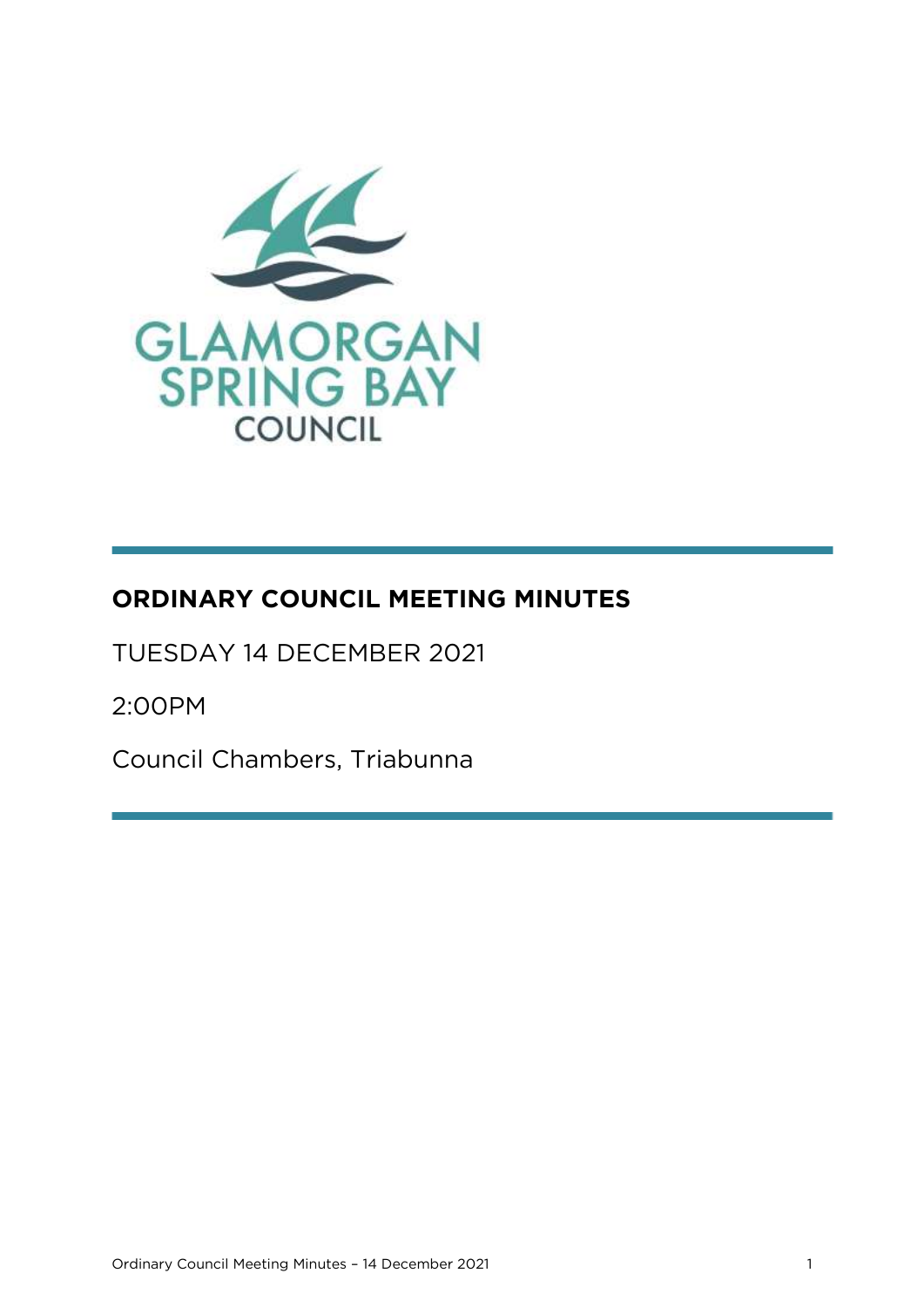### **NOTICE OF MEETING**

Notice is hereby given that the next ordinary meeting of the Glamorgan Spring Bay Council  $\lambda$  at  $\lambda$  0.000  $\mu$ at 2:00pm

## **QUALIFIED PERSON CERTIFICATION**

I hereby certify that, in accordance with section 65 of the *Local Government Act 1993*, any have been prepared by persons who have the qualifications or experience necessary to give such advice, information and recommendations. such advice, information and recommendations.

**Dated** this Thursday 9 December 2021

 $\Lambda$ .  $\mathcal M$ 

Greg Ingham<br>**GENERAL MANAGER GENERAL MANAGER**

### **IMPORTANT INFORMATION**

- As determined by Glamorgan Spring Bay Council in April 2017 all Ordinary and Special Meetings of Council are to be audio/visually recorded and streamed live. Special Meetings of Council are to be audio/visually recorded and streamed live.
- A recording of the meeting will be available via the link on the Glamorgan Spring<br>Bay Council website following the meeting

Bay Council website following the meeting.<br>In accordance with the Local Government Act 1993 and Regulation 33, these video/audio files will be retained by Council for at least 6 months and made available for viewing live, as well as online within 5 days of the scheduled meeting. The written minutes of a meeting, once confirmed, prevail over the video/audio recording of the meeting.<br>meeting. meeting.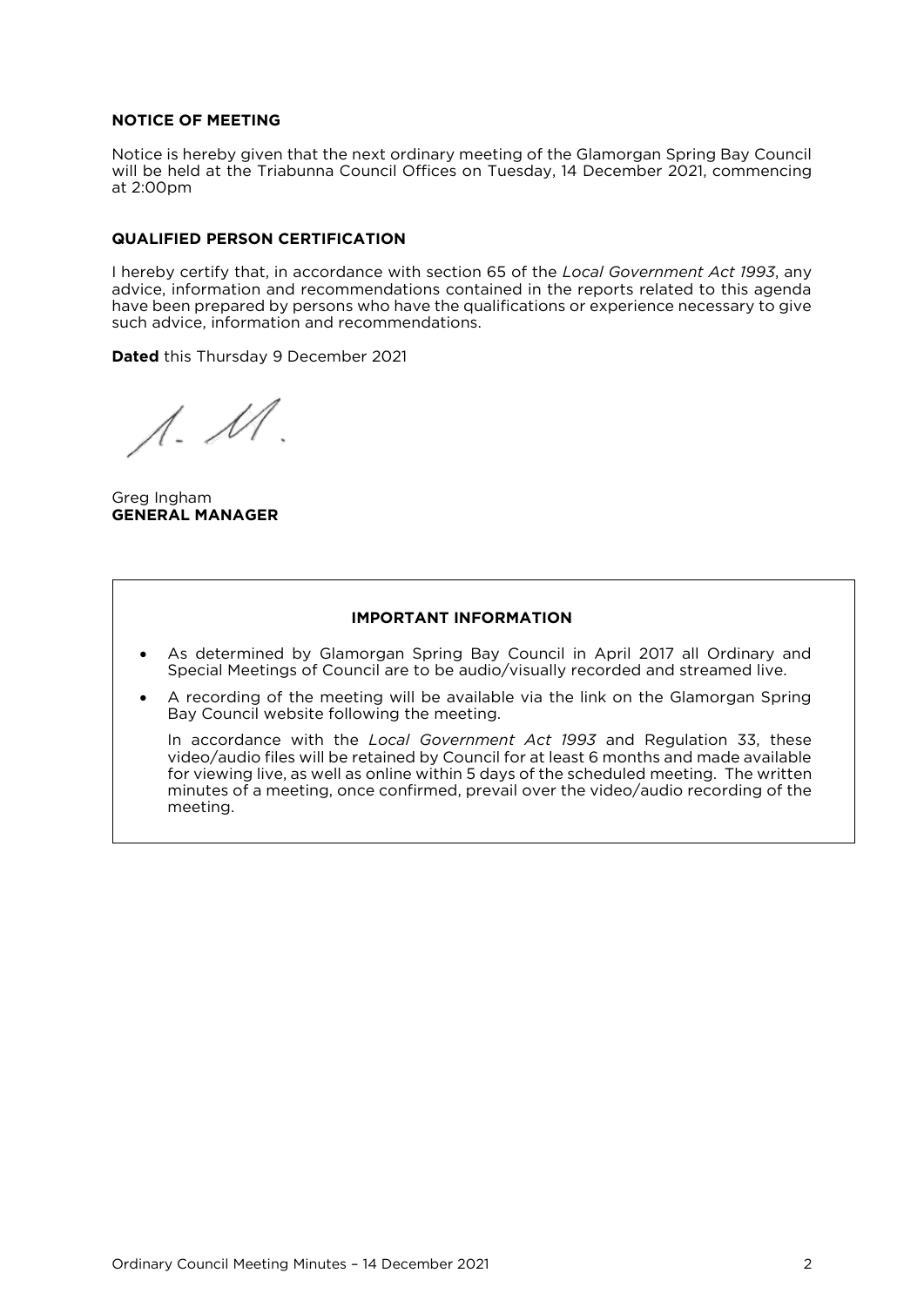### **TABLE OF CONTENTS**

| 1.                       |                                                                         |     |
|--------------------------|-------------------------------------------------------------------------|-----|
| 1.1<br>1.2<br>1.3        |                                                                         |     |
| 1.4<br>1.5               |                                                                         |     |
| 2.                       |                                                                         |     |
| 2.1<br>2.2<br>2.3        |                                                                         |     |
| 3.                       |                                                                         |     |
| 3.1<br>3.2               |                                                                         |     |
| 4.                       |                                                                         |     |
| 4.1<br>4.2               | Development Application 2021/234 - 50 Harveys Farm Road, Bicheno 36     |     |
| 5.                       |                                                                         |     |
| 5.1                      |                                                                         |     |
| 6.                       |                                                                         |     |
| 6.1                      | Minutes of Bicheno Memorial Hall Committee Meeting - 9 November 2021 40 |     |
| 7.                       |                                                                         |     |
| 7.1<br>7.2               |                                                                         |     |
| 8.                       |                                                                         |     |
| 8.1<br>8.2<br>8.3<br>8.4 |                                                                         |     |
| 9.                       |                                                                         |     |
|                          | <b>10. PETITIONS</b>                                                    | .64 |
| 11.                      |                                                                         |     |
| 11.1                     |                                                                         |     |
|                          |                                                                         |     |
|                          |                                                                         |     |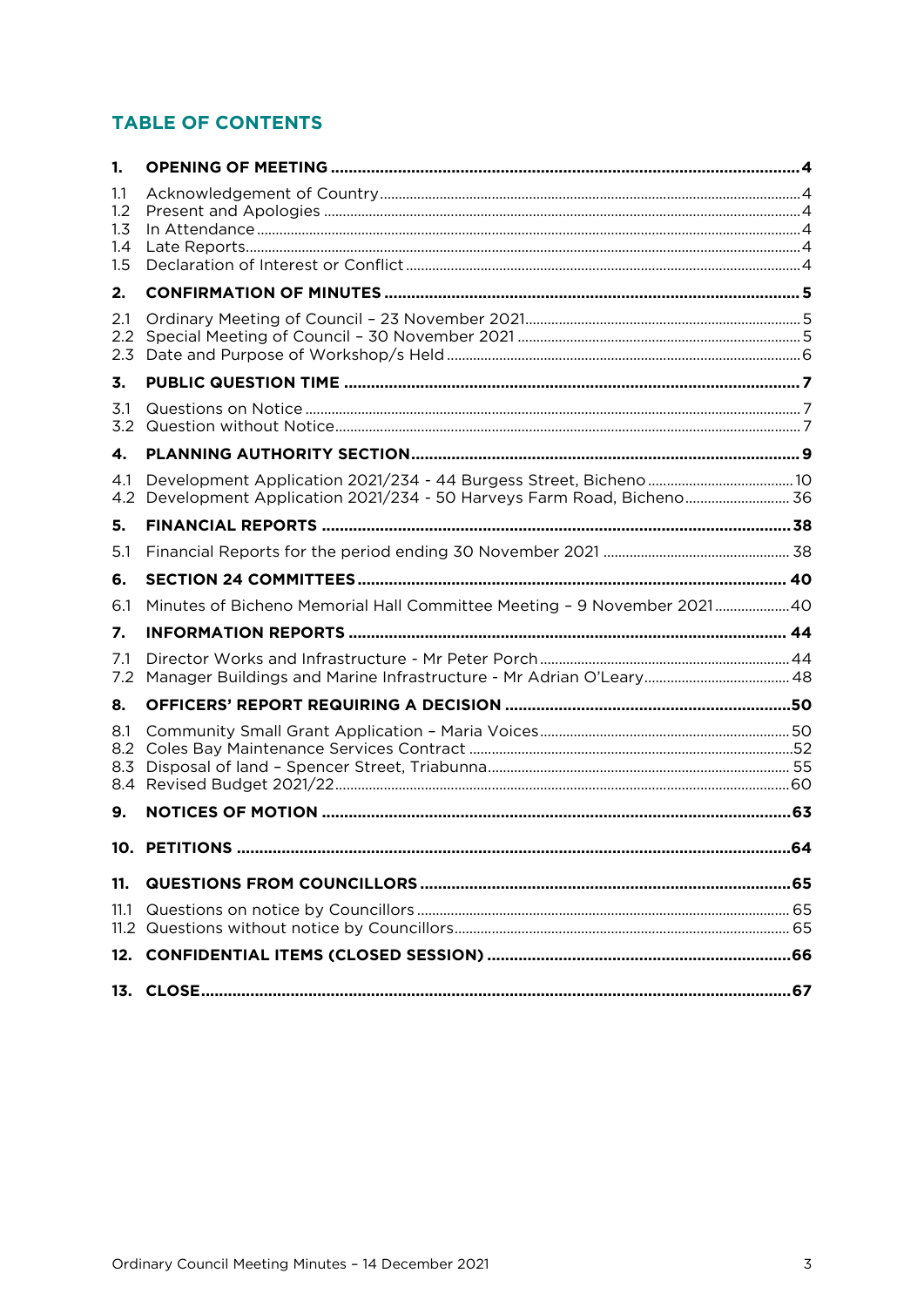#### <span id="page-3-0"></span> $\mathbf{1}$ . **1. OPENING OF MEETING**

The Deputy Mayor welcomed Councillors, staff and members of the public and declared the meeting open at 2:02pm.

#### <span id="page-3-1"></span> $1.1$ **1.1 Acknowledgement of Country**

*The Glamorgan Spring Bay Council acknowledges the Traditional Owners of our region and recognises their continuing connection to land, waters and culture. We pay our respects to their Elders past, present and emerging.*

### <span id="page-3-2"></span>**1.2 Present and Apologies**

#### **Present:**

Deputy Mayor Jenny Woods<br>CIr Cheryl Arnol Clr Keith Breheny Clr Annie Browning Clr Rob Churchill Clr Grant Robinson Clr Michael Symons Clr Michael Symons

### **Apologies:**

<span id="page-3-3"></span>mayor robert *Young* 

#### $1.3$ In Attendance **1.3 In Attendance**

General Manager, Mr Greg Ingham Director Planning and Development, Mr Alex Woodward Director Works and Infrastructure, Mr Peter Porch Director Corporate and Community, Mrs Elysse Blain Manager Buildings and Marine Infrastructure. Mr Adri Manager Buildings and Marine Infrastructure, Mr Adrian O'Leary

### <span id="page-3-4"></span>**1.4 Late Reports**

<span id="page-3-5"></span>

### **1.5 Declaration of Interest or Conflict**

*The Mayor requests Elected Members to indicate whether they have:* 

- any interest (personally or via a close associate) as defined in s.49 of the Local<br>Government Act 1993: or  $\mathcal{I}$ *Government Act 1993; or*
- *2. any conflict as described in Council's Code of Conduct for Councillors,*

*in any item included in the Agenda.*

### **Please note that Clr Cheryl Arnol declared an interest in confidential agenda item 2.1.**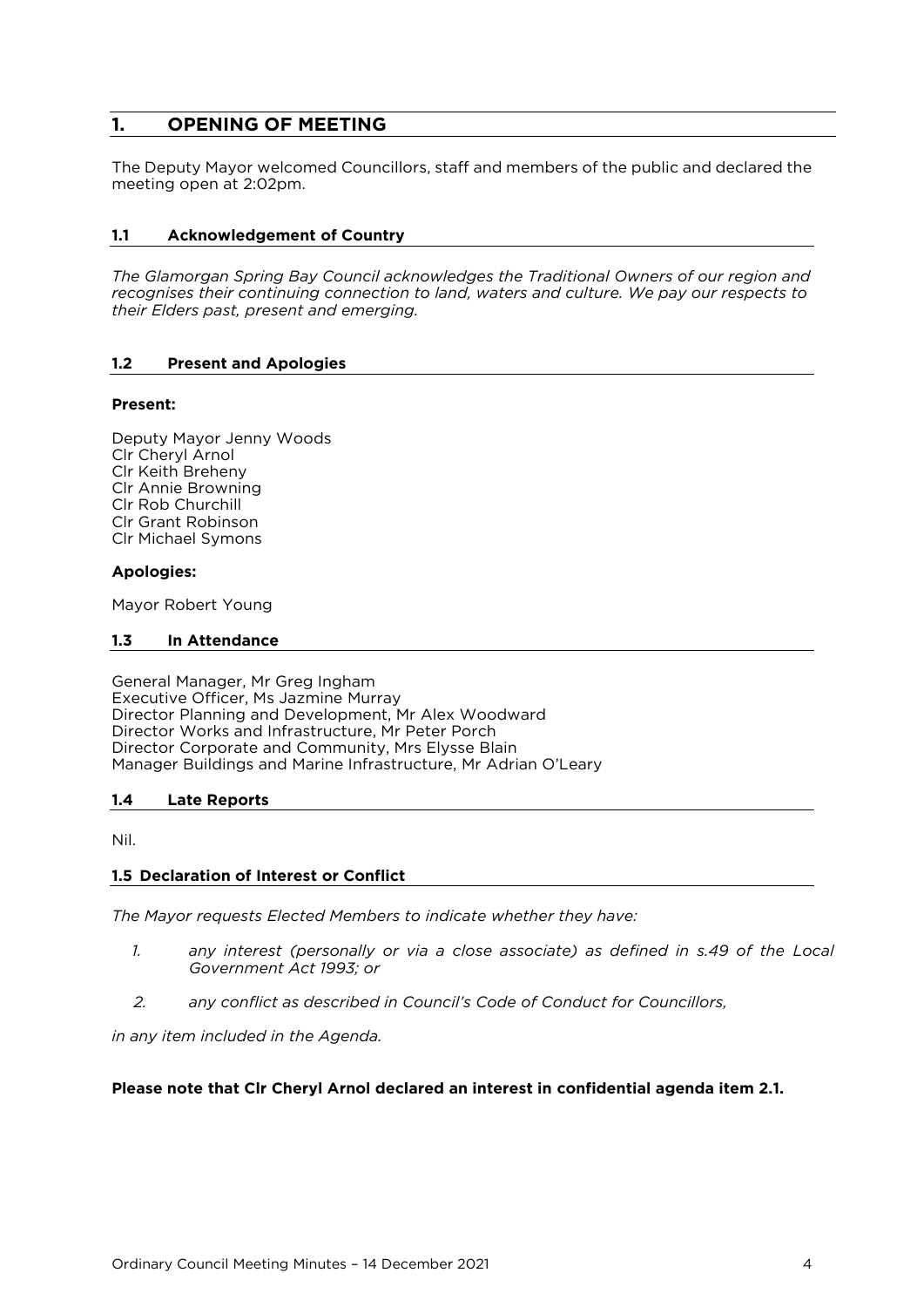#### <span id="page-4-0"></span> $2.$ **2. CONFIRMATION OF MINUTES**

## <span id="page-4-1"></span>**2.1 Ordinary Meeting of Council – 23 November 2021**

#### **RECOMMENDATION**

That the Minutes of the Ordinary Meeting of Council held on Tuesday 23 November 2021 at 2:00pm be confirmed as a true and correct record.

#### **DECISION 225/21**

Moved Clr Annie Browning, seconded Clr Keith Breheny that the Minutes of the Ordinary<br>Meeting of Council held on Tuesday 23 November 2021 at 2:00pm be confirmed as a true and correct record.

### **THE MOTION WAS PUT AND CARRIED UNANIMOUSLY 7/0**

For: Deputy Mayor Jenny Woods, Clr Cheryl Arnol, Clr Keith Breheny,<br>Clr Annie Browning, Clr Rob Churchill, Clr Grant Robinson, Clr Michael Symons Clr Michael Symons

Against: Nil

#### <span id="page-4-2"></span>**2.2 Special Meeting of Council – 30 November 2021**

#### **RECOMMENDATION**

That the Minutes of the Special Meeting of Council held on Tuesday 30 November 2021 at 2:00pm be confirmed as a true and correct record.

#### **DECISION 226/21**

Moved Clr Grant Robinson, seconded Clr Keith Breheny that the Minutes of the Special Meeting of Council held on Tuesday 30 November 2021 at 2:00pm be confirmed as a true and correct record.

### **THE MOTION WAS PUT AND CARRIED UNANIMOUSLY 7/0**

Deputy Mayor Jenny Woods, Clr Cheryl Arnol, Clr Keith Breheny, Clr Annie Browning, Clr Rob Churchill, Clr Grant Robinson, For: Clr Michael Symons Clr Michael Symons

Against: Nil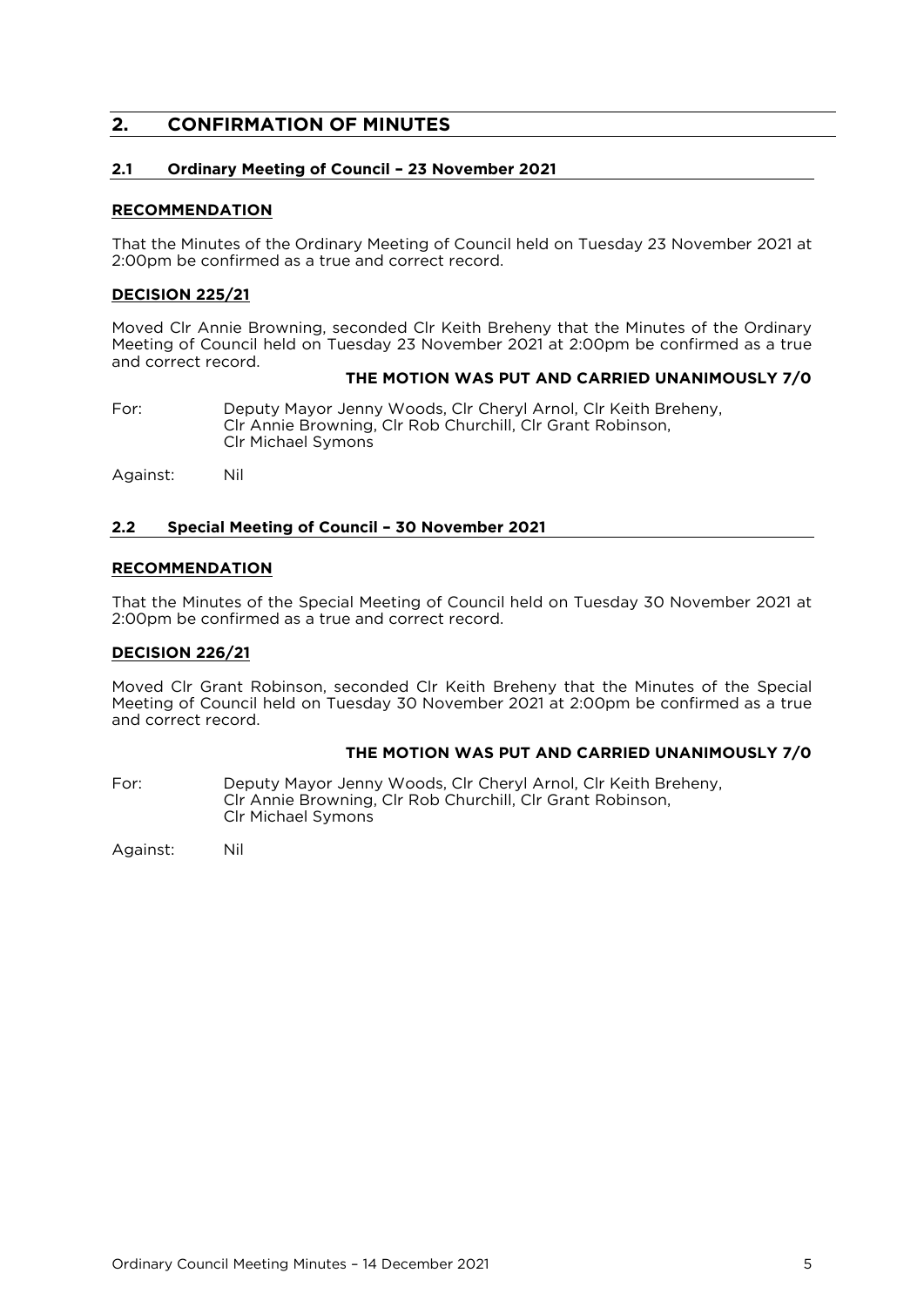#### <span id="page-5-0"></span>**2.3 Date and Purpose of Workshop/s Held**

### **TUESDAY 7 DECEMBER 2021**

In accordance with the requirements of regulation 8(2)(c) of the *Local Government* (Meeting Procedures) Regulations 2015, it is reported that a Council workshop was held from 1:30pm to 4:00pm on Tuesday 7 December 2021 at the Council Offices, Triabunna. from 1:30pm to 4:00pm on Tuesday 7 December 2021 at the Council Offices, Triabunna.

#### **Present Present**

Mayor Robert Young<br>Clr Cheryl Arnol Clr Annie Browning Clr Keith Brehenv Clr Rob Churchill Clr Grant Robinson Clr Grant Robinson

### **Apologies**

Deputy Mayor Jenny Woods (due to work commitments)<br>CIr Michael Symons (due to work commitments) Clr Michael Symons (due to work commitments)

### **In Attendance**

Mr Greg Ingham, General Manager<br>Mr Alex Woodward, Director Planning and Development Mr Peter Porch, Director Works and Infrastructure Mr James Bonner, Senior Planner Mr Peter Coney, Town Planner Mr Peter Coney, Town Planner

#### **Guests Guests**

Nil.

### **Agenda**

- DA 2021 / 234 50 Harveys Farm Road, Bicheno
- SA 2021 / 23 44 Burgess Street, Bicheno
- Council Workshop Policy

### <u>\_\_\_\_\_\_\_\_\_\_\_\_\_\_\_\_\_\_\_\_</u>

That Council notes the information. That Council notes the information.

#### **DECISION 227/21**

Moved Clr Keith Breheny, seconded Clr Cheryl Arnol that Council notes the information.

#### THE MOTION WAS PUT AND CARRIED UNANIMOUSLY 7/0 **THE MOTION WAS PUT AND CARRIED UNANIMOUSLY 7/0**

- For: Deputy Mayor Jenny Woods, Clr Cheryl Arnol, Clr Keith Breheny, Clr Annie Browning, Clr Rob Churchill, Clr Grant Robinson, Clr Michael Symons Clr Michael Symons
- Nil Against: Nil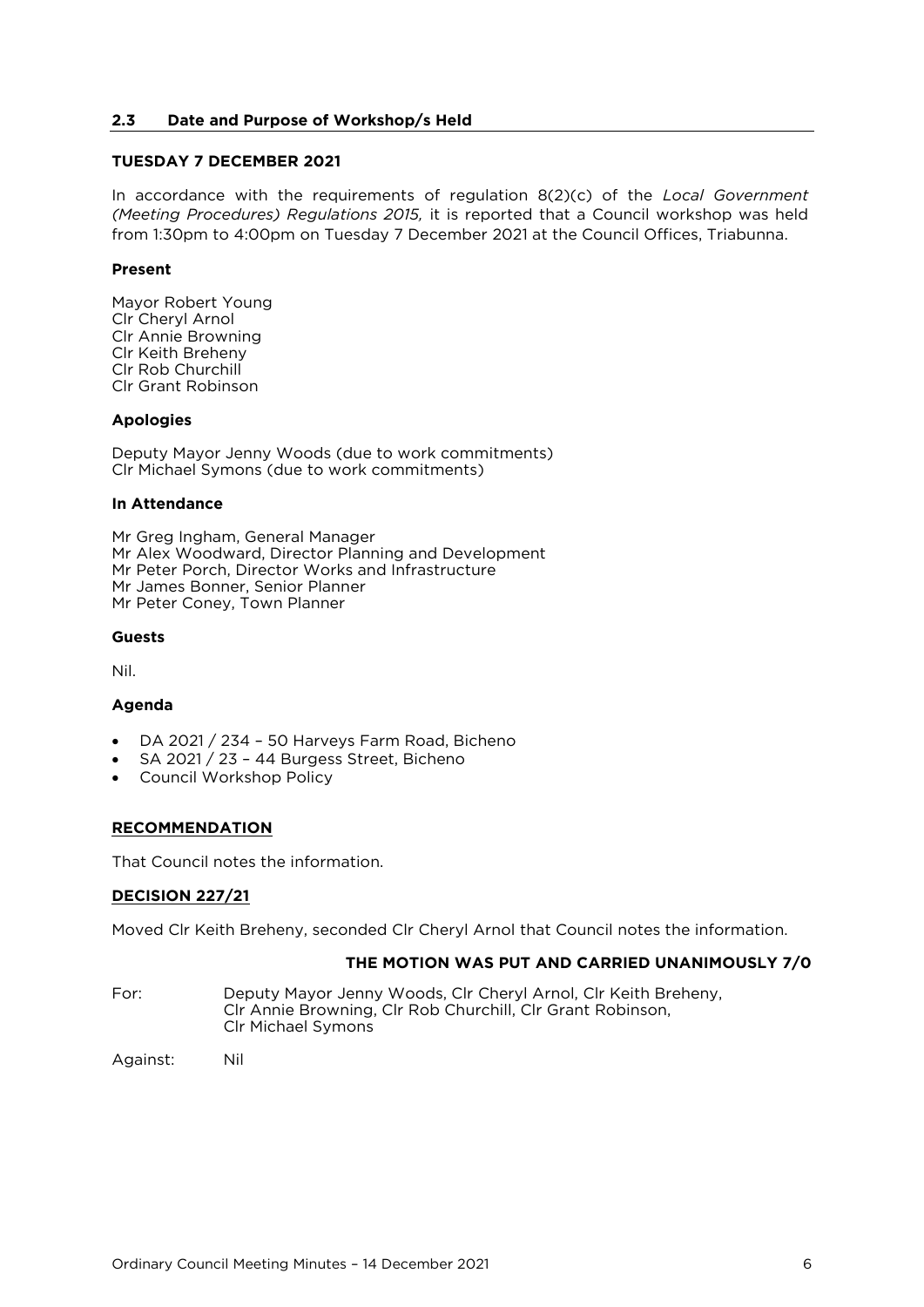#### <span id="page-6-0"></span> $\overline{3}$ . **PUBLIC QUESTION TIME 3. PUBLIC QUESTION TIME**

Public question time gives any member of the public the opportunity to freely ask a question<br>on any Council related matter. on any Council related matter.

Answers to questions will be given immediately if possible or taken "on notice" if an 'on the spot' answer is not available. spot' answer is not available.

In accordance with the Local Government (Meeting Procedures) 2015 questions on notice must be provided at least 7 days prior to the Ordinary Meeting of Council at which a member of the public would like a question answered. of the public would like a question answered.

#### <span id="page-6-1"></span>**Questions on Notice 3.1 Questions on Notice**

<span id="page-6-2"></span>**Nil** 

### **3.2 Question without Notice**

*Glamorgan Spring Bay Council will allow questions to be provided by written notice by 12 general.manager@frevcinet.tas.gov.au or alternatively left in the post box outside the Council Chambers located at 9 Melbourne Street, Triabunna. Council Chambers located at 9 Melbourne Street, Triabunna.*

### **Mar Wayne Murray**

 $QI$ *I* am wondering whether there has been update the 2020/2021 profit and loss statement pertaining to the Prosser Plains Raw Water Scheme, and if so, I would ask that the updated documents be published on the website, alongside the original *document so that it doesn't involve a long change of seeking to try and find these document so that it doesn't involve a long change of seeking to try and find these things.* 

### **Response from General Manager, Mr Greg Ingham**

The updated Prosser Plains Raw Water Scheme documents were updated in the last budget review and certainly I will take on board your comments in regards to providing the original one on the website

 $Q2$ . *ls the Council actively seeking any other purchases of the products or the product from this particular scheme? from this particular scheme?* 

#### **Response from General Manager. Mr Greg Ingham Response from General Manager, Mr Greg Ingham**

There is a fair bit of discussion going on around the scheme and options for the scheme going forward, however some of this information would be considered commercial in confidence at this stage and I wouldn't be prepared to discuss it. However, as you may be aware there is a development proposal for Louisville Point and there is ongoing discussion with the developers as to water supply from the scheme. with the developers as to water supply from the scheme.

### **Mr John Heck**

 $Q1$ *Q1. The properties that are listed in the attachment for the valuations of \$135,000, but that is only if they are fully serviced. I have a plan here that actually has those sites*  but sewerage and everything is in existence. Is the valuations that we are placing on for \$375,000 as a total a complete nonsense? *for \$375,000 as a total a complete nonsense?* 

#### **Response from General Manager, Mr Greg Ingham**

Thank you, Mr Heck, I presume you are referring to the Spencer Street development and your question will be taken on notice.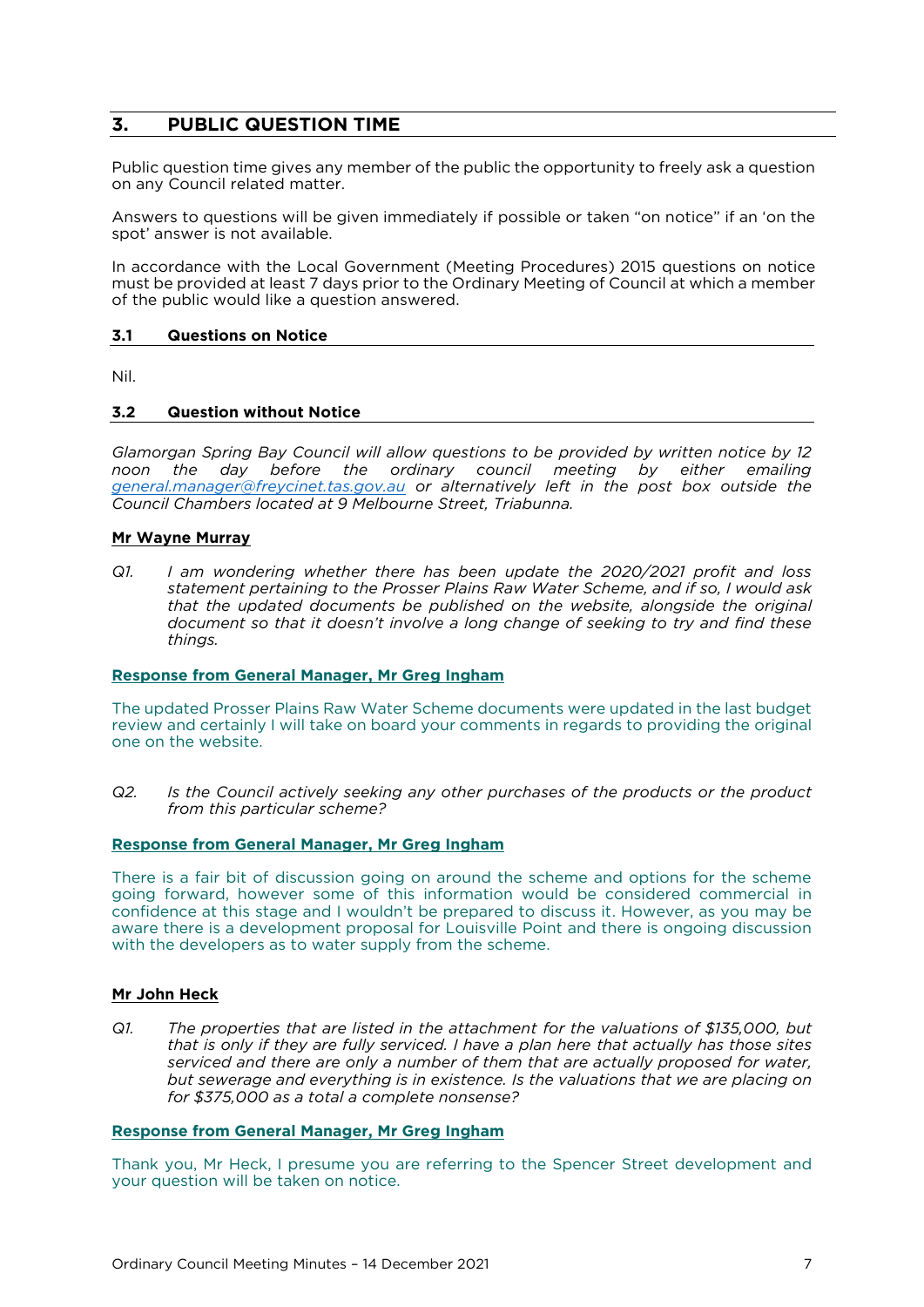*Director of Planning and Development, Mr Alex Woodward later provided a response to Mr Heck's questions at the discussion of agenda item 8.3.*

#### **Response from Director of Planning and Development, Mr Alex Woodward**

Mr Heck's earlier question was in regards to the lots being serviced and I can now confirm that is correct, there is water and sewer to the lots themselves. The valuation was based on the fact that to fully service the blocks, for example if you were to sell those they would have to be supplied with power, kerb and channel and the like. That would be the difference in the price, hence the reason they are obviously reduced as they are un-serviced. in the price, hence the reason they are obviously reduced as they are un-serviced.

*Town Planner, Mr Peter Coney entered the meeting at 2.10pm.*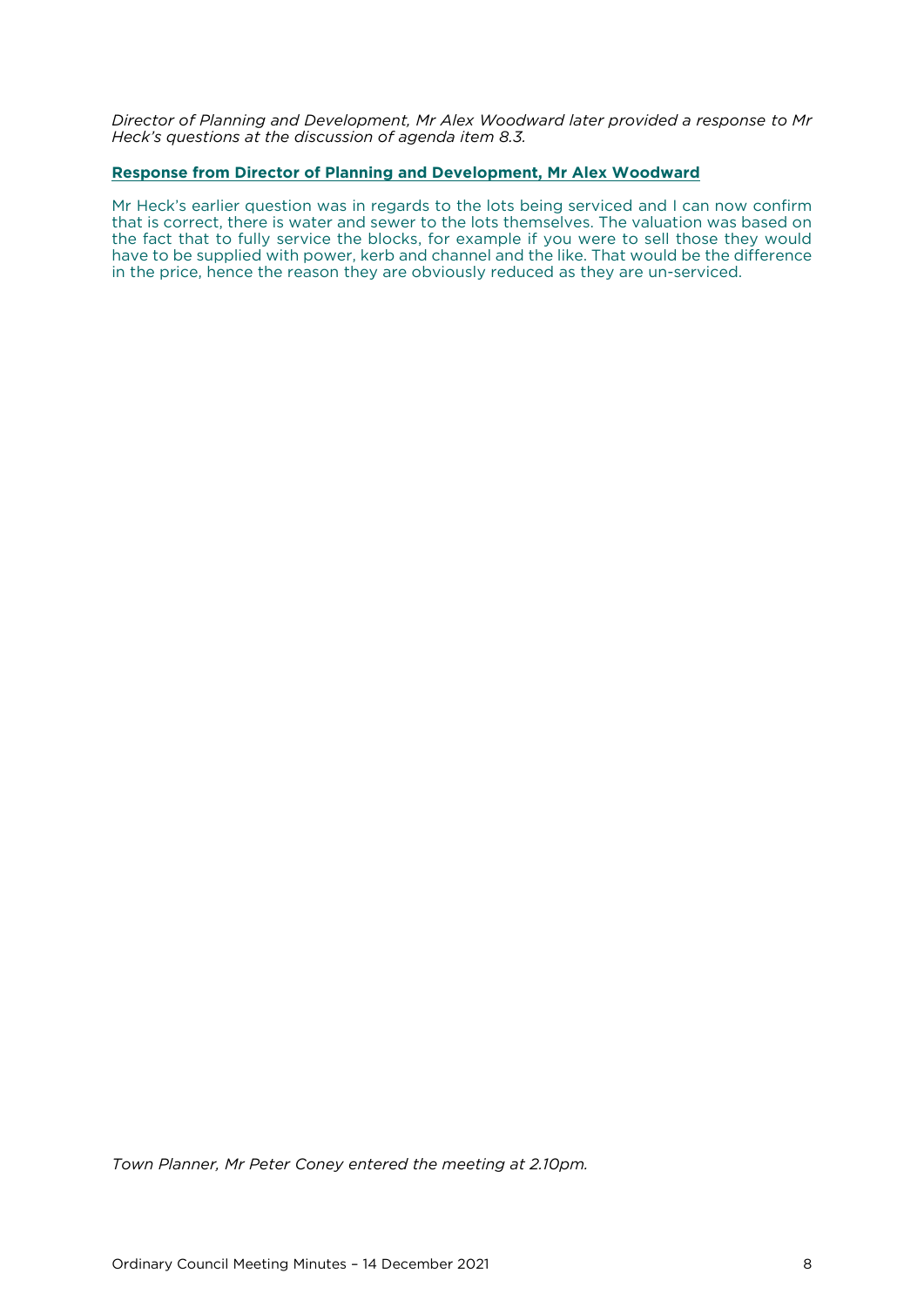#### <span id="page-8-0"></span> $4.$ **4. PLANNING AUTHORITY SECTION**

*Under Regulation 25 of Local Government (Meeting Procedures) Regulations 2015 the Chairperson hereby declares that the Council is now acting as a Planning Authority under the provisions of the Land Use Planning and Approvals Act 1993 for Section 4 of the Agenda.* 

## **RECOMMENDATION**

That Council now acts as a Planning Authority at (Time: ).

### **DECISION 228/21**

Moved Clr Annie Browning, seconded Clr Grant Robinson that Council now acts as a Planning Authority at 2.10pm

# **THE MOTION WAS PUT AND CARRIED UNANIMOUSLY 7/0**<br>Deputy Mayor Jenny Woods, Clr Cheryl Arnol, Clr Keith Breheny,

- For: Clr Annie Browning, Clr Rob Churchill, Clr Grant Robinson, Clr Michael Symons Clr Michael Symons
- Against: Nil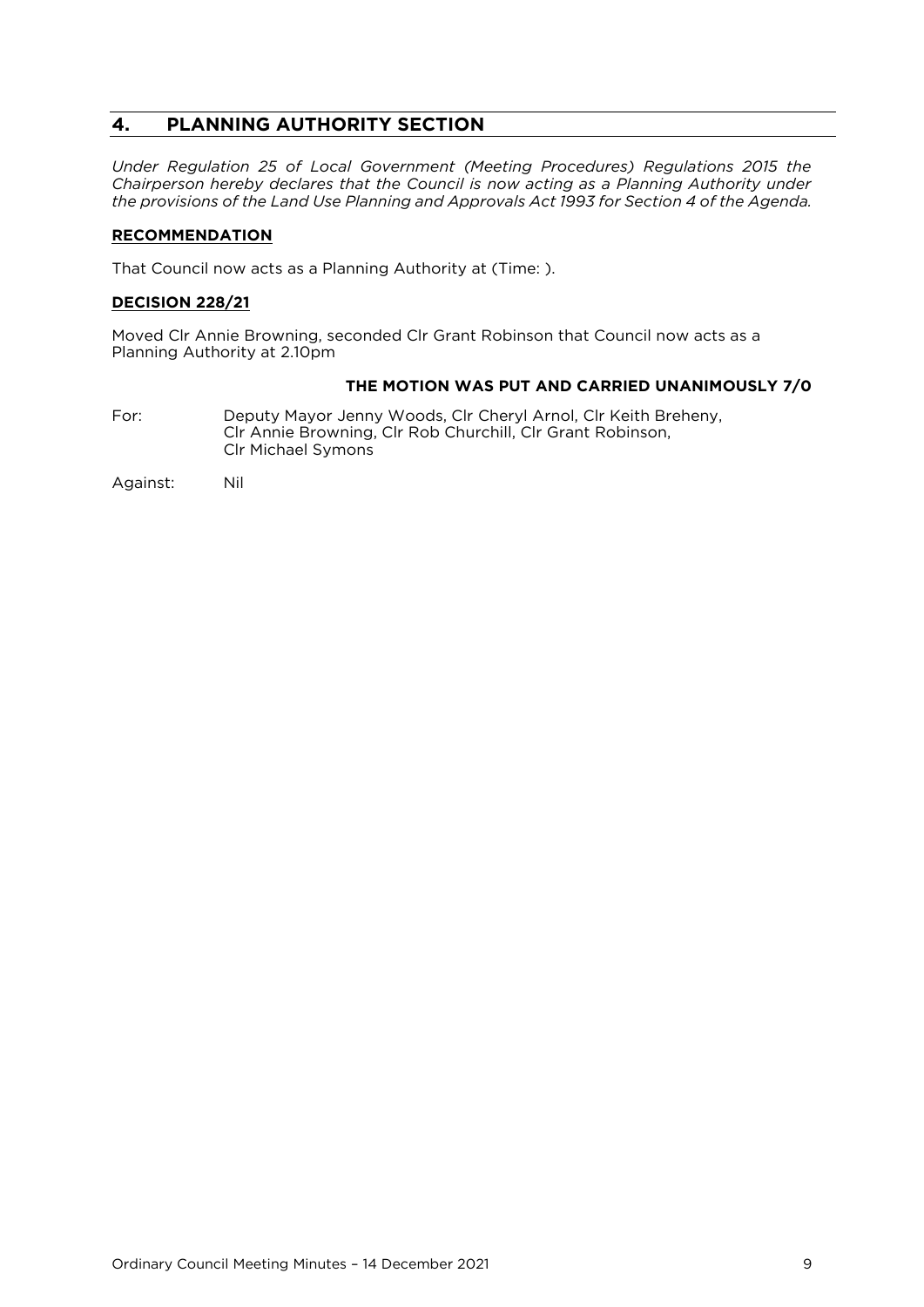### <span id="page-9-0"></span>**4.1 Development Application 2021/26 - 44 Burgess Street, Bicheno**

| <b>Proposal</b>             | Subdivision (10 lots), demolition and associated works                             |  |  |  |
|-----------------------------|------------------------------------------------------------------------------------|--|--|--|
| <b>Applicant</b>            | <b>Brooks, Lark and Carrick Surveyors</b>                                          |  |  |  |
| <b>Application Date</b>     | 20 October 2021                                                                    |  |  |  |
| <b>Statutory Date</b>       | 16 December 2021                                                                   |  |  |  |
| <b>Planning Instruments</b> | Glamorgan Spring Bay Interim Planning Scheme 2015                                  |  |  |  |
| Zone                        | General Residential zone                                                           |  |  |  |
| Codes                       | 5.0 Road and Railway Assets, 6.0 Parking and Access, 7.0<br>Stormwater Management. |  |  |  |
| <b>Specific Area Plans</b>  | n.a                                                                                |  |  |  |
| <b>Use</b>                  | Residential                                                                        |  |  |  |
| Development                 | Discretionary                                                                      |  |  |  |
| <b>Discretions</b>          | 3                                                                                  |  |  |  |
| <b>Representations</b><br>4 |                                                                                    |  |  |  |
| <b>Attachments</b>          | A - Application Documents<br>B - Representations                                   |  |  |  |
| <b>Author</b>               | Peter Coney, Town Planner                                                          |  |  |  |

## **Executive Summary**

Planning approval is sought for the subdivision of the land at 44 Burgess Street. The subdivision will result in 10 lots.

The proposal was advertised for two weeks from 12 November to the 26 November and 4 representations were received.

This report assesses the proposal against the standards of the relevant zones and codes, and considers the issues raised in the representations. The Planning Authority must consider the planner's recommendation and the matters raised in the representations, and make a the planner of the planner recommendation and the matter representations, and make a<br>final determination by 16 December 2021 final determination by 16 December 2021.

The recommendation is to approve the application, subject to conditions as detailed at the end of this report.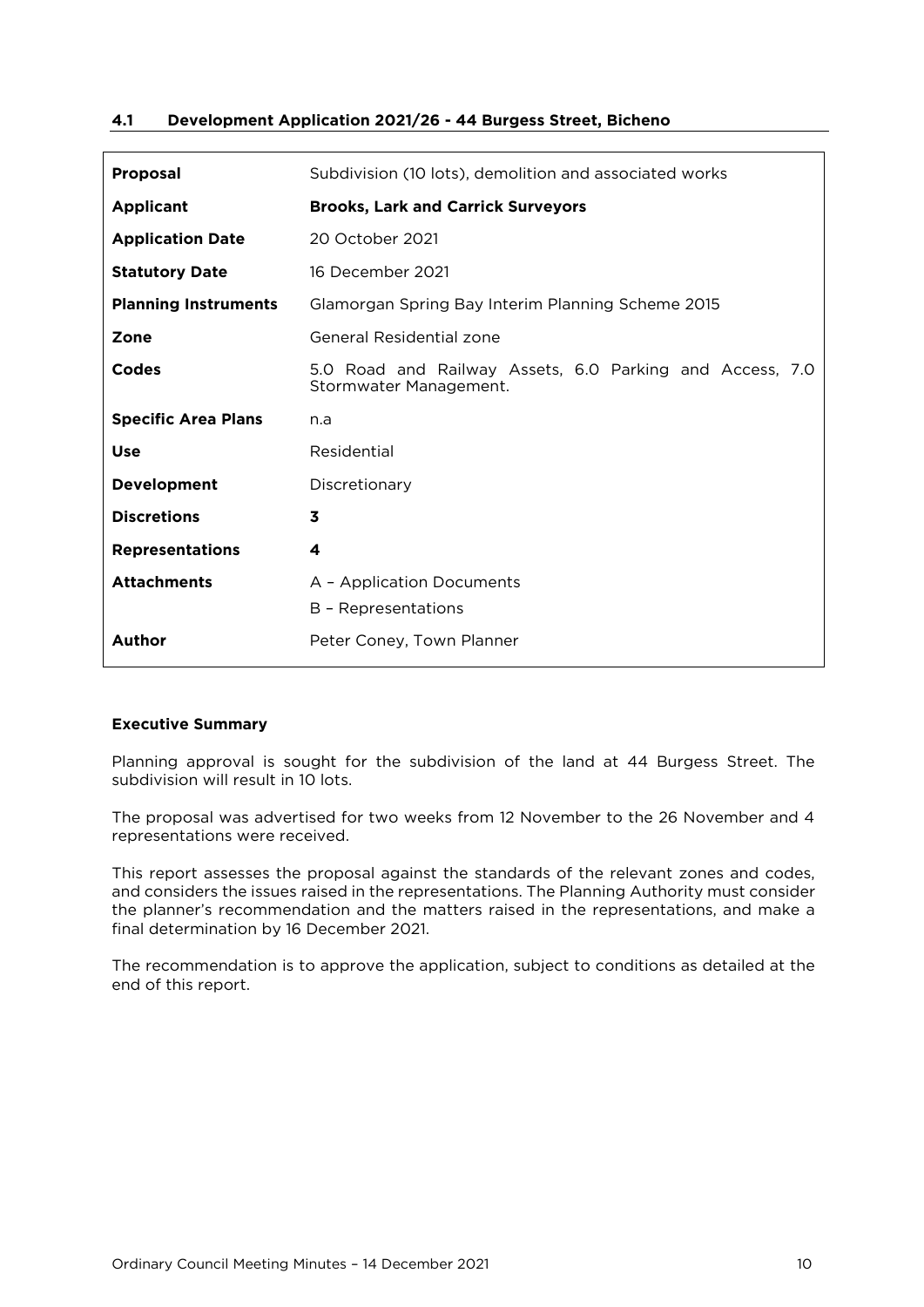### **PART ONE**

#### $\mathbf{1}$ **1. Statutory Requirements**

The Land Use Planning and Approvals Act 1993 (LUPAA) requires the planning authority to take all reasonable steps to ensure compliance with the planning scheme. authority to take all reasonable steps to ensure compliance with the planning scheme.

The planning scheme provides the overriding considerations for this application.<br>Matters of policy and strategy are primarily a matter for preparing or amending the planning scheme. planning scheme.

The initial assessment of this application identified where the proposal met the relevant Acceptable Solutions under the planning scheme, and where discretionary consideration is required. This report addresses only the discretionary considerations, consideration is required. This requires  $\frac{1}{2}$  reported. This report addresses on  $\frac{1}{2}$  reported. The proposed development the representations and makes a final recommendation for the proposed development.

The Planning Authority must consider the report but is not bound to it. It may:

- 1. Adopt the recommendation
- 2. Vary the recommendation
- 3. Replace an approval with a refusal (or vice versa).

The Judicial Review Act 2000 and the Local Government (Meeting Procedures)<br>Regulations 2015 require a full statement of reasons if an alternative decision to the recommendation is made. recommendation is made.

#### $2.$ **2. Approving applications under the planning scheme**

 $A_{\text{D}}$  be approved in most cases the standards can be met in one of two ways: to be approved. In most cases, the standards can be met in one of two ways:

- $\frac{1}{2}$ . By Acceptable Solution, or if it cannot do this is cannot do this,  $\frac{1}{2}$
- 2. By Performance Criteria.

If a proposal meets an Acceptable Solution, it does not need to satisfy the Performance Criteria.

In assessing this application, the Planning Authority must exercise sound judgement to determine whether the proposal meets the relevant Performance Criterion and must consider the issues raised in the representations. consider the issues raised in the representations.

### **3. The Proposal**

The proposal is for the subdivision of land at 44 Burgess Street, Bicheno into 10 lots.<br>The proposal includes works associated with the subdivision of land, and the de molition of some structures within the land demolition of some structures within the land.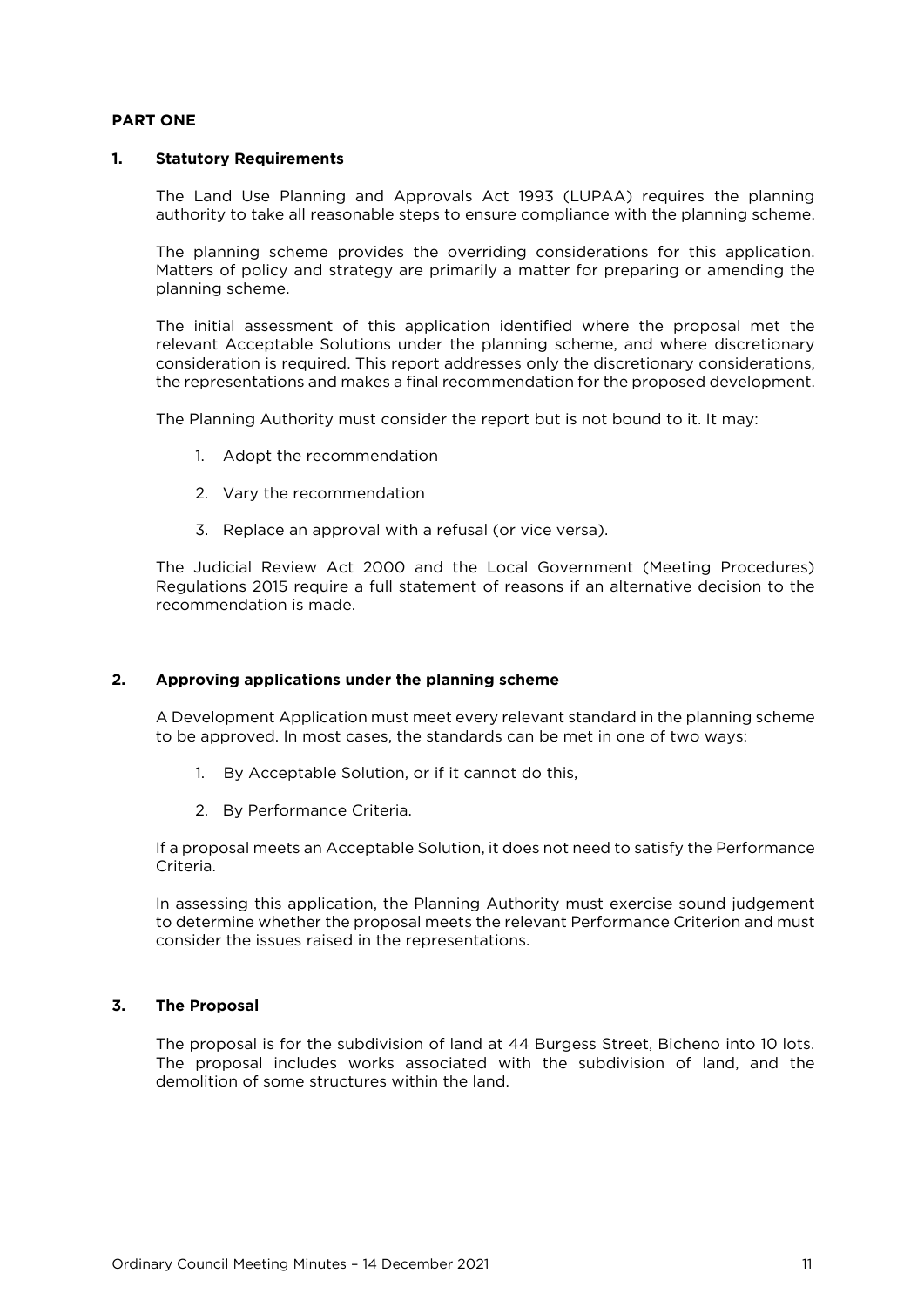

## **Figure 1. Site Plan**

#### $4.$ **4. Risk and implications**

Approval or refusal of this application should have no direct financial risk for Council, other than should an appeal against the Authority's decision be lodged or should the  $\alpha$  Depends authority fail to determine the application within the statutory time frame Planning Authority fail to determine the application within the statutory timeframe.

# **5. Background and past applications**

### **6. Site Description**

44 Burgess Street, Bicheno is a large residential allotment. There is presently a single dwelling and associated outbuildings. The site is moderately steep rising to the south west. There is moderate mature vegetation. The surrounding area is residential, with western in the induced maturity  $\sum_{n=1}^{\infty}$  moderate maturity  $\sum_{n=1}^{\infty}$  is  $\sum_{n=1}^{\infty}$  is a front and  $\sum_{n=1}^{\infty}$  is residentially single dwellings. The site has a front age at both Burgess Street, and predominately single dwellings. The site has a frontage at both Burgess Street, and Tribe Street.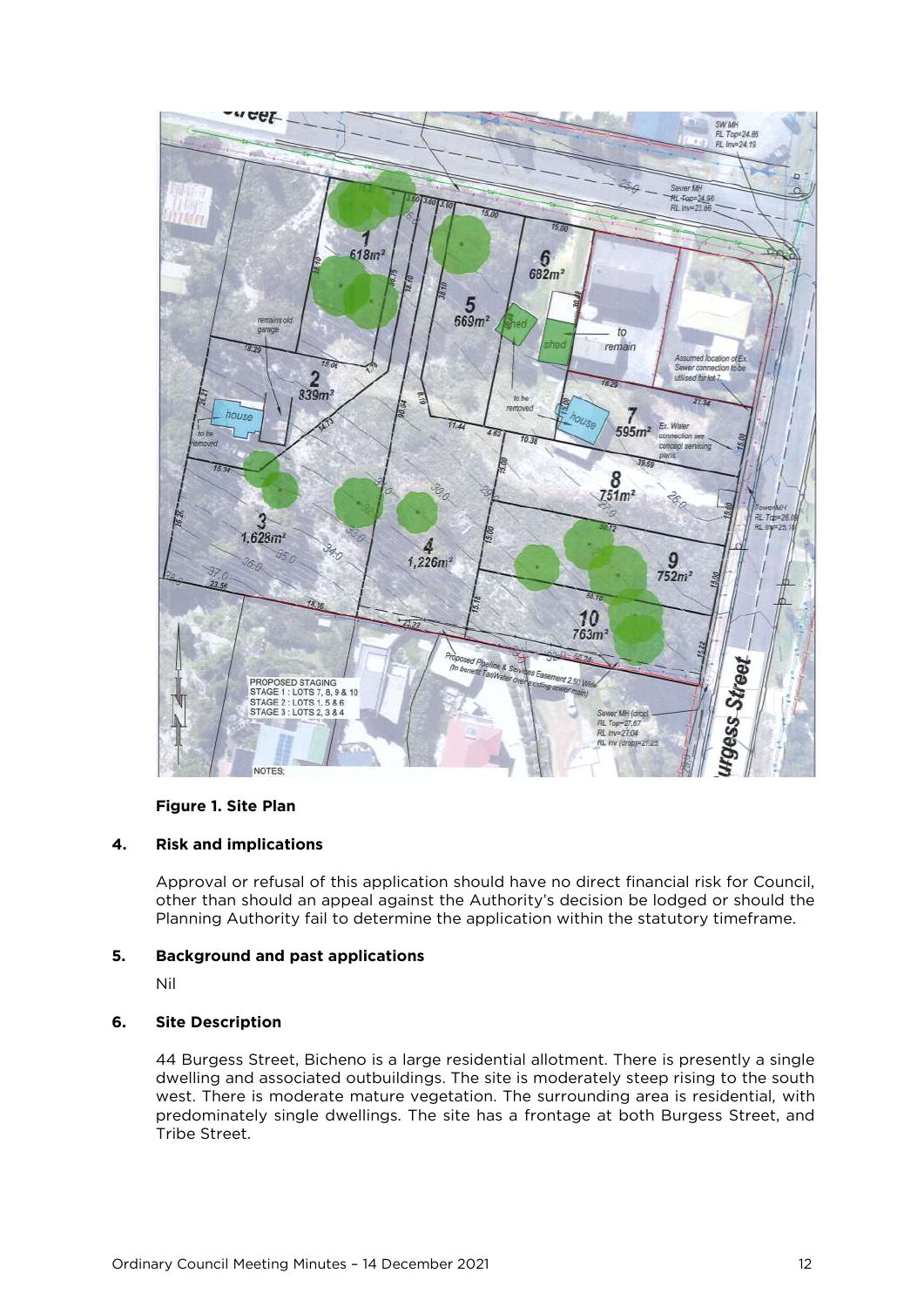

**Figure 2 – Site and locality.**



**Figure 3 – Approximation of steepness of the site where orange is 20% or higher and yellow is 14% - 20%**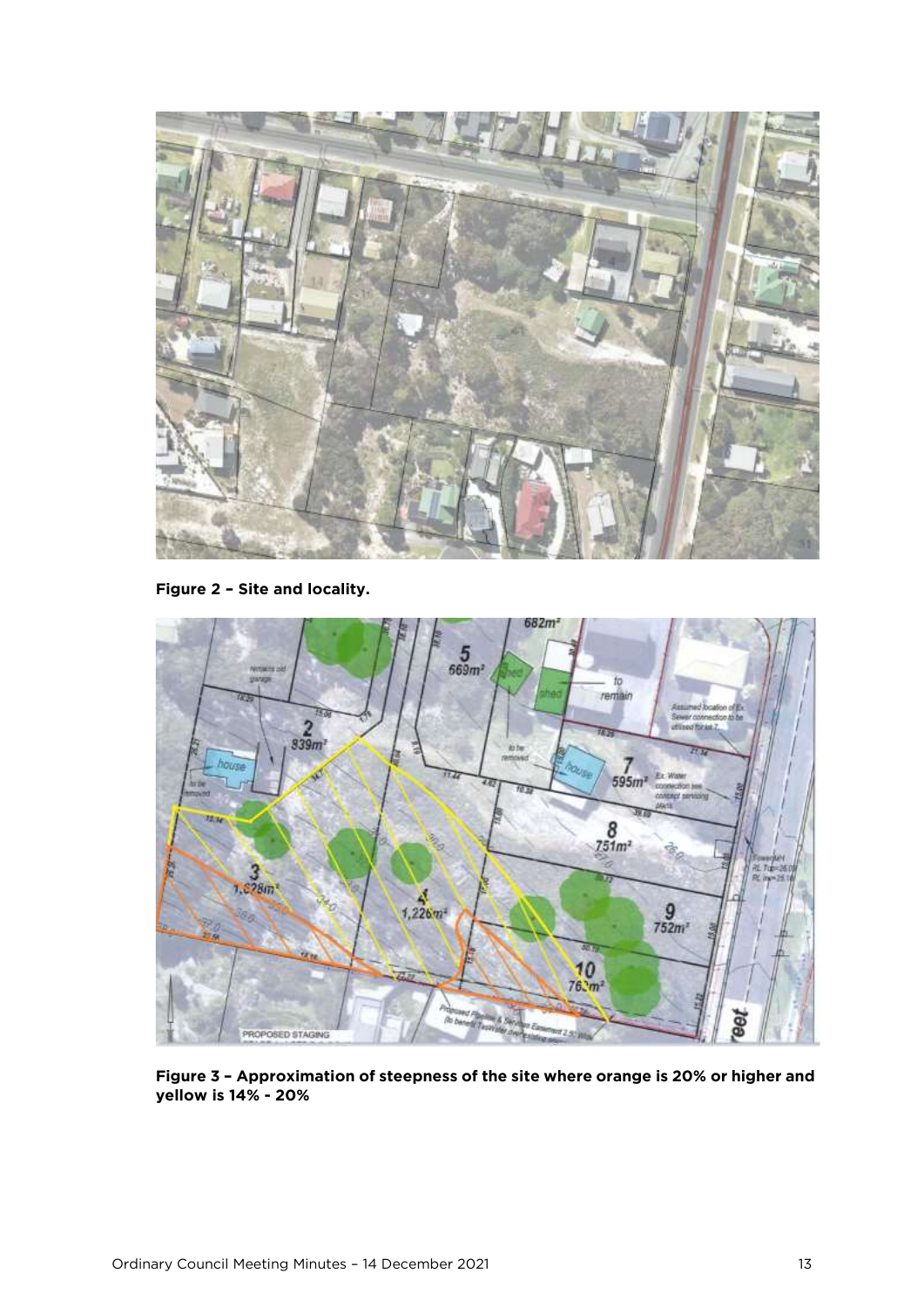### **7. Planning Instruments**

- 1) Glamorgan Spring Bay Planning Scheme 2015<br>
 10. General Residential zone
	-
	- E5.0 Road and Railway Assets Code
	- E6.0 Parking and Access Code
	- $\cdot$  F7.0 Stormwater Management • E7.0 Stormwater Management Code

### **8. Easements and Services**

### **9. Covenants**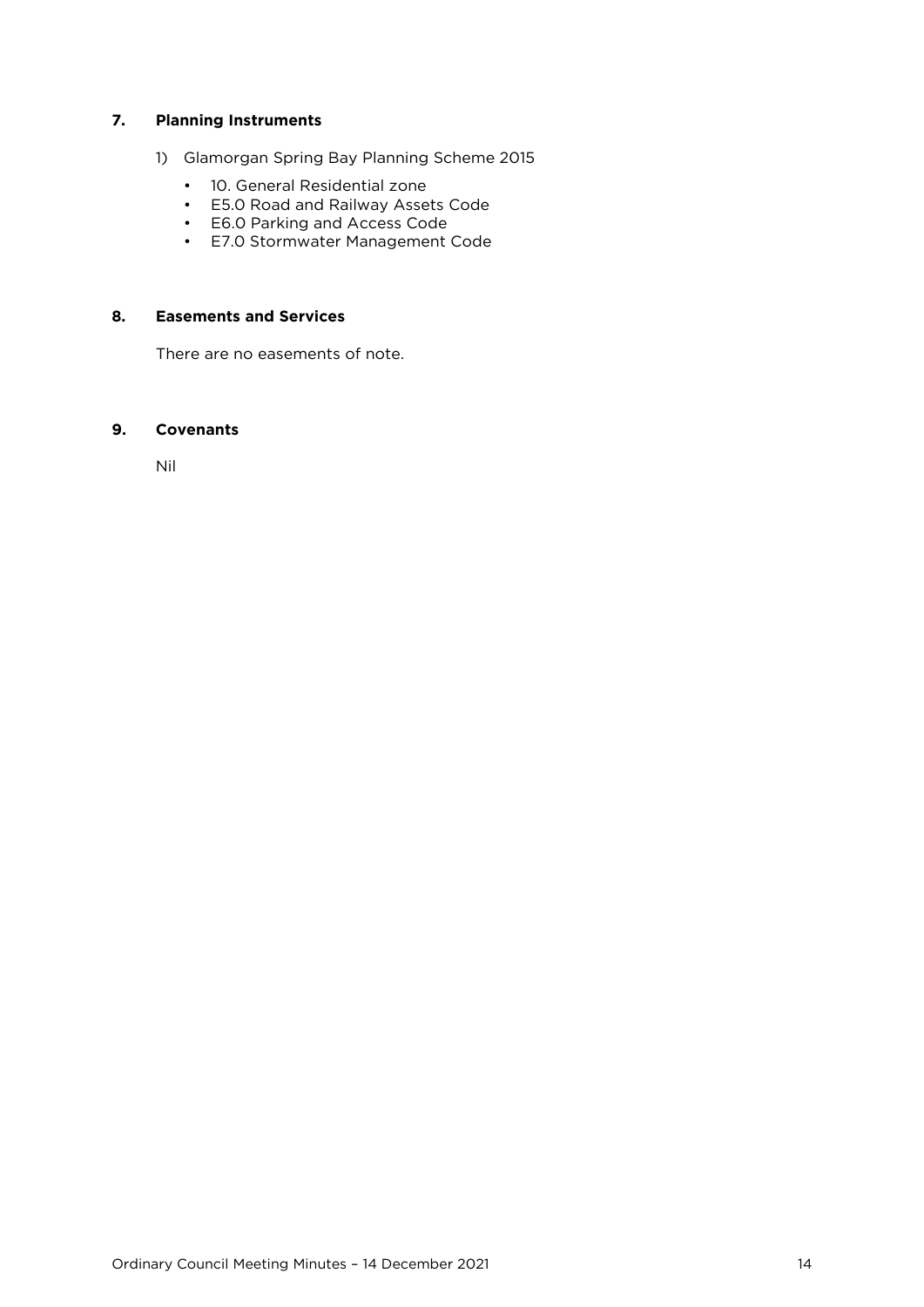## **PART TWO**

#### **10. Meeting the Standards – via Acceptable Solution**  10.

The proposal has been assessed against the Acceptable Solutions provided in:

- 10.0 General Residential zone
- E5.0 Road and Railway Assets Code
- E6.0 Parking and Access Code
- E7.0 Stormwater Management Code

All standards were met by Acceptable Solution excepting those identified below.<br>These have been assessed against the applicable performance criteria. It is noted here that in all instances a subdivision application requires a discretionary permit application, irrespective of the way in which the proposal complies with an applicable  $\alpha$  is the way in which the way in which the way in which the proposal complication  $\alpha$ 

#### $11.$ **11. Meeting the Standards via Performance Criteria**

The state met by Acceptable Solution with the state of the state of the state of the satisfy the satisfy the satisfy the satisfy the satisfy the satisfy the satisfy the satisfy the satisfy the satisfy the satisfy the satis relevant Performance Criteria to be approved. These are:

- 10.0 General Residential zone
	- <sup>o</sup> 10.6.1 (P1), (P2), (P3), (P4) and (P5) Lot Design.
	- <sup>o</sup> 10.6.3 (P1) Ways and Public Open Space
- E5.0 Road and Railway Assets Code
	- <sup>o</sup> E5.6.4 (P1) Existing road accesses and junctions

Criteria and make a determination on the application by  $16$  December 2021 Criteria and make a determination on the application by 16 December 2021.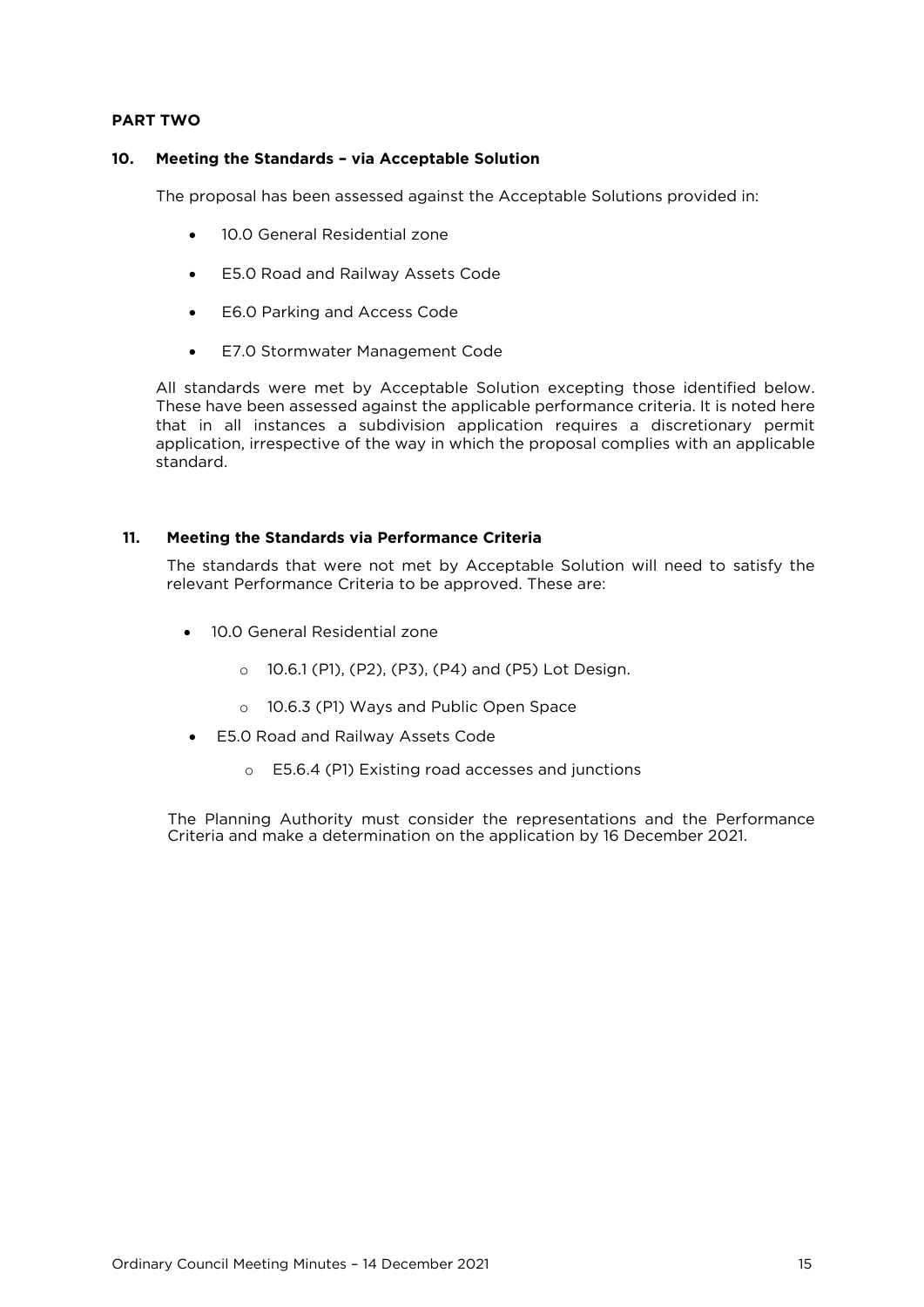### **PART THREE**

### **12. Assessing the proposal against the Performance Criteria**

### **Development Standards for Buildings and Works**

Zone Standards

| <b>Performance Criteria</b>                                                                                                      | <b>Planner's response</b>                                                                                                                                                                                                                                                          |  |  |  |  |
|----------------------------------------------------------------------------------------------------------------------------------|------------------------------------------------------------------------------------------------------------------------------------------------------------------------------------------------------------------------------------------------------------------------------------|--|--|--|--|
| Clause 10.6.1 (P1) Lot Design                                                                                                    | The Acceptable Solution for the standard requires<br>that the size of each lot must comply with the<br>minimum and maximum lot sizes specified in Table<br>10.1, except if for public open space, a riparian or<br>littoral reserve or utilities.                                  |  |  |  |  |
|                                                                                                                                  | Lots 1, 2, 5, 6, 8, 9 and 10 exceed the maximum for<br>development within 200m2 of a local business zone<br>(pursuant to the table 10.1). The proposal is therefore<br>reliant on the performance criteria outlined below.                                                         |  |  |  |  |
| <b>P1</b>                                                                                                                        |                                                                                                                                                                                                                                                                                    |  |  |  |  |
| The size of each lot must satisfy all of the<br>following:                                                                       | With respect to the performance criteria, the site has<br>multiple constraints relating to stormwater capacity<br>in the downstream network, access to the State                                                                                                                   |  |  |  |  |
| (a)<br>variance above the maximum lot size in Table<br>10.1 only to the extent necessary due to<br>demonstrated site constraints | Highway, and moderately steep sections to the south<br>(particularly lot 10).                                                                                                                                                                                                      |  |  |  |  |
| (b)                                                                                                                              | Broadly, despite being within 200m of a local<br>business zone, to provide a density that accords with<br>the acceptable solution would present challenges in<br>the developable area of each lot and services.                                                                    |  |  |  |  |
| be consistent with any applicable Local Area<br>Objectives or Desired Future Character<br><b>Statements for the area.</b>        | The proposal is considered to comply when<br>appreciating these site constraints in accordance<br>with (a). for (b) there are no Local Area Objectives<br>or Desired Future Character Statements.                                                                                  |  |  |  |  |
| Clause 10.6.1 (P2) Lot Design                                                                                                    | The Acceptable Solution for the standard requires<br>that the design of each lot must provide a minimum<br>building area that is rectangular in shape and<br>complies with a number of criteria in respect to the<br>siting of that building area.                                 |  |  |  |  |
|                                                                                                                                  | Lots 1, 5 and 6, owing to their 15m wide frontage, are<br>unable to provide a 10mx15m area clear of the side<br>boundary setbacks, whilst having the long axis of<br>that area orientated toward north. All other lots<br>would ordinarily comply with the acceptable<br>solution. |  |  |  |  |
|                                                                                                                                  | The proposal is therefore reliant on the performance<br>criteria as outlined below.                                                                                                                                                                                                |  |  |  |  |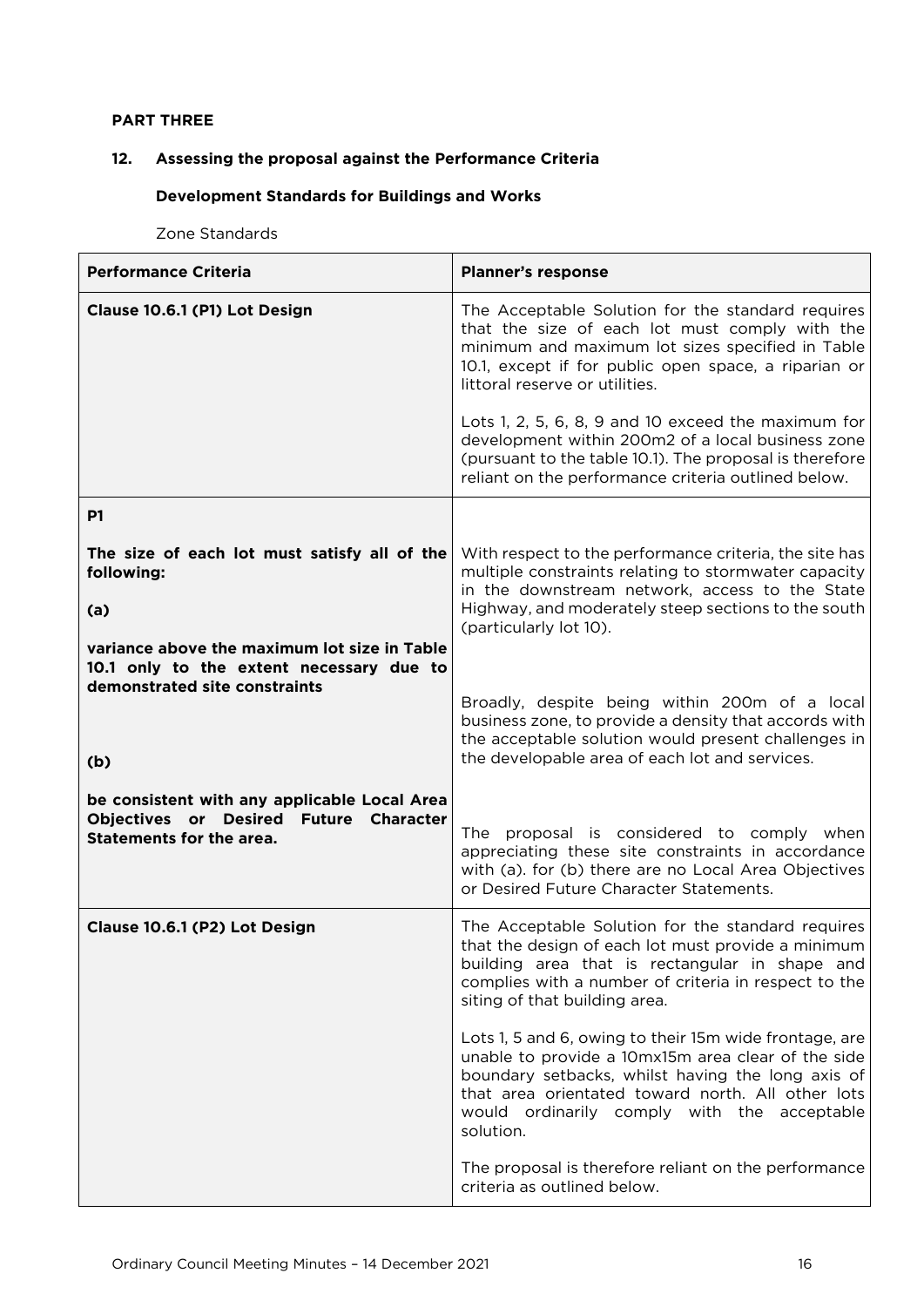| The design of each lot must contain a building<br>area able to satisfy all of the following:                           | With respect to the performance criteria, it is evident<br>that the lots are able to be developed. A dwelling<br>need only be 9m in length rather than 10m at a single<br>story to comply with the acceptable solution of the<br>standard. Further, dwelling design is unrestricted<br>and often open plan living areas allow for solar |  |  |  |
|------------------------------------------------------------------------------------------------------------------------|-----------------------------------------------------------------------------------------------------------------------------------------------------------------------------------------------------------------------------------------------------------------------------------------------------------------------------------------|--|--|--|
| (a)                                                                                                                    | access despite narrow facades.                                                                                                                                                                                                                                                                                                          |  |  |  |
| be reasonably capable of accommodating<br>residential use and development;                                             |                                                                                                                                                                                                                                                                                                                                         |  |  |  |
| (b)                                                                                                                    | The proposal is considered to comply                                                                                                                                                                                                                                                                                                    |  |  |  |
| meets any applicable standards in codes in<br>this planning scheme;                                                    |                                                                                                                                                                                                                                                                                                                                         |  |  |  |
| (c)                                                                                                                    |                                                                                                                                                                                                                                                                                                                                         |  |  |  |
| future development to achieve<br>enables<br>maximum solar access, given the slope and<br>aspect of the land;           |                                                                                                                                                                                                                                                                                                                                         |  |  |  |
| (d)                                                                                                                    |                                                                                                                                                                                                                                                                                                                                         |  |  |  |
| minimises the need for earth works, retaining<br>walls, and fill and excavation associated with<br>future development; |                                                                                                                                                                                                                                                                                                                                         |  |  |  |
| (e)                                                                                                                    |                                                                                                                                                                                                                                                                                                                                         |  |  |  |
| provides for sufficient useable area on the lot<br>for both of the following;                                          |                                                                                                                                                                                                                                                                                                                                         |  |  |  |
| (i)                                                                                                                    |                                                                                                                                                                                                                                                                                                                                         |  |  |  |
| on-site parking and manoeuvring;                                                                                       |                                                                                                                                                                                                                                                                                                                                         |  |  |  |
| (i)                                                                                                                    |                                                                                                                                                                                                                                                                                                                                         |  |  |  |
| adequate private open space.                                                                                           |                                                                                                                                                                                                                                                                                                                                         |  |  |  |
| Clause 10.6.1 (P3) Lot Design                                                                                          | The frontage for each lot must comply with the<br>minimum and maximum frontage specified in Table<br>10.2, except if for public open space, a riparian or<br>littoral reserve or utilities or if an internal lot.                                                                                                                       |  |  |  |
|                                                                                                                        | The proposal presents a slight variance above the<br>frontage requirements for Lot 1 and Lot 10, and so is<br>reliant on the performance criteria as outlined below.                                                                                                                                                                    |  |  |  |
| P3                                                                                                                     |                                                                                                                                                                                                                                                                                                                                         |  |  |  |
| The frontage of each lot must satisfy all of the<br>following:                                                         |                                                                                                                                                                                                                                                                                                                                         |  |  |  |
| (a)                                                                                                                    | Each lot is, despite a variance above the maximum<br>frontage requirements capable of vehicle access.<br>StateGrowth<br>Advice<br>from<br>Council's<br>and                                                                                                                                                                              |  |  |  |
| provides opportunity for practical and safe<br>vehicular and pedestrian access;                                        | Development Engineer has been provided.                                                                                                                                                                                                                                                                                                 |  |  |  |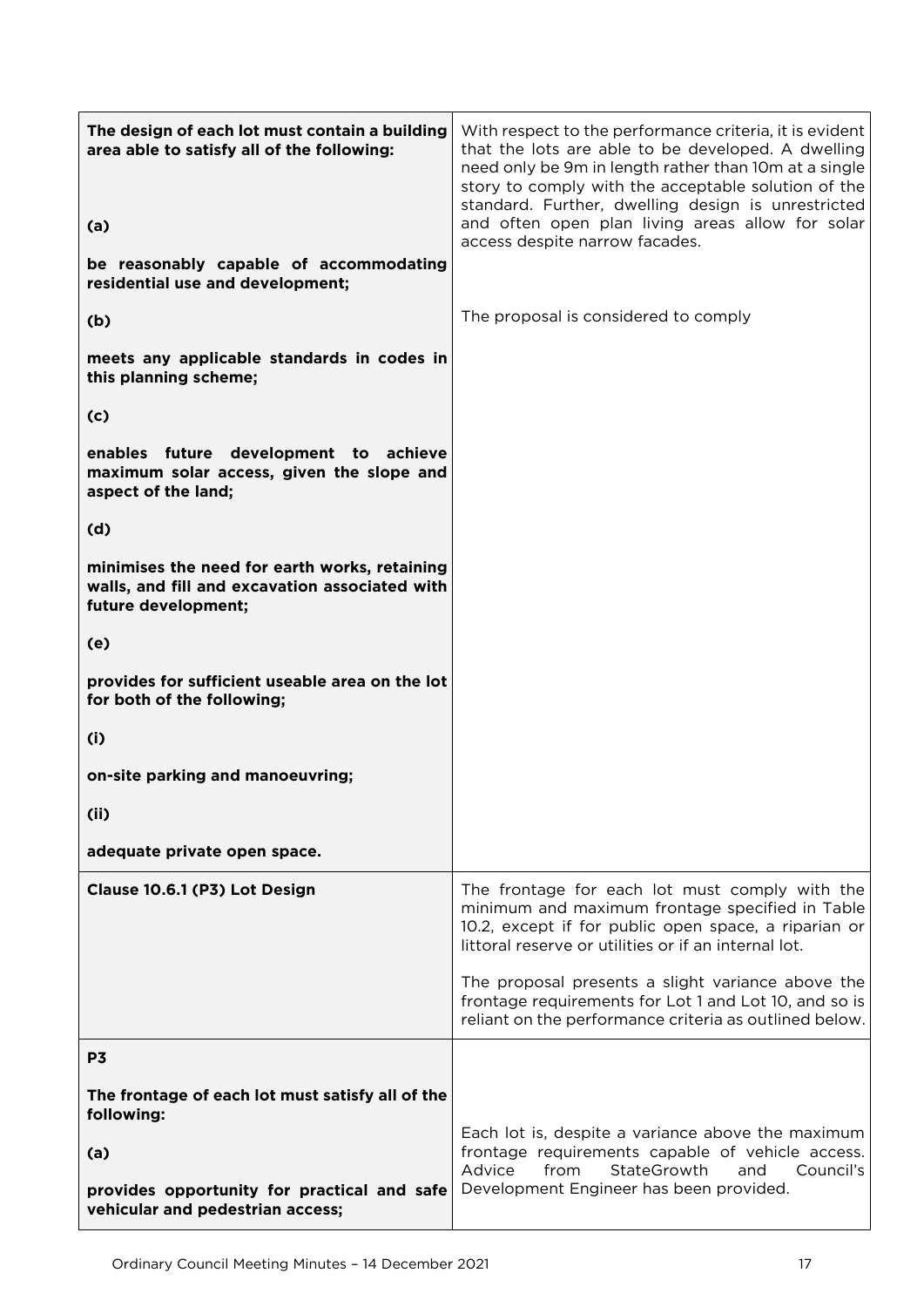| (b)                                                                                                                                                                    | The proposal is considered to comply                                                                                                                                                                                                                                                                                                                                                                                                                                                    |  |  |  |
|------------------------------------------------------------------------------------------------------------------------------------------------------------------------|-----------------------------------------------------------------------------------------------------------------------------------------------------------------------------------------------------------------------------------------------------------------------------------------------------------------------------------------------------------------------------------------------------------------------------------------------------------------------------------------|--|--|--|
| provides opportunity for passive surveillance<br>between residential development on the lot<br>and the public road;                                                    |                                                                                                                                                                                                                                                                                                                                                                                                                                                                                         |  |  |  |
| (c) is no less than 6m.                                                                                                                                                |                                                                                                                                                                                                                                                                                                                                                                                                                                                                                         |  |  |  |
|                                                                                                                                                                        |                                                                                                                                                                                                                                                                                                                                                                                                                                                                                         |  |  |  |
| Clause 10.6.1 (P4) Lot Design                                                                                                                                          | The Acceptable Solution is for no lot to be an internal<br>lot. The proposal includes three internal lots and so<br>is reliant on the performance criteria.                                                                                                                                                                                                                                                                                                                             |  |  |  |
| An internal lot must satisfy all of the following:                                                                                                                     | The proposed internal lots are to be provided a<br>shared access arrangement over access strips<br>fronting Tribe Street.                                                                                                                                                                                                                                                                                                                                                               |  |  |  |
| (a)<br>the lot gains access from a road existing prior                                                                                                                 | It is considered that bulk earthworks for the<br>provision of a road would be excessive and evidently<br>unnecessary for the provision of three internal lots.                                                                                                                                                                                                                                                                                                                          |  |  |  |
| to the planning scheme coming into effect,<br>unless site constraints make an internal lot<br>configuration the only reasonable option to<br>efficiently utilise land; | Excepting provision of a road which would reduce<br>available frontage to lots 1 and 5, the inclusion of<br>internal lots provides a sensible way of having an<br>efficient utilisation of land for residential purposes.                                                                                                                                                                                                                                                               |  |  |  |
| (b)<br>it is not reasonably possible to provide a new<br>road to create a standard frontage lot;<br>(c)                                                                | With regard to (e) it is not considered unreasonable<br>that residential development should occur on the<br>subject site. The definitive impact of residential<br>develop cannot be fully quantified at the stage of<br>subdivision, though it is appreciated that the<br>combination of an internal lot, and an oversized lot<br>designated for multiple dwellings has a likely<br>potential for an adverse impact with regard to the<br>reciprocal rights of way in the access strip. |  |  |  |
| the lot constitutes the only reasonable way to<br>subdivide the rear of an existing lot;<br>(d)                                                                        | In this respect it is a recommended condition of<br>approval that a covenant be entered into between<br>the future lot owners and the Glamorgan Spring Bay<br>Council that no more than two multiple dwellings<br>may be constructed on either lot 2, 3 or 4 as shown<br>on the subdivision plan.                                                                                                                                                                                       |  |  |  |
| the lot will contribute to the more efficient<br>utilisation<br>of<br>residential<br>land<br>and<br>infrastructure;                                                    | For (f) the internal lots have shared access over<br>access strips, benefiting from reciprocal rights of<br>way                                                                                                                                                                                                                                                                                                                                                                         |  |  |  |
| (e)                                                                                                                                                                    | For (g) the access is 5.5m wide and reciprocal rights                                                                                                                                                                                                                                                                                                                                                                                                                                   |  |  |  |
| the amenity of neighbouring land is unlikely to<br>be unreasonably affected by subsequent<br>development and use;                                                      | of way are expected for the utilisation for the full<br>width of this access for each lot.                                                                                                                                                                                                                                                                                                                                                                                              |  |  |  |
| (f)                                                                                                                                                                    | For (h), the combined number of access strips does<br>not exceed 3.                                                                                                                                                                                                                                                                                                                                                                                                                     |  |  |  |
| the lot has access to a road via an access strip,<br>which is part of the lot, or a right-of-way, with<br>a width of no less than 3.6m;                                | For (i) the access is proposed to be sealed                                                                                                                                                                                                                                                                                                                                                                                                                                             |  |  |  |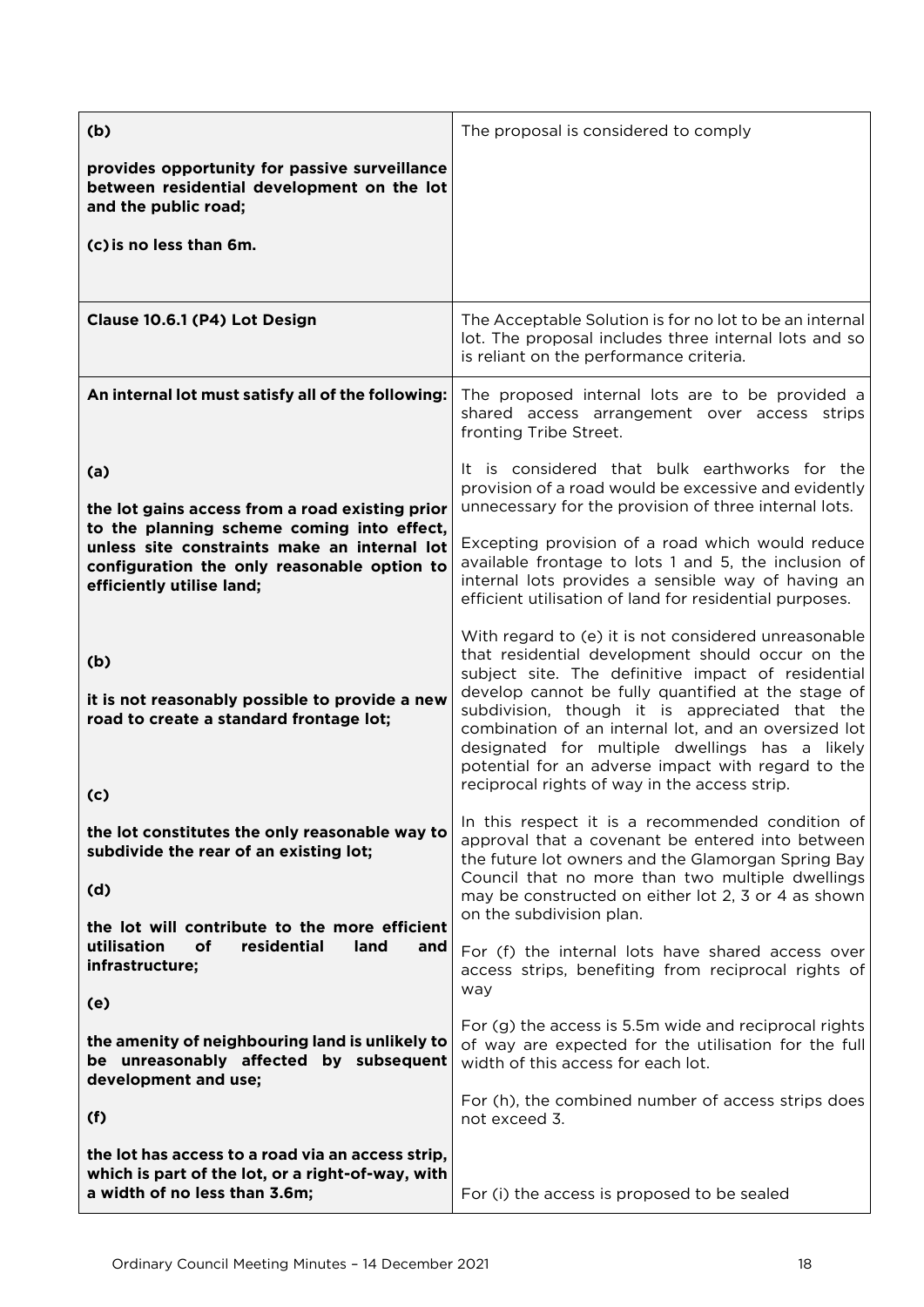| (g)                                                                                                                                                                          | (i) is not considered relevant                                                                                                                                                                                                                                |
|------------------------------------------------------------------------------------------------------------------------------------------------------------------------------|---------------------------------------------------------------------------------------------------------------------------------------------------------------------------------------------------------------------------------------------------------------|
| passing bays are provided at appropriate<br>distances to service the likely future use of the<br>lot;                                                                        | respect to the above, and subject to<br>With<br>recommended conditions, the proposal is considered<br>to comply.                                                                                                                                              |
| (h)                                                                                                                                                                          |                                                                                                                                                                                                                                                               |
| the access strip is adjacent to or combined<br>with no more than three other internal lot<br>access strips and it is not appropriate to<br>provide access via a public road; |                                                                                                                                                                                                                                                               |
| (i) a sealed driveway is provided on the<br>access strip prior to the sealing of the final<br>plan.                                                                          |                                                                                                                                                                                                                                                               |
| (j) the lot addresses and provides for passive<br>surveillance of public open space and public<br>rights of way if it fronts such public spaces.                             |                                                                                                                                                                                                                                                               |
| Clause 10.6.1 (P5) Lot design                                                                                                                                                | The Acceptable Solution requires a subdivision be<br>for no more than 3 lots. The proposal is for 10 lots,<br>and as such is reliant on the performance criteria, as<br>outlined below.                                                                       |
| P <sub>5</sub>                                                                                                                                                               |                                                                                                                                                                                                                                                               |
| Arrangement and provision of lots must<br>satisfy all of the following;                                                                                                      | medium<br>The<br>proposal<br>presents<br>density<br>a<br>development of residential land within 200m of a<br>local business zone. The lot is to be fully realised by<br>the subdivision and the density is considered<br>appropriate noting site constraints. |
| (a) have regard to providing a higher net<br>density of dwellings along;                                                                                                     | The staging presents an orderly development based<br>on frontages, and the development of access for the<br>proposed internal lots. (d) is relevant insofar as the<br>proposal relates to the public roads.                                                   |
| (i) public transport corridors;                                                                                                                                              | (e) is not considered relevant.                                                                                                                                                                                                                               |
| (ii) adjoining or opposite public open space,<br>except where the public open space presents<br>a hazard risk such as bushfire;                                              |                                                                                                                                                                                                                                                               |
| within 200 m of business zones and<br>(iii)<br>local shops;                                                                                                                  |                                                                                                                                                                                                                                                               |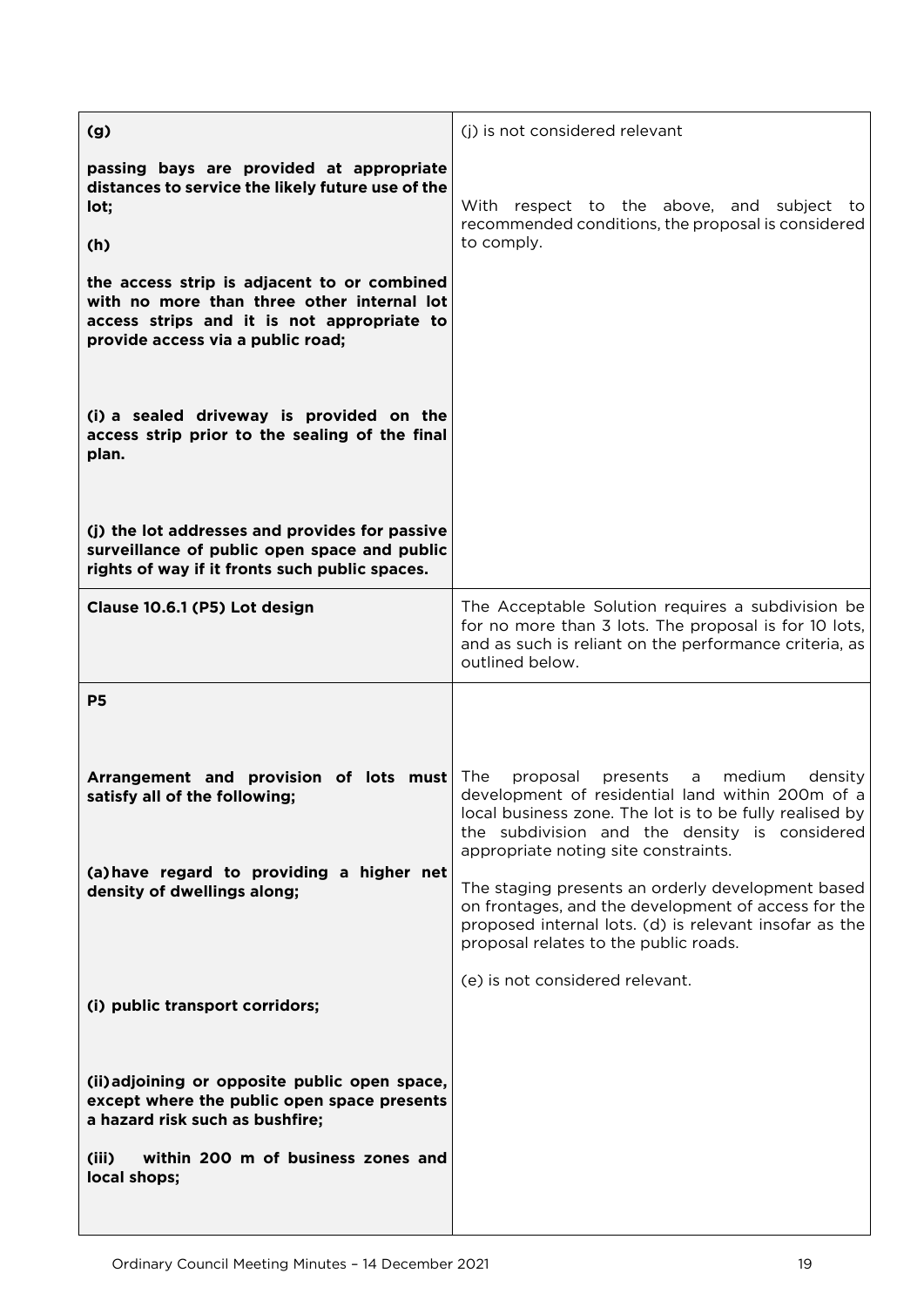| (b) will not compromise the future subdivision<br>of the entirety of the parent lot to the<br>densities envisaged for the zone;                              |                                                                                                                                                                                                                                                                      |
|--------------------------------------------------------------------------------------------------------------------------------------------------------------|----------------------------------------------------------------------------------------------------------------------------------------------------------------------------------------------------------------------------------------------------------------------|
| (c) staging, if any, provides for the efficient<br>and ordered provision of new infrastructure;                                                              |                                                                                                                                                                                                                                                                      |
| (d) opportunity is optimised for passive<br>surveillance<br>residential<br>future<br>between<br>development on the lots and public spaces;                   |                                                                                                                                                                                                                                                                      |
| (e) is consistent with any applicable Local<br>Area Objectives or Desired Future.                                                                            |                                                                                                                                                                                                                                                                      |
| 10.6.3 (P1) Ways and Public Open Space                                                                                                                       | For this standard there is no Acceptable Solution.<br>The proposal is reliant on the performance criteria as<br>outlined below.                                                                                                                                      |
| The arrangement of ways and public open<br>space within a subdivision must satisfy all of<br>the following:                                                  | No ways or public open space are proposed as part<br>of the proposal. therefore $(a) - (g)$ are not<br>considered relevant. With respect to (h) a condition<br>is recommended to be imposed requiring payment<br>of cash in lieu, in accordance with Council policy. |
| (a)                                                                                                                                                          | (i) is of no relevance in that no ways or open space<br>are proposed.                                                                                                                                                                                                |
| connections with any adjoining ways are<br>provided through the provision of ways to the<br>common boundary, as appropriate;                                 |                                                                                                                                                                                                                                                                      |
| (b)                                                                                                                                                          |                                                                                                                                                                                                                                                                      |
| connections with any neighbouring land with<br>subdivision potential is provided through the<br>provision of ways to the common boundary,<br>as appropriate; |                                                                                                                                                                                                                                                                      |
| (c)                                                                                                                                                          |                                                                                                                                                                                                                                                                      |
| connections with the neighbourhood road<br>network are provided through the provision<br>of ways to those roads, as appropriate;                             |                                                                                                                                                                                                                                                                      |
| (d)                                                                                                                                                          |                                                                                                                                                                                                                                                                      |
| convenient access to local shops, community<br>facilities, public open space and public<br>transport routes is provided;                                     |                                                                                                                                                                                                                                                                      |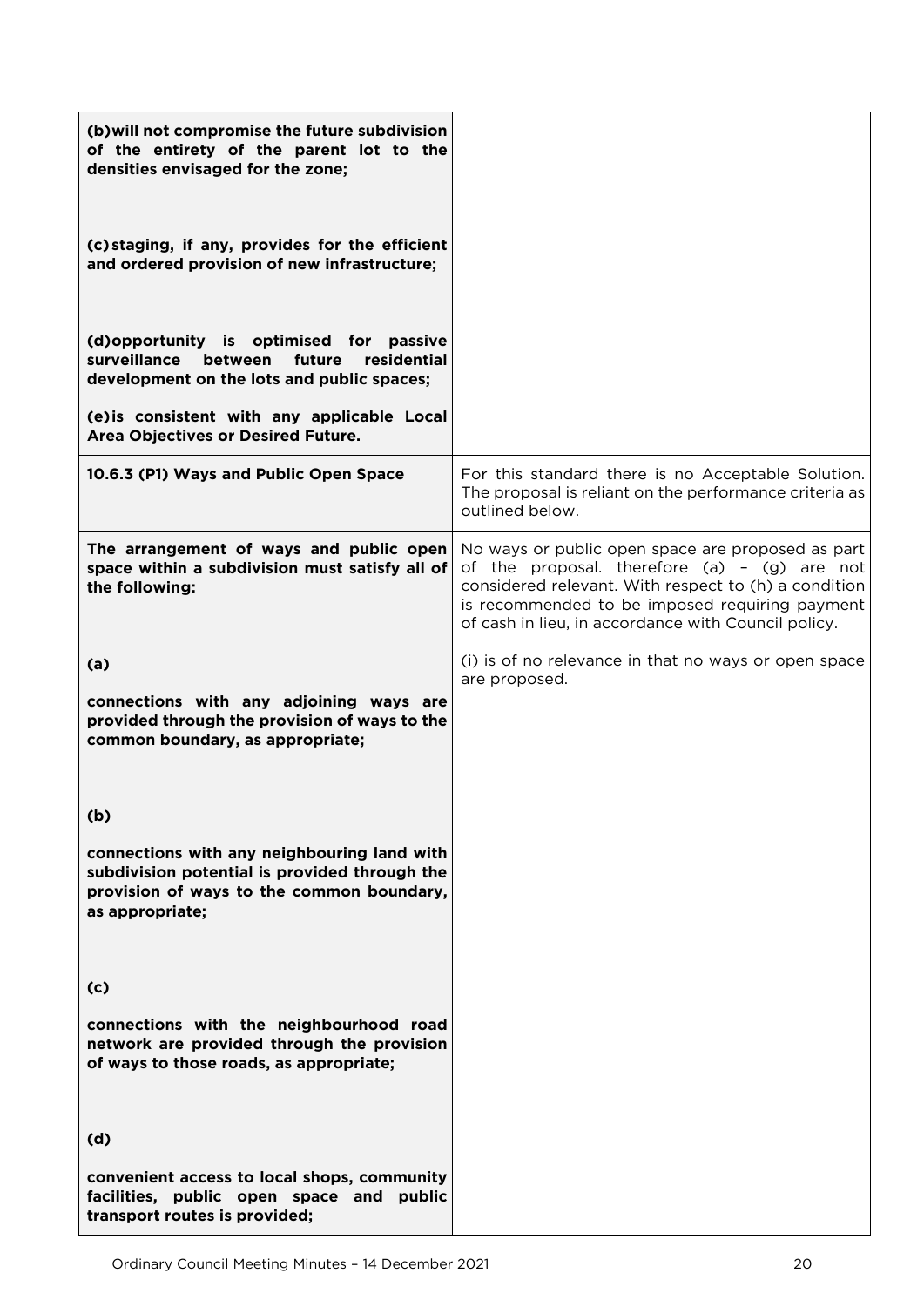### **(e)**

| new ways are designed so that adequate<br>passive surveillance will be provided from<br>development on neighbouring land and public<br>roads as appropriate;                                                 |  |
|--------------------------------------------------------------------------------------------------------------------------------------------------------------------------------------------------------------|--|
| (f)                                                                                                                                                                                                          |  |
| provides for a legible movement network;                                                                                                                                                                     |  |
| (g) the route of new ways has regard to any<br>pedestrian & cycle way or public open space<br>plan adopted by the Planning Authority;                                                                        |  |
| (h) Public Open Space must be provided as<br>land or cash in lieu, in accordance with the<br>relevant Council policy.                                                                                        |  |
| (i) new ways or extensions to existing ways<br>must be designed to minimise opportunities<br>for entrapment or other criminal behaviour<br>including, but not limited to, having regard to<br>the following: |  |
| (i) the width of the way;                                                                                                                                                                                    |  |
| (ii) the length of the way;                                                                                                                                                                                  |  |
| landscaping within the way;<br>(iii)                                                                                                                                                                         |  |
| lighting;<br>(iv)                                                                                                                                                                                            |  |
| (v) provision of opportunities for 'loitering';                                                                                                                                                              |  |
| the shape of the way (avoiding bends,<br>(vi)<br>other<br>opportunities<br>for<br>corners<br>or                                                                                                              |  |

**corners or other opportunities for** 

**concealment).**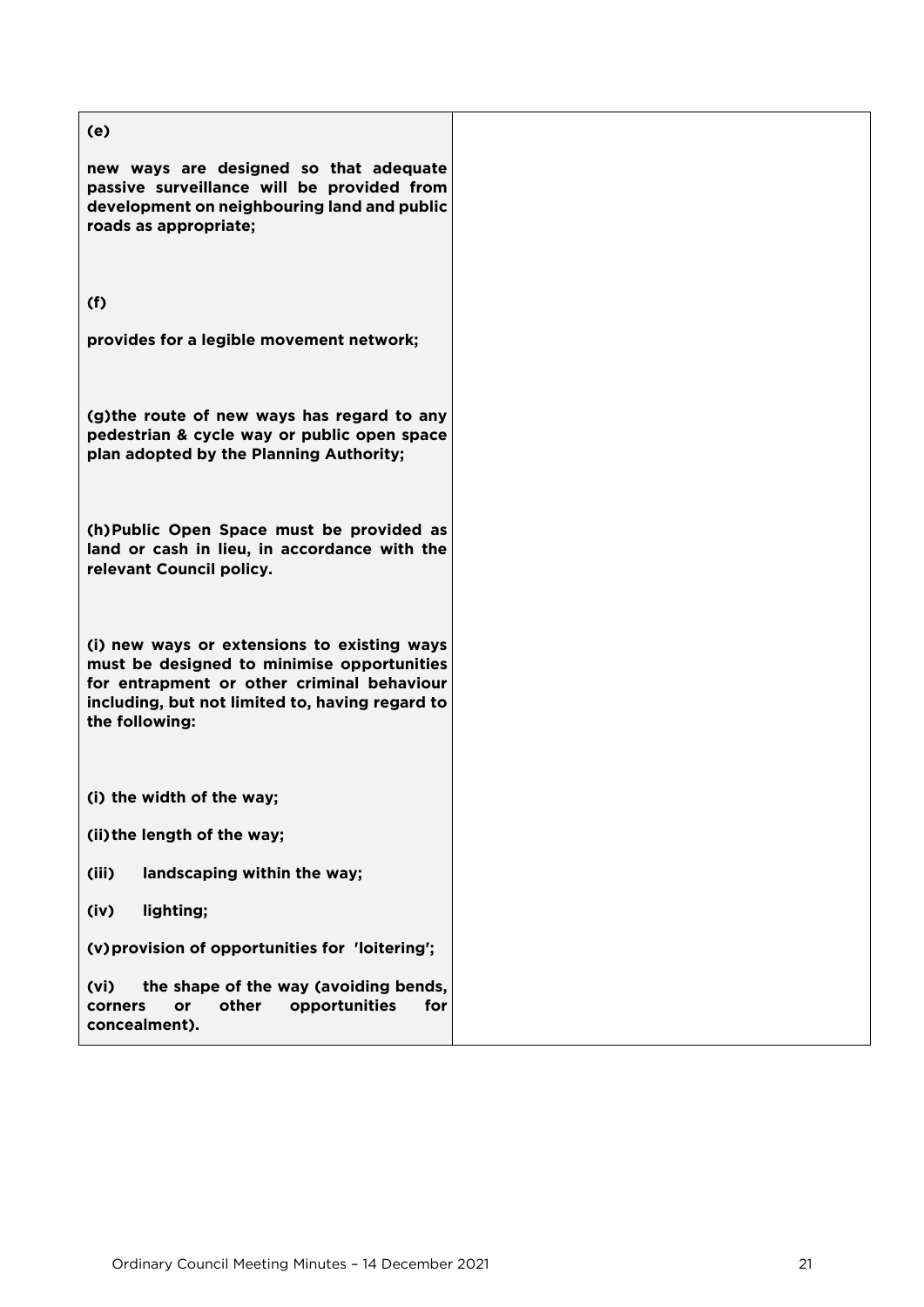| Performance Criteria                                                                                                                                                                          | Planner's response                                                                                                                                                                                                                                                                                                               |  |  |  |
|-----------------------------------------------------------------------------------------------------------------------------------------------------------------------------------------------|----------------------------------------------------------------------------------------------------------------------------------------------------------------------------------------------------------------------------------------------------------------------------------------------------------------------------------|--|--|--|
| E5.6.4 (P1)                                                                                                                                                                                   | The Acceptable Solution requires new accesses<br>comply with the SISD. The anticipated vehicle speed<br>in Tribe Street is between 40 and 50km/h the<br>proposed access for lot 5 is below 80m and therefore<br>is reliant on the performance criteria as outlined<br>below.                                                     |  |  |  |
| P1<br>The design, layout and location of an access,<br>junction or rail level crossing must provide<br>adequate sight distances to ensure the safe<br>movement of vehicles, having regard to: | The proposal has been referred to Council's<br>development Engineer who has provided comment<br>in the referrals section of this report. Broadly, it is<br>considered that actual vehicle speed will be lower<br>than the sign marked speed limit. Further there is a<br>recommended condition of approval regarding<br>accesses |  |  |  |
| the nature and frequency of the<br>(a)<br>traffic generated by the use;                                                                                                                       |                                                                                                                                                                                                                                                                                                                                  |  |  |  |
| the frequency of use of the road or<br>(b)<br>rail network;                                                                                                                                   |                                                                                                                                                                                                                                                                                                                                  |  |  |  |
| any alternative access;<br>(c)                                                                                                                                                                |                                                                                                                                                                                                                                                                                                                                  |  |  |  |
| the need for the access, junction or<br>(d)<br>level crossing;                                                                                                                                |                                                                                                                                                                                                                                                                                                                                  |  |  |  |
| any traffic impact assessment;<br>(e)                                                                                                                                                         |                                                                                                                                                                                                                                                                                                                                  |  |  |  |
| any measures to improve or maintain<br>(f)<br>sight distance; and                                                                                                                             |                                                                                                                                                                                                                                                                                                                                  |  |  |  |
| any written advice received from the<br>(g)<br>road or rail authority.                                                                                                                        |                                                                                                                                                                                                                                                                                                                                  |  |  |  |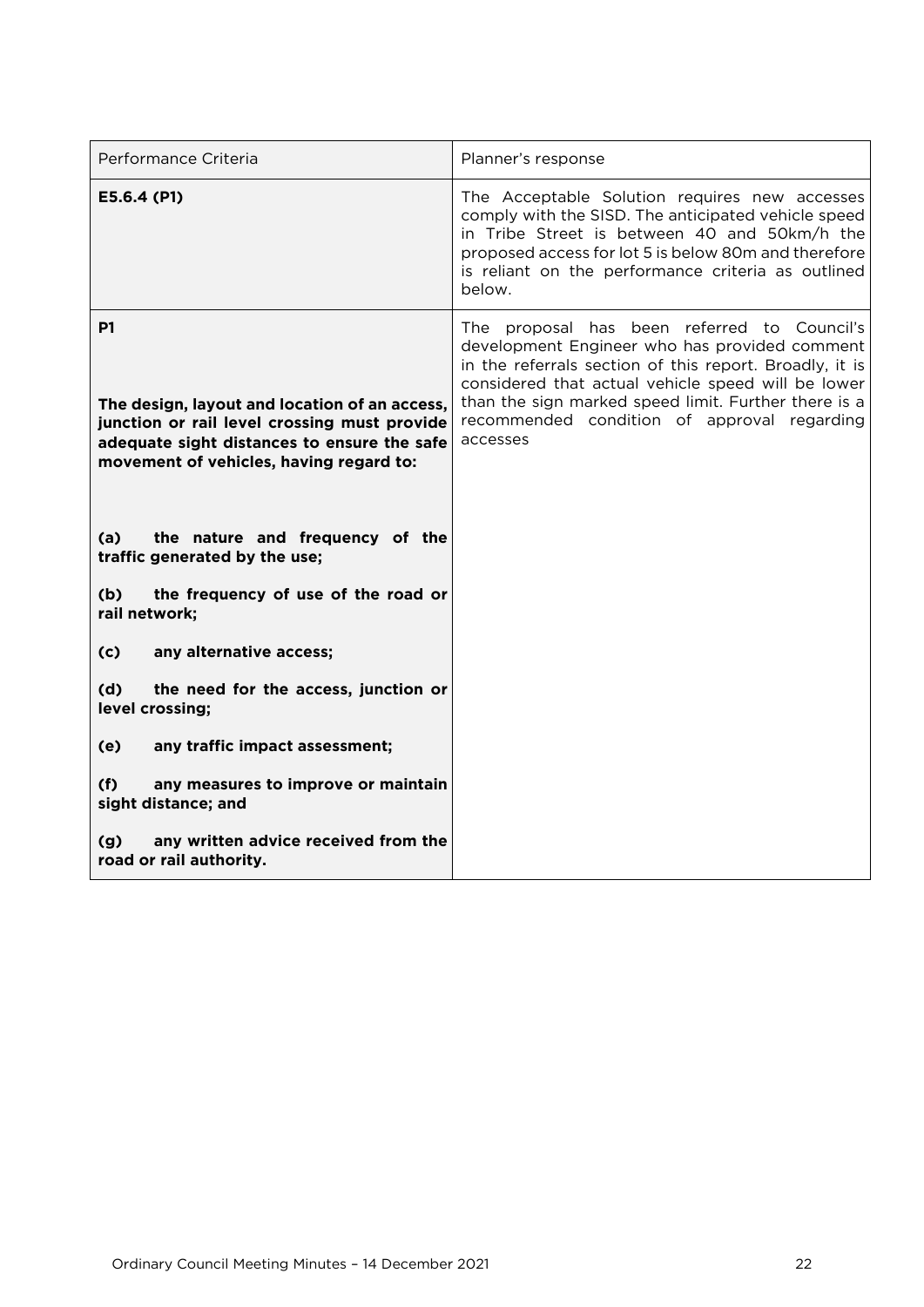### **PART FOUR**

#### $13.$ **Referrals 13. Referrals**

The proposal has been referred to Council's Development Engineer who has made

<u>the development involve</u> The development involves the subdivision of an existing lot with frontage to Burgess and Tribe Street Street and Tribe Street.

#### **E5.0 Road and Railway Assets Code & E6.0 Parking and Access Code**

To access to the road, the proposed subdivision complies with the E6.7.14 clause of the Parking and access code.

Lot 1.5 and 6 has individual access to Tribe Street. Lot 7 to 10 has individual access to Burgess Street.

The shared 5.5m wide driveway has been proposed for the Lot 2,3 and 4 should be constructed for the full length of the access strip as part of the subdivision. The surface treatment of the driveway is proposed to be all weather pavement. This complies with the standards and also meets the Australian/New Zealand Standards (AS/NZS 2890.1:2004) requirements.

The proposed subdivision complies with the Code and is considered that the site is capable of being developed and the local traffic conditions are not expected to be significantly affected. The additional traffic generated by this subdivision along Tribe Street and Burgess Street will not create any operational or efficiency problems at  $\frac{1}{2}$  street and  $\frac{1}{2}$  increase  $\frac{1}{2}$  increase  $\frac{1}{2}$  and  $\frac{1}{2}$  increase  $\frac{1}{2}$  increase  $\frac{1}{2}$  increase  $\frac{1}{2}$  in  $\frac{1}{2}$  in  $\frac{1}{2}$  in  $\frac{1}{2}$  in  $\frac{1}{2}$  in  $\frac{1}{2}$  in  $\frac{1}{2}$  in the subdivisional junctions or along the road.

### **E7.0 Stormwater Management Code**

The applicant proposes to direct stormwater from the subdivision to Councils existing drainage network via gravity at Tribe Street and at Burgess Street and therefore, it complies with the Acceptable solution A1 of E7.7.1.

As a recommended condition of approval, prior to the commencement of any works, Council require detailed engineering drawings with the stormwater management report with calculations. The purpose of stormwater management report is to ensure that the proposed stormwater management system is appropriate and does not overload the existing system and no nuisance is passed to neighbouring properties. The application involves more than 5 lots. As such WSUD principles are required for the treatment and disposal of SW. The applicant has not provided details of WSUD treatment however a condition requiring WSUD or the payment of a contribution so  $t$  hat treatment can be implemented downstream is recommended that treatment can be implemented downstream is recommended.

### **14. Representations**

The Proposal has been advertised for the statutory 14 day period and 4 representations have been received. Pursuant to clause 8.10.1 of the Scheme, in determining an application for any permit the planning authority must, in addition to the matters required by s51(2) of the Act, take into consideration any representations  $t_{\text{rec}}$  required by state into and in conformity with  $57(5)$  of the Act, take into consideration and into conformity with  $57(5)$  of the Act received pursuant to and in conformity with s57(5) of the Act.

With respect to these representations, matters to be considered in the planning scheme are outlined below, and a response is provided. The representations in their  $s$  are outlined below, and a response is provided. The representations in the representations in the representation of  $s$  and a representation of  $s$  and  $s$  and  $s$  and  $s$  and  $s$  and  $s$  and  $s$  and  $s$  and  $s$  and entirety have been appended to this report.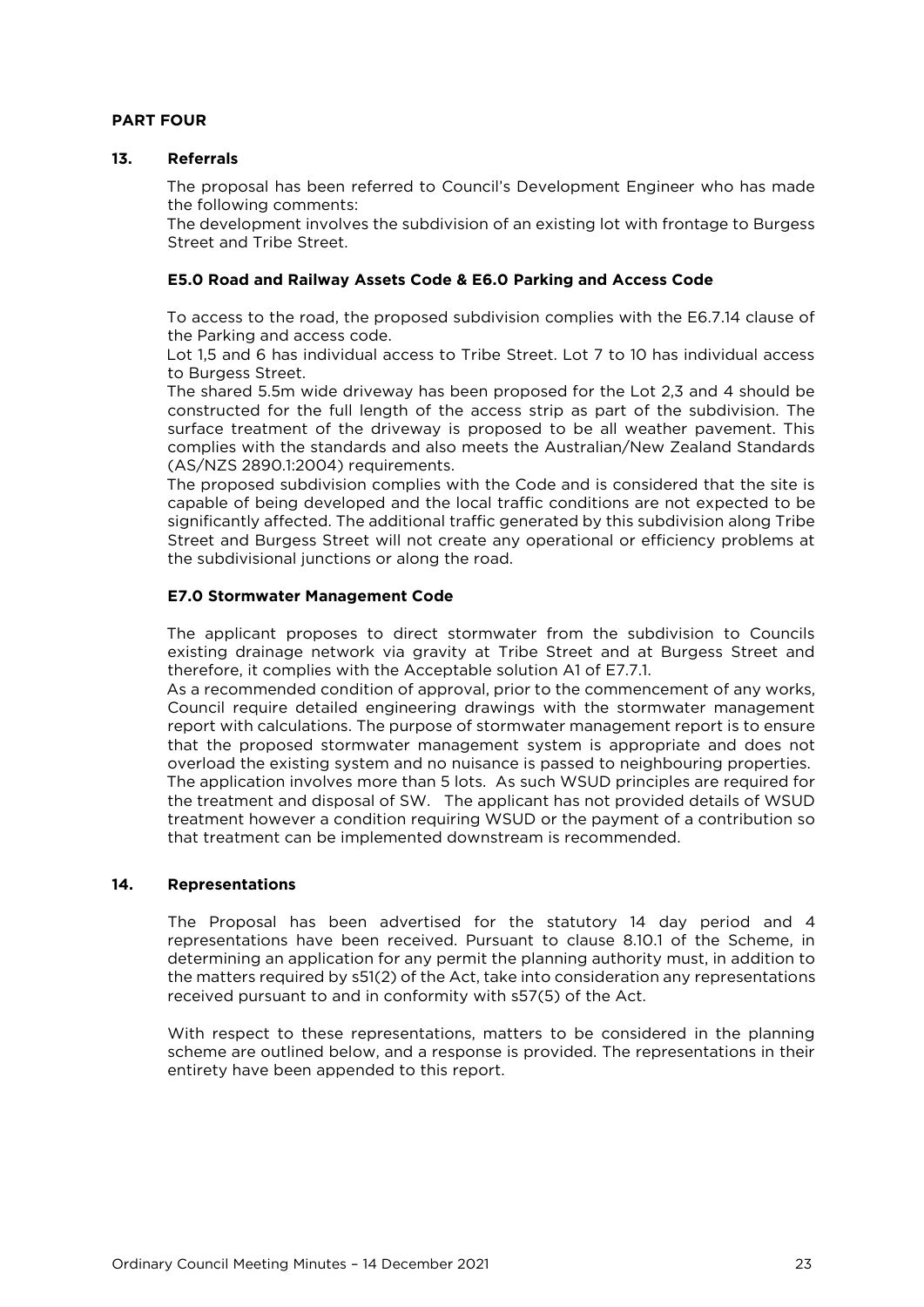| <b>Representation 1 points (objecting)</b>                                           | <b>Response</b>                                                                                                                                                                                                                                                                                                                                                                                                                                                                                                      |  |  |  |
|--------------------------------------------------------------------------------------|----------------------------------------------------------------------------------------------------------------------------------------------------------------------------------------------------------------------------------------------------------------------------------------------------------------------------------------------------------------------------------------------------------------------------------------------------------------------------------------------------------------------|--|--|--|
| stormwater for shed to be<br><b>Regarding</b><br>retained.                           | It is a recommended condition of approval<br>that the shed be demolished. It is not<br>permissible to have a shed on an otherwise<br>vacant residential lot.                                                                                                                                                                                                                                                                                                                                                         |  |  |  |
| Regarding services in the road reserve and<br>the retention of an existing driveway. | Noted. The concern will be passed on to<br>Councils Development Engineer who can<br>consider it during any access works permit.                                                                                                                                                                                                                                                                                                                                                                                      |  |  |  |
| <b>Representation 2 points (objecting)</b>                                           | Response                                                                                                                                                                                                                                                                                                                                                                                                                                                                                                             |  |  |  |
| Density of dwellings at rearward lots                                                | The proposed internal lots are oversized and<br>internal lots. There is provision for the<br>amenity of neighboring land to be considered<br>where internal lots are proposed. It is<br>considered reasonable that a condition be<br>imposed in this respect, limiting the number<br>of dwellings able to be constructed to two per<br>internal lot. This will reduce the number of<br>vehicle movements over shared rights of way.<br>The condition is intended to be effected by<br>way of a restrictive covenant. |  |  |  |
| <b>Building envelope</b>                                                             | Any development will be required to comply<br>with the development standards of the zone.<br>It is not considered appropriate to restrict<br>development on these lots with respect to the<br>building envelope, though noting above, the<br>outcome<br>would<br>be<br>modest<br>a<br>more<br>development for what is otherwise<br>an<br>oversized lot.                                                                                                                                                              |  |  |  |
| <b>Noise</b>                                                                         | The land is zoned General Residential. The use<br>of the land for multiple dwellings is permitted.<br>The noise of human behavior is not<br>considered for residential uses in the zone.                                                                                                                                                                                                                                                                                                                             |  |  |  |
| <b>Water pressure</b>                                                                | The proposal has been referred to TasWater<br>who have consented to the issuing of a permit<br>subject to recommended conditions.                                                                                                                                                                                                                                                                                                                                                                                    |  |  |  |
| <b>Representation 3 points (objecting)</b>                                           | Response                                                                                                                                                                                                                                                                                                                                                                                                                                                                                                             |  |  |  |
| Negative impact of building density, height<br>and materials                         | See above regarding building envelope.                                                                                                                                                                                                                                                                                                                                                                                                                                                                               |  |  |  |
| <b>Water Pressure</b>                                                                | The proposal has been referred to TasWater<br>who have consented to the issuing of a permit<br>subject to recommended conditions.                                                                                                                                                                                                                                                                                                                                                                                    |  |  |  |
| <b>Representation 4 points (objecting)</b>                                           | Response                                                                                                                                                                                                                                                                                                                                                                                                                                                                                                             |  |  |  |
| Concern regarding future development of<br>lots.                                     | The proposed ordinary lots will at some time<br>be developed. The regulation of development<br>on these lots is pursuant to the planning<br>scheme, which may allow for development<br>which demonstrates compliance<br>with<br>an                                                                                                                                                                                                                                                                                   |  |  |  |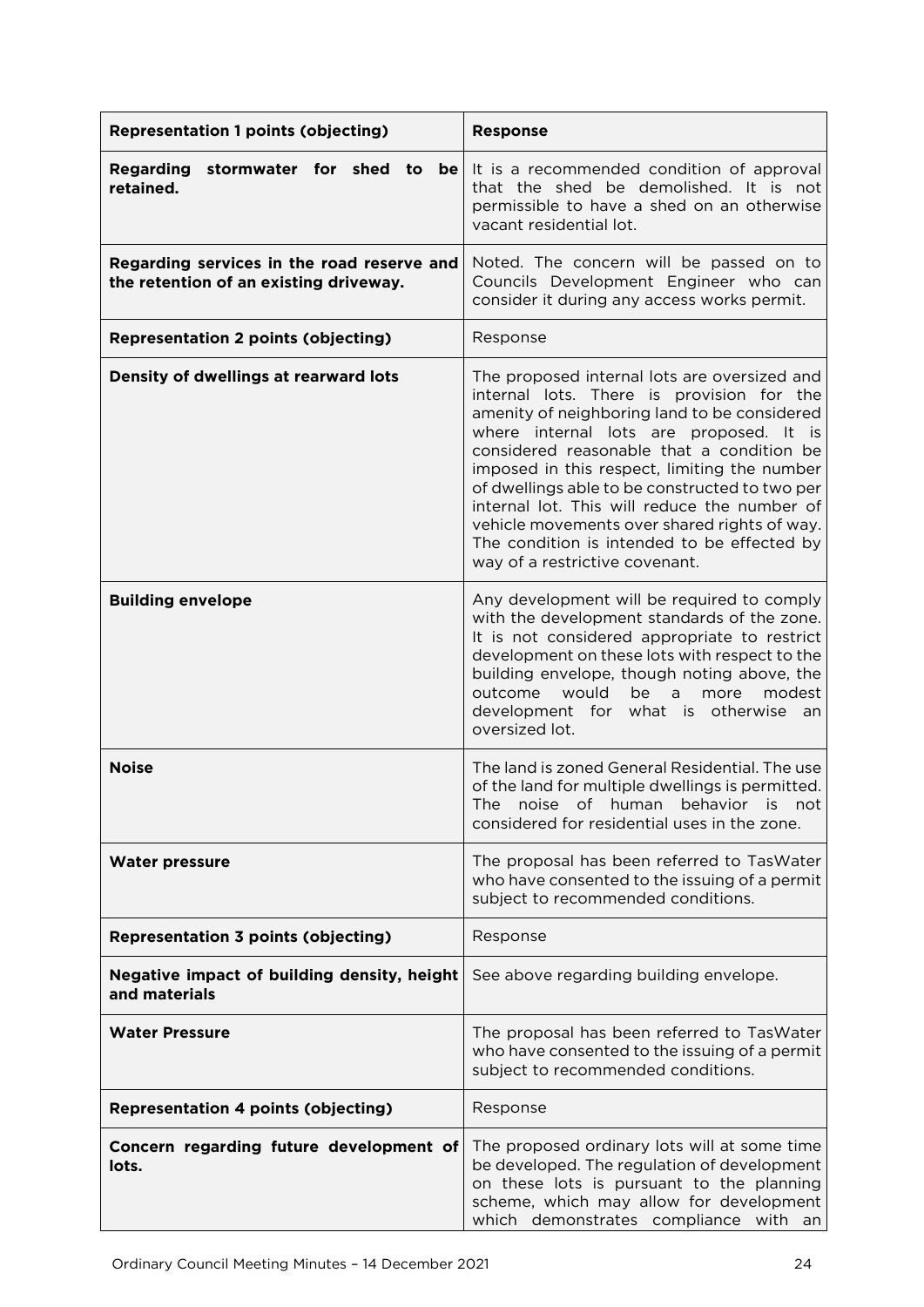| applicable standard either through the           |  |  |
|--------------------------------------------------|--|--|
| acceptable solution or the performance           |  |  |
| criteria. It is noted that owing to the internal |  |  |
| lots having a shared access arrangement, the     |  |  |
| restriction on the number of dwellings is a      |  |  |
| reasonable step, which may alleviate this        |  |  |
| concern.                                         |  |  |
|                                                  |  |  |

### **15. Conclusion**

The assessment of the application taken in association with the representations received identifies that the proposal satisfies the relevant provisions of the Glamorgan Spring Bay Interim Planning Scheme 2015 and therefore should be approved. Spring Bay Interim Planning Scheme 2015 and therefore should be approved.

#### $16<sup>1</sup>$ **Recommendation 16. Recommendation**

That<sup>.</sup>

Pursuant to Section 57 of the *Land Use Planning and Approvals Act 1993* and the  $\frac{1}{\sqrt{2}}$  substitution  $\frac{1}{\sqrt{2}}$  interimplant in the officers report subject to the following be approved for reasons outlined in the officers report, subject to the following conditions.

 $\mathbf{1}$ Use and development must be substantially in accordance with the endorsed plans and documents unless modified by a condition of this permit. plans and documents unless modified by a condition of this permit.

the permit or may first require a formal amendment to this permit or a new permit  $t \circ \text{h}_2$  for may first require a formal amendment to the second

- 2. Use and development must be undertaken in the manner of stages as identified on the subdivision plan.
- 3. Use and development must comply with the requirements of TasWater specified<br>by 'Submission to Planning Authority Notice' reference number. TWDA 2021/01572-GSB dated 27 October 2021 and attached to this permit. 2021/01572-GSB dated 27 October 2021 and attached to this permit.
- 4. Prior to the sealing of the final plan all dwellings including outbuildings must be demolished, and the areas of ground disturbance associated with the demolition of those structures must rehabilitated with grass. of those structures must rehabilitated with grass.
- 5. A covenant must be prepared and entered into between the relevant lot owners and the Glamorgan Spring Bay Council, to the effect that the owners of lots 2, 3 and 4 will not construct more than two dwellings per lot. and 4 will not construct more than two dwellings per lot.

#### **Final Plan**

- 6. A final approved plan of survey and schedule of easements as necessary must be substantially the same as the endorsed plan of subdivision and must be prepared in accordance with the requirements of the Becorder of Titles in accordance with the requirements of the Recorder of Titles.
- 7. All land noted as roadway, footway, and open space or similar must be transferred must be submitted with the final plan of survey. must be submitted with the final plan of survey.
- way easily and plant plant of the satisfaction of Council's Municipal Engineer wayleaves and services to the satisfaction of Council's Municipal Engineer.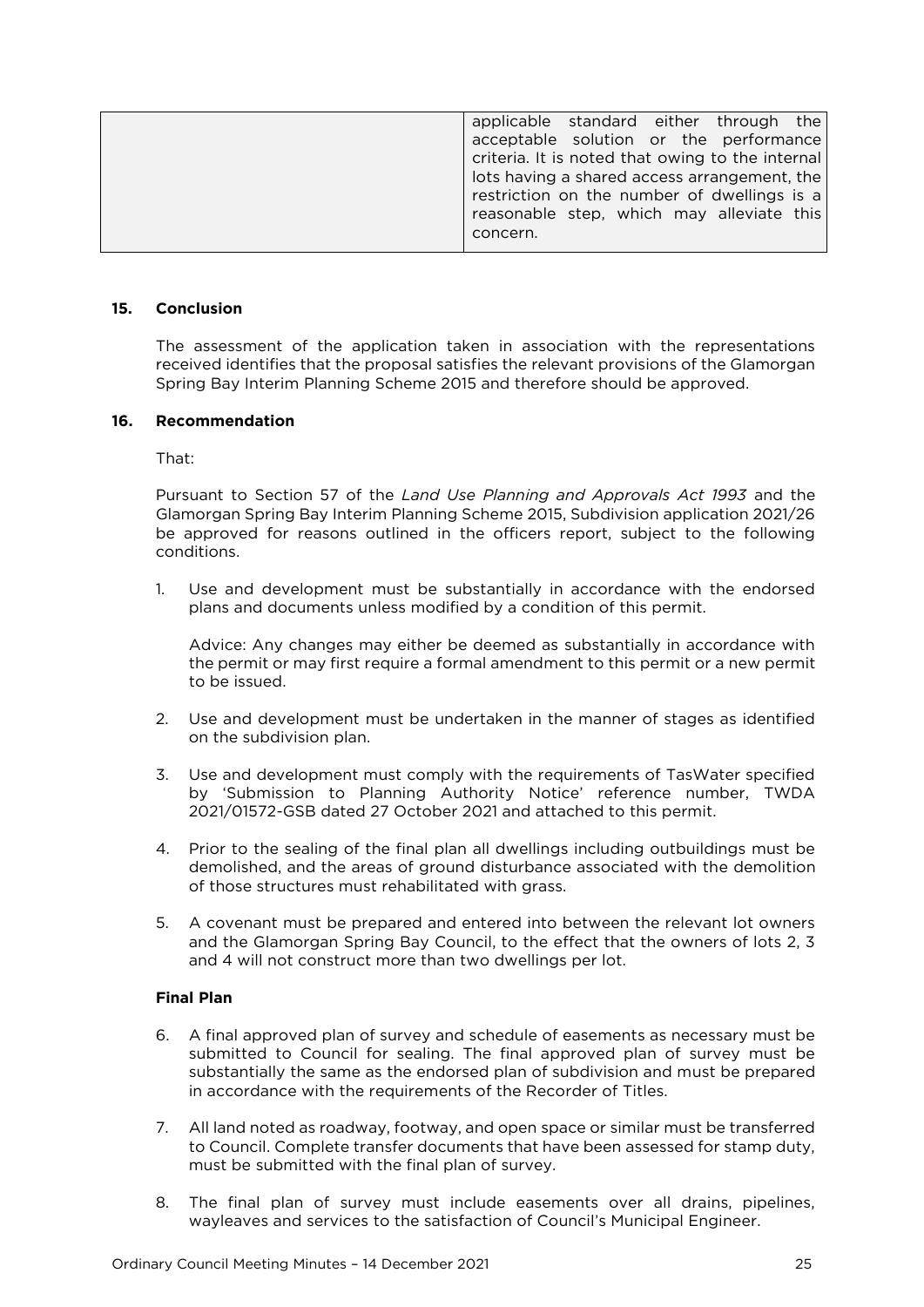- 9. Covenants or other restrictions must not conflict with, or seek to override, provisions of the planning scheme.
- 10. A Letter of Release from each authority confirming that all conditions of the Agreement between the Owner and authority have been complied with and that future lot owners will not be liable for network extension or upgrade costs, other than individual property connections at the time each lot is further developed. must be submitted to Council prior to the sealing of the Final Plan of Survey. must be submitted to Council prior to the sealing of the Final Plan of Survey.
- 11. The developer must pay the cost of any alterations and/or reinstatement to existing services, Council infrastructure or private property incurred as a result of the proposed subdivision works. Any work required is to be specified or undertaken by the authority concerned. undertaken by the authority concerned.

#### **Public Open Space**

12. Prior to sealing the final plan of survey, a cash contribution for public open space must be provided to Council that is equal to 5% of the value of the area of land in the whole plan of subdivision as at the date of lodgement of the final plan or survey. The value is to be determined by a Land Valuer within the meaning of the Land Valuers Act 2001. Land Valuers Act 2001.

Advice: this condition is imposed pursuant to section 117 of the Local Government (Building and Miscellaneous Provisions) Act 1993 and Council policy. (Building and Miscellaneous Provisions) Act 1993 and Council policy.

#### **Environment Management**

13. The developer must implement a soil and water management plan (SWMP) to ensure that soil and sediment does not leave the site during the construction process and must provide a copy of the SWMP to Council's General Manager prior to the commencement of works. to the commencement of works.

### **Stategrowth**

14. Provision of the new accesses along Burgess Street must be undertaken in accordance with Department of State Growth specifications and standards. Engineering drawings showing the extent of the accesses and associated works. must be provided to the Department of Stategrowth for review and acceptance. These drawings will form part of an access works permit application, see Note. These drawings will form part of an access works permit application, see Note.

#### **Engineering**

- 15. The developer must provide a piped stormwater property connection to each lot capable of servicing the entirety of that lot by gravity, in accordance with Council capable of service of the entirety of  $\epsilon$  of the entirety of that local dependence  $\epsilon$  and  $\epsilon$  and  $\epsilon$  the entirety of  $\epsilon$  of  $\epsilon$  on  $\epsilon$ . Council's General Manager standards and to the satisfaction of Council's General Manager.
- 16. The developer must provide a piped minor stormwater drainage system designed to comply with all of the following:
	- (a) be able to accommodate a storm with an Average Recurrence Interval (ARI) of 20 years.
	- $\epsilon$  can be accommodated within existing or unoraded public stormwater can be accommodated within existing or upgraded public stormwater infrastructure infrastructure.
- 17. Water Sensitive Urban Design Principles must be incorporated into the development. These Principles must be in accordance with, and meet the treatment targets specified within the Water Sensitive Urban Design Procedures treatment targets specified within the Water Sensitive Urban Design Procedures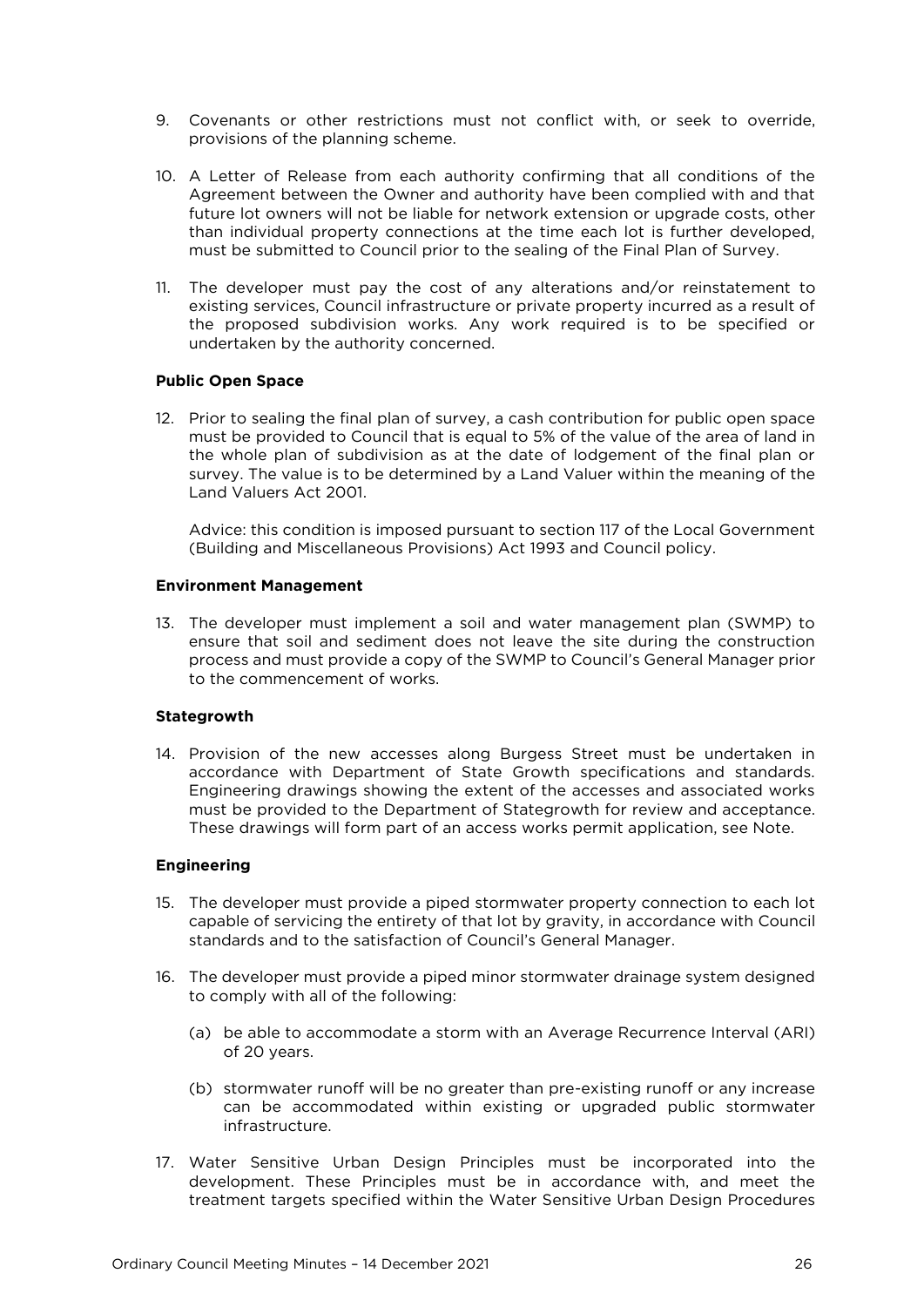for Stormwater Management in Southern Tasmania, and be to the satisfaction of the Council's General Manager.

**Please note** the developer may, at the discretion of Council's General Manager, make a financial contribution for the provision of stormwater treatment downstream of the proposed subdivision. The value of the contribution must be equal to the cost of implementing on site treatment to meet the targets specified in Table E7.1 Acceptable Stormwater Quality and Quantity Targets of the Glamorgan Spring Bay Interim Planning Scheme 2015, or as otherwise agreed by Council's General Manager. Council's General Manager.

- 18. The internal driveway and areas set aside for vehicle parking and associated access and turning must be provided in accordance with Standards Australia (2004): Australian Standard AS 2890.1 - 2004 - Parking Facilities Part 1: Off Street Car Parking: Standards Australia. Sydney and must include all of the following: Car Parking; Standards Australia, Sydney and must include all of the following:
	-
	- (a) Have a minimum sealed carriageway width of 5.5m;<br>(b) Have a sealed surface of asphalt, concrete or equivalent approved by Council's General Manager;
	- Re Drained to an annroved  $\mathcal{C}$  be drained to an approximate system;
- 19. Sealed vehicle accesses must located and constructed for those lots fronting Tribe v3, Urban Roads TSD-R06-v3 and TSD-RF01-v1 Guide to Intersection and Domestic Access Sight Distance Requirements prepared by the IPWE Aust.  $\overline{D}$  Domestic Access Signal and the statistic Access  $\overline{D}$  Council's General Manager (Tasmania Division) and the satisfaction of Council's General Manager.
- 20. The existing crossovers along Tribe Street must be upgraded to meet the current requirements of LGAT standard drawing TSD-R09-v3. requirements of LGAT standard drawing TSD-R09-v3.
- 21. The location of vehicle access must be revised with respect to the Safe Intersection Sight Distances and the proximity to the Burgess Street intersection. Intersection Sight Distances and the proximity to the Burgess Street intersection.
- 22. The developer must pay the cost of any alterations and/or reinstatement to existing services, Council infrastructure or private property incurred as a result of the proposed subdivision works. Any work required is to be specified or the proposed subdivision works. Any work required is to be specified in any work required is to be specified or undertaken by the authority concerned.

### **Engineering Drawings**

- 23. The subdivision must be carried out in accordance with the current LGAT standard drawings and Tasmanian Subdivision Guidelines October 2013 or as otherwise agreed by Council's General Manager or required by conditions of this permit. agreed by Council's General Manager or required by conditions of this permit.
- 24. Engineering design drawings are to be prepared by a qualified and experienced civil engineer, or other person approved by Council's General Manager, these drawings must be submitted to and approved by the Glamorgan Spring Bay Council before development of the land commences. The detailed engineering  $C$  council behove development of the followingdrawings must show the following–
	- (a) all existing and proposed services required by this permit;<br>(b) all proposed stormwater infrastructure:
	-
	- (c) all existing and proposed roadwork required by this permit;
	- (d) measures to be taken to provide sight distance in accordance with the relevant standards of the planning scheme;
	- (e) measures to be taken to limit or control erosion and sedimentation;
	- (f) any other work required by this permit;
	- (r) any other more required by the permit;<br>(d) all finished floor levels (EEL) must in Au  $(9)$  all finished floor levels (FFL) must in Australian Height Datum (AHD);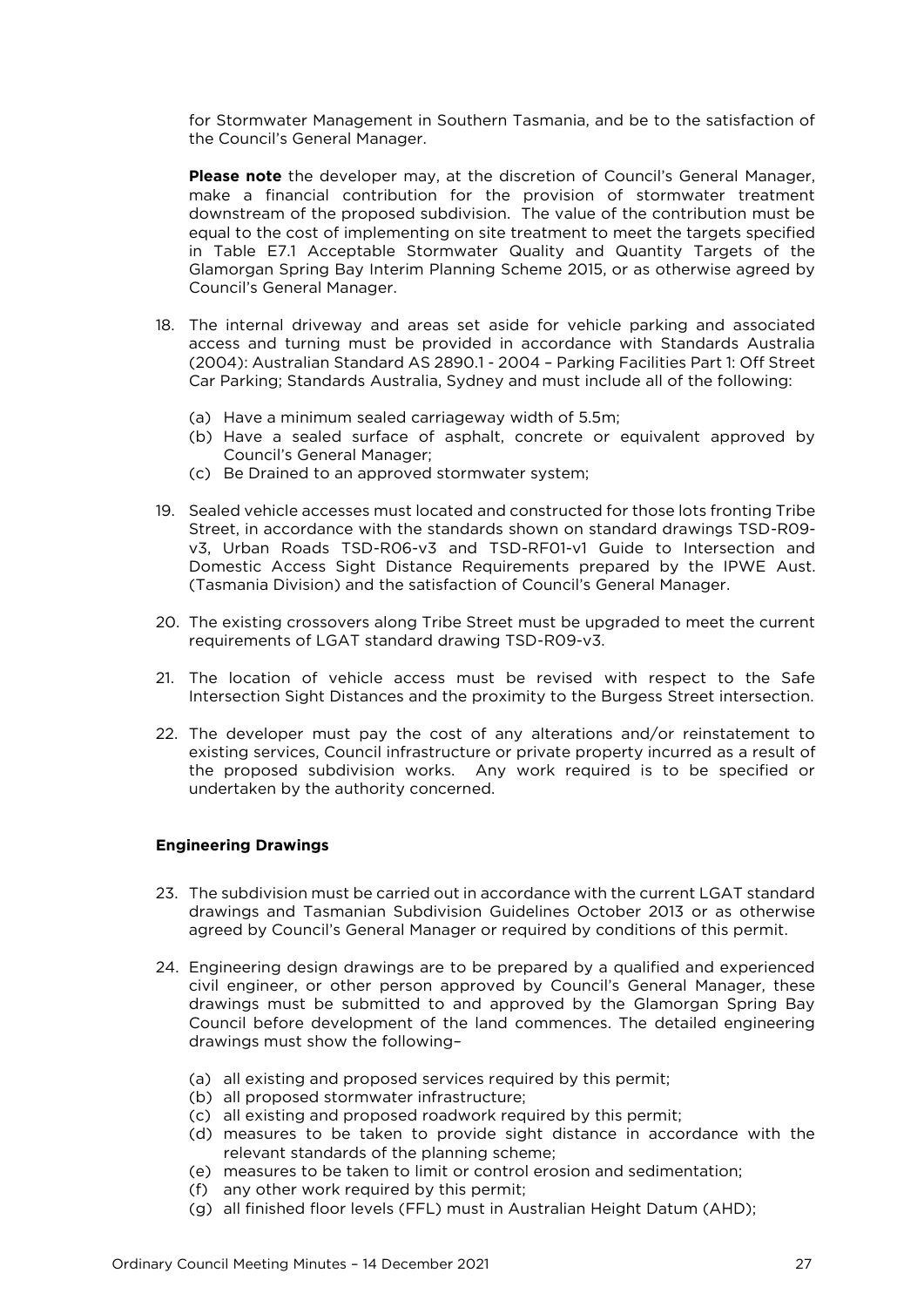Approved engineering design drawings will remain valid for a period of 2 years from the date of approval of the engineering drawings. from the date of approval of the engineering drawings.

#### Construction **Construction**

- 25. The subdivider must provide not less than forty eight (48) hours written notice to<br>Council's General Manager before commencing construction works on-site or within a council roadway. Advice Prior to commence of any works, the developer must obtain a Works in Road Reserve Permit for any works within the road reserve and for the connection into a Council stormwater network. and for the connection into a Council stormwater network.
- 26. The subdivider must provide not less than forty eight (48) hours written notice to point inspections by Council unless otherwise agreed by the Council's General point inspections by Council unless otherwise agreed by the Council's General Manager.
- 27. Subdivision works must be carried out under the direct supervision of an approved practicing professional civil engineer engaged by the subdivider and approved by the Council's General Manager. the Council's General Manager.

### **'As constructed' Drawings**

28. Prior to the works being placed on the maintenance and defects liability period an 'as constructed' drawing of all engineering works provided as part of this approval must be provided to Council to the satisfaction of the Council's General Manager. These drawings and data sheets must be prepared by a qualified and experienced civil engineer or other person approved by the General Manager in accordance with Council's Guidelines for As Constructed Data. with Council is Guidelines for As Council in As Council in As Council in As Council in As Council in As Council<br>.

### **Maintenance and Defects Liability Period**

- 29. The subdivision must be placed onto a twelve-month maintenance and defects liability period in accordance with Council Policy following the completion of the  $\frac{1}{\sqrt{C}}$  is accordance with the approved engineering plans and permit conditions works in accordance with the approved engineering plans and permit conditions.
- 30. Prior to placing the subdivision onto the maintenance and defects liability period<br>the Supervising Engineer must provide certification that the works comply with the Council's Standard Drawings, specification and the approved plans. the Council's Standard Drawings, specification and the approved plans.

#### **Telecommunications and Electrical Reticulation Telecommunications and Electrical Reticulation**

 $\frac{1}{2}$  and the accordance with the requirements of the responsible authority each lot in accordance with the requirements of the responsible authority.

### **The following advice is provided for information and assistance only.**

- $\lambda$  $\alpha$ . Please read all conditions of this permit and contact the planner for clarification is required.
- b. Drainage discharge consent is required under Section 17B (1) of the Roads and reservation. Application must be made to the Department of State Growth at prior to the commencement of works at:  $t \sim t$  to the commencement of works at  $\mathcal{L}$

www.transport.tas.gov.au/roads\_and\_traffic\_management/permits\_and\_bookin<br>gs/stormwater\_discharge\_only. Subsequent engineering drawings showing the extent of all service works, inclusive of any construction activity associated with drainage, sewer, water or utility connections must be provided to the Department for review and acceptance as part of a service works permit application for review and acceptance as part of a service works permit application.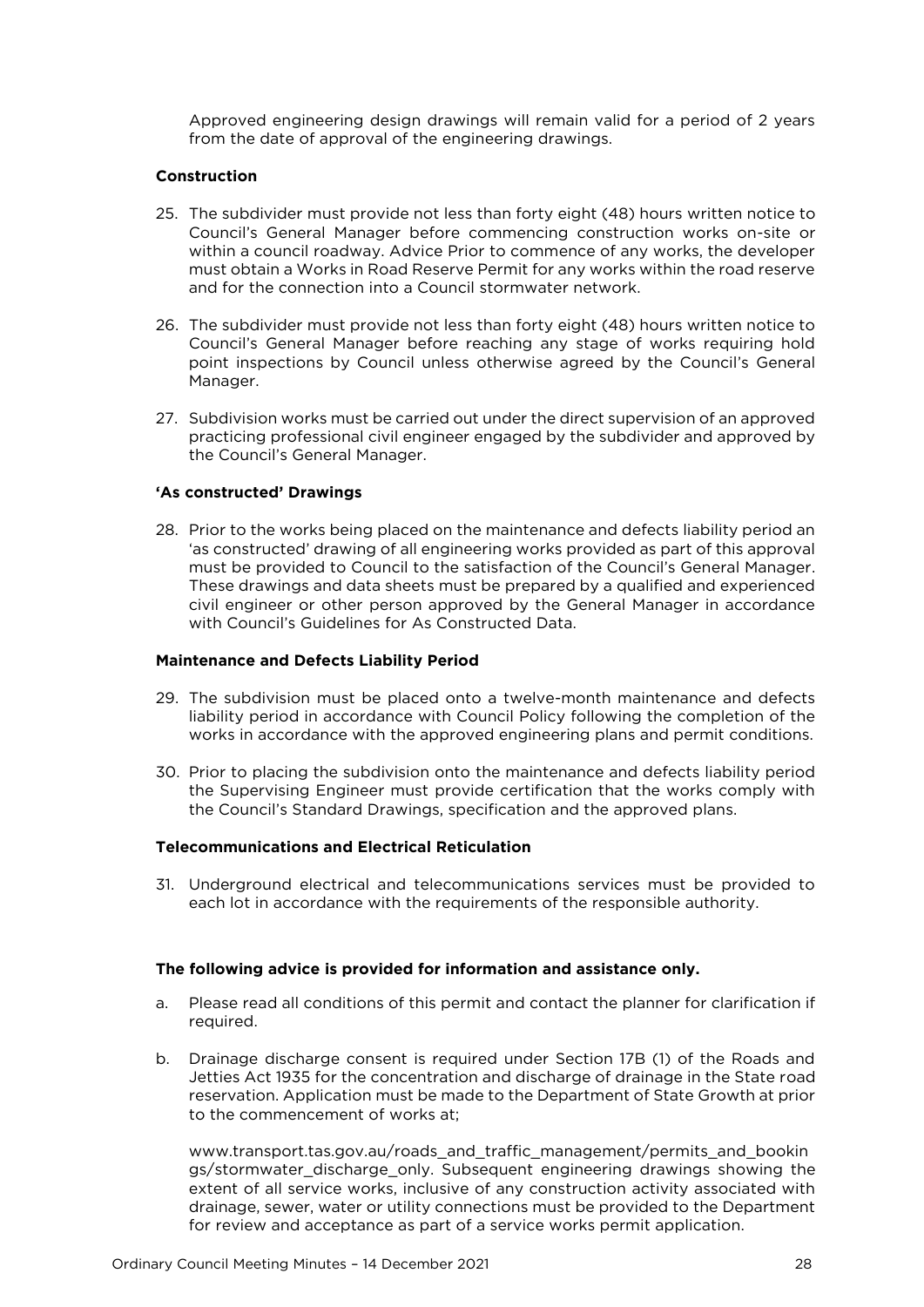$\mathcal{C}$ A valid works permit is required for all works undertaken in the State Road (Burgess Street) reservation. Details of the permit process and application forms  $\begin{array}{c} \text{SVD} \\ \text{SVD} \end{array}$  reserves the permit process  $\begin{array}{c} \text{formula} \\ \text{probability} \end{array}$ www.transport.tas.gov.au/roads\_and\_traffic\_management/permits\_and\_bookin gs/service works gas, water, electricity for service works and www.transport.tas.gov.au/roads and traffic management/permits and bookin gs/new or altered access onto a road driveways for access works. gs/new\_or\_altered\_access\_onto\_a\_road\_driveways for access works.

Applications must be received by the Department of State Growth a minimum of twenty (20) business days prior to the expected commencement date for works in order to allow sufficient time for the application to be assessed. No works are  $\frac{1}{10}$  be undertaken until a written permit has been issued. to be undertaken until a written permit has been issued.

- $\alpha$  as sociated with a costs associated with a costs are by the person on the person by the person of  $\alpha$ on it.
- The permit does not take effect until 15 days after the date that it was served on you as the applicant and each representor provided that no appeal is lodged as  $\epsilon$ provided by  $s53$  of the Land Use Planning and Approvals Act 1993. provided by s53 of the *Land Use Planning and Approvals Act 1993*.
- $f$ This permit is valid for two years from the date of approval and will lapse unless it has been substantially commenced to the satisfaction of the Council Senior Planner or otherwise extended by written consent. Planner or otherwise extended by written consent.
- g. The permit and conditions on it are based on the information submitted in the endorsed plans and documents. The Planning Authority is not responsible or liable for any errors or omissions. I encourage you to engage a land surveyor to accurately set out the location of buildings and works. accurately set out the location of buildings and works.
- The granting of this permit takes in no account of any civil covenants applicable<br>to the land. The developer should make their own enguiries as to whether the h. proposed development is restricted or prohibited by any such covenant and what consequences may apply. consequences may apply.
- i.  $i$ . The permit does not imply that any other approximated under a provided under a point  $i$  required under any other any other any other any other any other any other any other any other any other any other any other an legislation or by-law has been granted.
- $\frac{1}{2}$  for a final plan of the final plan of the final plan of subject to a prescribed  $\frac{1}{2}$  for the final for the fee current at the date of lodgement of the final  $\frac{1}{\sqrt{2}}$ plan or survey.
- k. k. Land Title Office fees must be paid directly to the Recorder of Titles.
- l. The developer is responsible to ensure that all necessary inspections are Tasmanian Subdivision Guidelines. A minimum of two full working days' notice must be provided to ensure Council can inspect at the requested time. must be provided to ensure Council can inspect at the requested time.
- m. The Final Plan of Survey will not be sealed until all works required by this permit are complete.
- $n$ The Final Plan of Survey is inclusive of any schedule of easement and Part 5<br>Agreement. Agreement.
- o. Through the act of granting this permit the Glamorgan Spring Bay Council is not and is in no way to be construed as making any representation, providing any advice, issuing any guarantee or giving any assurance to any person or entity regarding the impact or potential impact of the effects of climate change on the proposed use and/or development or the subject land generally. It is the sole responsibility of the applicant and/or the land owner to investigate and satisfy themselves as to the impact or potential impact of the effects of climate change on the proposed use and/or development and the subject land generally. on the proposed use and/or development and the subject land generally.
- p. The applicant is advised to contact Aurora Energy on 1300 137 008 to ensure that proposed works are at a safe distance from powerlines. proposed works are at a safe distance from powerlines.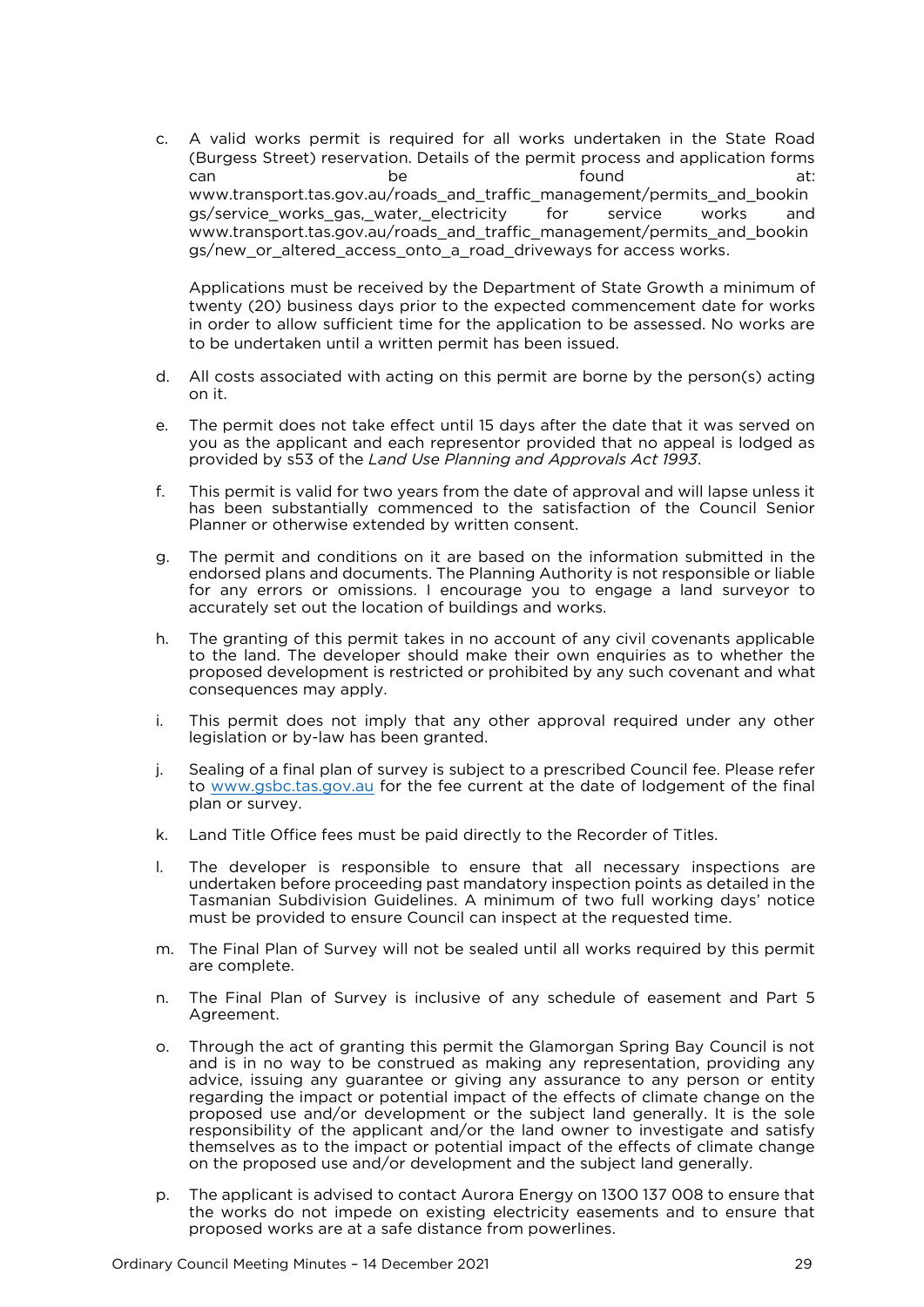q. In the event that any suspected Aboriginal cultural material is encountered during the activity creating the disturbance should cease immediately, and Aboriginal Heritage Tasmania must be informed to enable further assessment of the situation. Go to https://www.aboriginalheritage tas gov au for further assistance. Go to https://www.aboriginalheritage.tas.gov.au for further assistance.

## **DECISION 229/21**

Moved Clr Keith Breheny, seconded Clr Michael Symons that:

Pursuant to Section 57 of the *Land Use Planning and Approvals Act 1993* and the Glamorgan reasons outlined in the officers report, subject to conditions 1 to 31 and advice that follows. reasons outlined in the officers report, subject to conditions 1 to 31 and advice that follows.

 $\frac{1}{100}$  and documents unless modified by a condition of this permit and documents unless modified by a condition of this permit.

Advice: Any changes may either be deemed as substantially in accordance with the permit or may first require a formal amendment to this permit or a new permit to be permit or may first require a formal amendment to this permit or a new permit or a new permit to be a new permit to be a new permit to be a new permit to be a new permit to be a new permit to be a new permit to be a new pe

- 2. Use and development must be undertaken in the manner of stages as identified on the subdivision plan. on the subdivision plan.
- 3. Use and development must comply with the requirements of TasWater specified<br>by 'Submission to Planning Authority Notice' reference number, TWDA  $\frac{1}{2021/01572}$  GSB dated 27 October 2021 and attached to this permit 2021/01572-GSB dated 27 October 2021 and attached to this permit.
- 4. Prior to the sealing of the final plan all dwellings including outbuildings must be demolished, and the areas of ground disturbance associated with the demolition of those structures must rehabilitated with grass. of those structures must rehabilitated with grass.
- 5. A covenant must be prepared and entered into between the relevant lot owners and 4 will not construct more than two dwellings per lot and 4 will not construct more than two dwellings per lot.

- 6. A final approved plan of survey and schedule of easements as necessary must be substantially the same as the endorsed plan of subdivision and must be prepared in accordance with the requirements of the Recorder of Titles. in accordance with the requirements of the Recorder of Titles.
- 7. All land noted as roadway, footway, and open space or similar must be transferred to contain the Council method with the final plan of survey must be submitted with the final plan of survey.
- $\frac{1}{2}$ . The final plant of survey must include the surfaction of  $\frac{1}{2}$  Municipal Engineer wayleaves and services to the satisfaction of Council's Municipal Engineer.
- 9. Covenants or other restrictions must not conflict with, or seek to override, provisions of the planning scheme. provisions of the planning scheme.
- 10. A Letter of Release from each authority confirming that all conditions of the Agreement between the Owner and authority have been complied with and that future lot owners will not be liable for network extension or upgrade costs, other than individual property connections at the time each lot is further developed,  $t$  in the submitted to Council prior to the sealing of the Einal Plan of Survey must be submitted to Council prior to the sealing of the Final Plan of Survey.
- $\frac{1}{10}$  avisting services. Council infrastructure or private property incurred as a result of existing services, Council infrastructure or private property incurred as a result of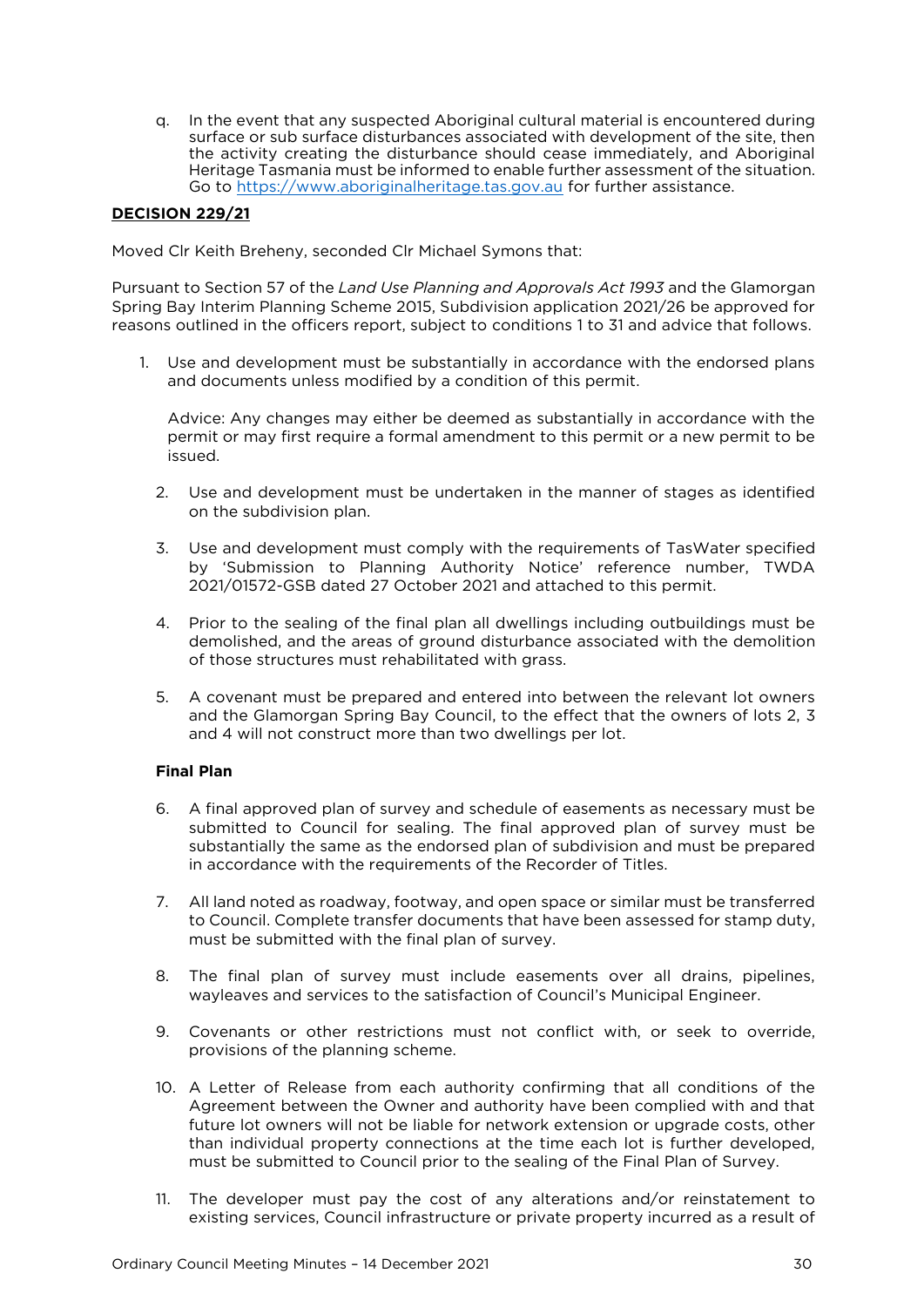the proposed subdivision works. Any work required is to be specified or undertaken by the authority concerned. undertaken by the authority concerned.

## **Public Open Space**

12. Prior to sealing the final plan of survey, a cash contribution for public open space must be provided to Council that is equal to 5% of the value of the area of land in the whole plan of subdivision as at the date of lodgement of the final plan or survey. The value is to be determined by a Land Valuer within the meaning of the Land Valuers Act 2001. Land Valuers Act 2001.

Advice: this condition is imposed pursuant to section 117 of the Local Government (Building and Miscellaneous Provisions) Act 1993 and Council policy. (Building and Miscellaneous Provisions) Act 1993 and Council policy.

#### **Environment Management**

13. The developer must implement a soil and water management plan (SWMP) to ensure that soil and sediment does not leave the site during the construction process and must provide a copy of the SWMP to Council's General Manager prior to the commencement of works. to the commencement of works.

### **Stategrowth**

14. Provision of the new accesses along Burgess Street must be undertaken in accordance with Department of State Growth specifications and standards. Engineering drawings showing the extent of the accesses and associated works. must be provided to the Department of Stategrowth for review and acceptance. must be provided to the provided to the Department of  $\alpha$  review  $\alpha$  review  $\alpha$  review and  $\alpha$  review  $\alpha$  review  $\alpha$  review  $\alpha$  review  $\alpha$  review  $\alpha$  review  $\alpha$  review  $\alpha$  review  $\alpha$  review  $\alpha$  review  $\alpha$  re These drawings will form part of an access works permit application, see Note.

### **Engineering**

- 15. The developer must provide a piped stormwater property connection to each lot capable of servicing the entirety of that lot by gravity, in accordance with Council standards and to the satisfaction of Council's General Manager. standards and to the satisfaction of Council's General Manager.
- 16. The developer must provide a piped minor stormwater drainage system designed<br>to comply with all of the following: to comply with all of the following:
	- (a) be able to accommodate a storm with an Average Recurrence Interval (ARI) of 20 years.
	- (b) stormwater runoff will be no greater than pre-existing runoff or any increase can be accommodated within existing or upgraded public stormwater in frastructure. infrastructure.
- 17. Water Sensitive Urban Design Principles must be incorporated into the development. These Principles must be in accordance with, and meet the treatment targets specified within the Water Sensitive Urban Design Procedures for Stormwater Management in Southern Tasmania, and be to the satisfaction of the Council's General Manager. the Council's General Manager.

**Please note** the developer may, at the discretion of Council's General Manager, make a financial contribution for the provision of stormwater treatment downstream of the proposed subdivision. The value of the contribution must be equal to the cost of implementing on site treatment to meet the targets specified in Table E7.1 Acceptable Stormwater Quality and Quantity Targets of the Glamorgan Spring Bay Interim Planning Scheme 2015, or as otherwise agreed by Council's General Manager. Council's General Manager.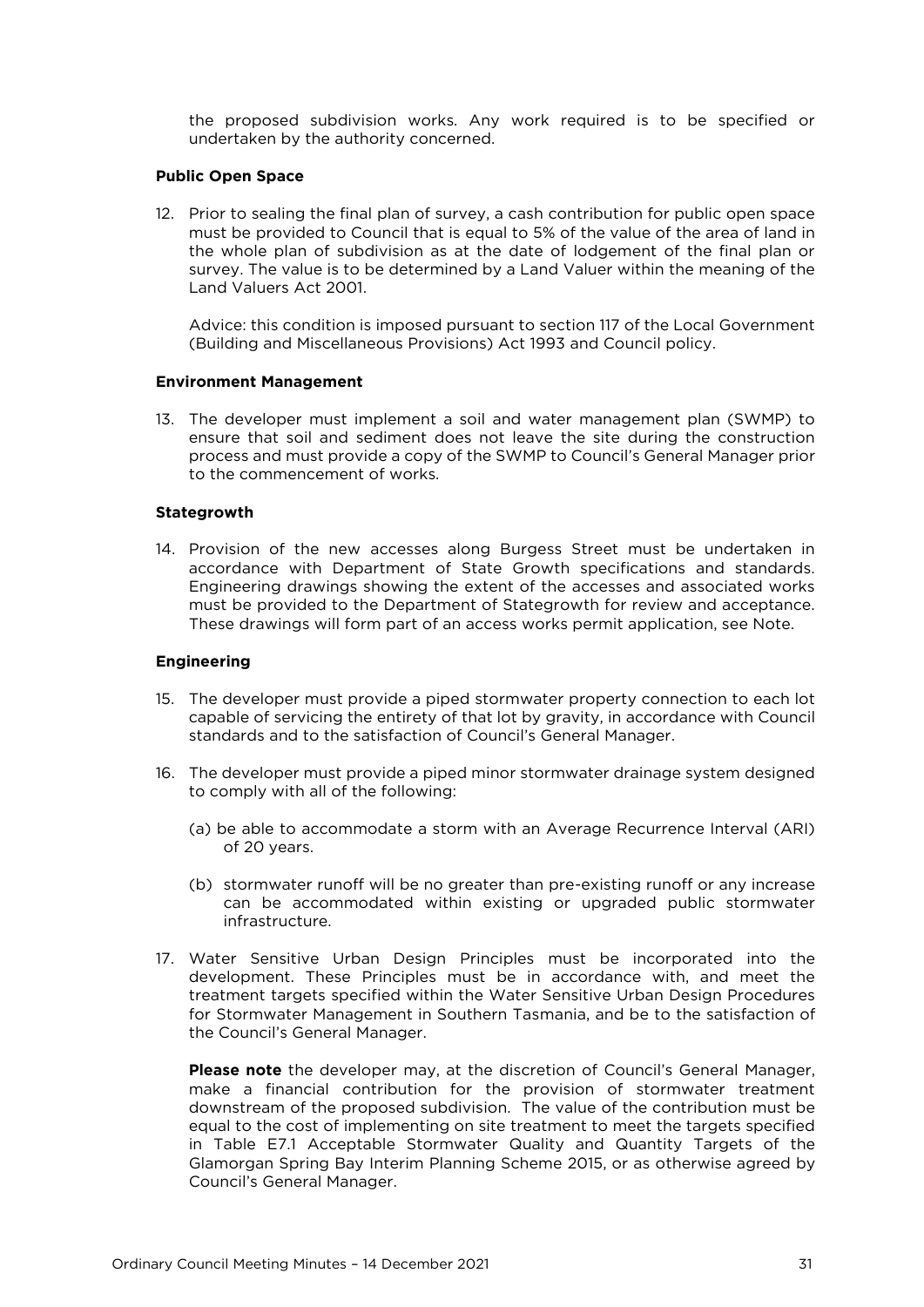- 18. The internal driveway and areas set aside for vehicle parking and associated (2004): Australian Standard AS 2890.1 - 2004 - Parking Facilities Part 1: Off Street Car Parking: Standards Australia. Sydney and must include all of the following: Car Parking; Standards Australia, Sydney and must include all of the following:
	-
	- $\frac{1}{2}$  Have a sealed surface of asphalt concrete or  $\frac{1}{2}$  $\sum_{i=1}^{\infty}$  Have a sealed surface of asphalt, concrete or equivalent approved by Council's General Manager;<br>(c) Be Drained to an approved stormwater system;
	- $\left( \cdot \right)$  Be Dramit to an approved stormwater system;
- 19. Sealed vehicle accesses must located and constructed for those lots fronting Tribe v3, Urban Roads TSD-R06-v3 and TSD-RF01-v1 Guide to Intersection and Domestic Access Sight Distance Requirements prepared by the IPWE Aust.  $\sigma$  Domania Division) and the satisfaction of Council's General Manager (Tasmania Division) and the satisfaction of Council's General Manager.
- 20. The existing crossovers along Tribe Street must be upgraded to meet the current requirements of LGAT standard drawing TSD-R09-v3. requirements of LGAT standard drawing TSD-R09-v3.
- 21. The location of vehicle access must be revised with respect to the Safe Intersection Sight Distances and the proximity to the Burgess Street intersection. Intersection Sight Distances and the proximity to the Burgess Street intersection.
- 22. The developer must pay the cost of any alterations and/or reinstatement to existing services, Council infrastructure or private property incurred as a result of the proposed subdivision works. Any work required is to be specified or  $\frac{1}{2}$  the proposed subdivision works. Any work required is to be specified or  $\frac{1}{2}$  and  $\frac{1}{2}$  or  $\frac{1}{2}$  and  $\frac{1}{2}$  and  $\frac{1}{2}$  and  $\frac{1}{2}$  and  $\frac{1}{2}$  and  $\frac{1}{2}$  and  $\frac{1}{2}$  and  $\frac{1}{2}$  and undertaken by the authority concerned.

#### **Engineering Drawings Engineering Drawings**

- 23. The subdivision must be carried out in accordance with the current LGAT standard drawings and Tasmanian Subdivision Guidelines October 2013 or as otherwise agreed by Council's General Manager or required by conditions of this permit. agreed by Council's General Manager or required by conditions of this permit.
- 24. Engineering design drawings are to be prepared by a qualified and experienced civil engineer, or other person approved by Council's General Manager, these drawings must be submitted to and approved by the Glamorgan Spring Bay Council before development of the land commences. The detailed engineering  $C$  council behove development of the followingdrawings must show the following–
	- (a) all existing and proposed services required by this permit;<br>(b) all proposed stormwater infrastructure;
	-
	- $(c)$  all existing and proposed roadwork required by this permit:
	- (d) measures to be taken to provide sight distance in accordance with the relevant standards of the planning scheme:
	- (e) measures to be taken to limit or control erosion and sedimentation;
	- (f) any other work required by this permit;
	- $\frac{1}{2}$  and  $\frac{1}{2}$  finished floor levels (FFI) must in  $\Delta$ (g) all finished floor levels (Fig. ) must in Australian Height Datum (AHD);

 $A$  approved of the engineering drawings  $\alpha$ from the date of approval of the engineering drawings.

#### **Construction Construction**

25. The subdivider must provide not less than forty eight (48) hours written notice to within a council roadway. Advice Prior to commence of any works, the developer must obtain a Works in Road Reserve Permit for any works within the road reserve and for the connection into a Council stormwater network. and for the connection into a Council stormwater network.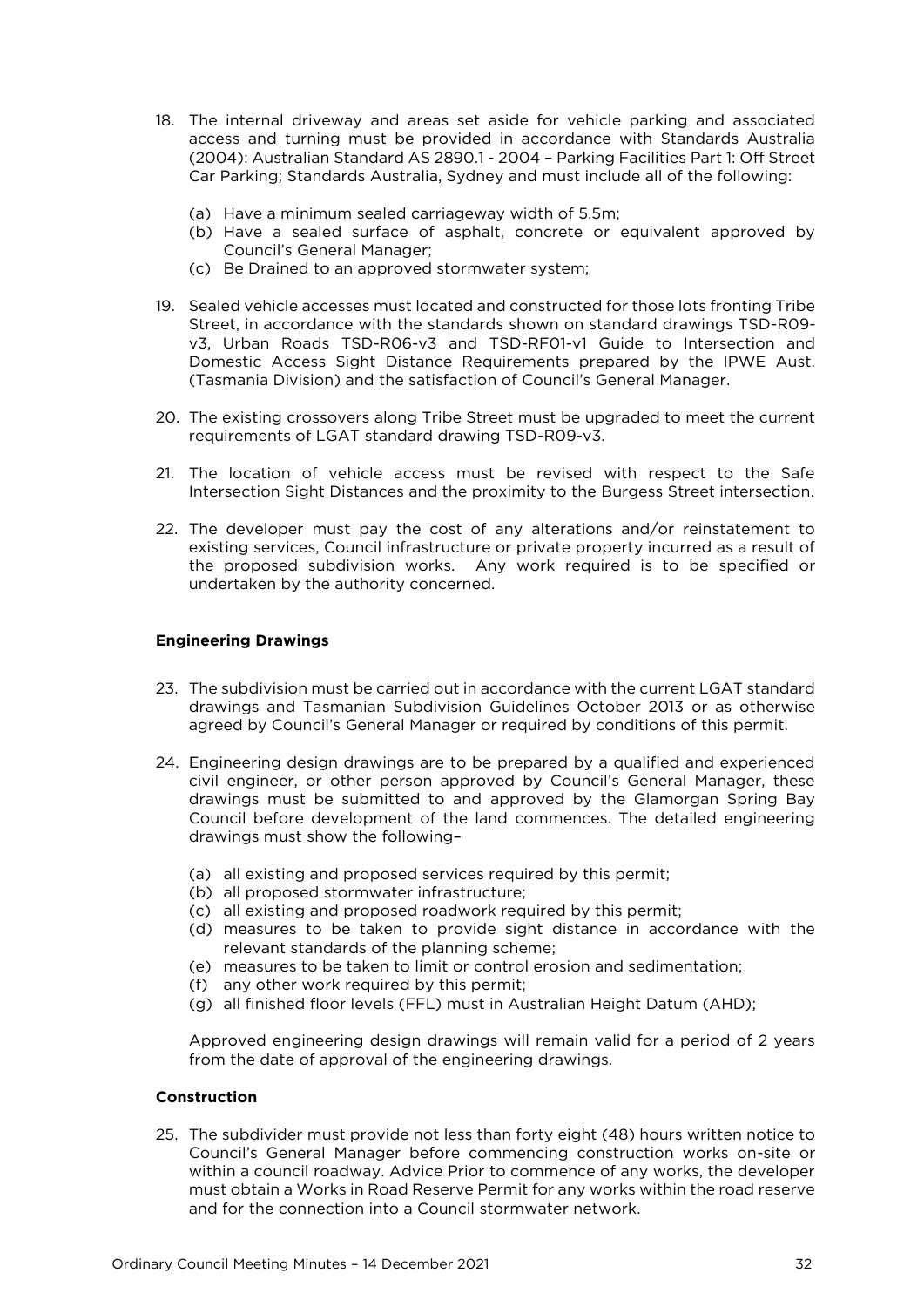- 26. The subdivider must provide not less than forty eight (48) hours written notice to point inspections by Council unless otherwise agreed by the Council's General point inspections by Council unless otherwise agreed by the Council's General Manager.
- 27. Subdivision works must be carried out under the direct supervision of an approved the Council's General Manager. the Council's General Manager.

### **'As constructed' Drawings**

28. Prior to the works being placed on the maintenance and defects liability period an 'as constructed' drawing of all engineering works provided as part of this approval must be provided to Council to the satisfaction of the Council's General Manager. These drawings and data sheets must be prepared by a qualified and experienced civil engineer or other person approved by the General Manager in accordance with Council's Guidelines for As Constructed Data. with Council is Guidelines for As Council in As Council in As Council in As Council in As Council in As Council<br>.

## **Maintenance and Defects Liability Period**

- 29. The subdivision must be placed onto a twelve-month maintenance and defects liability period in accordance with Council Policy following the completion of the  $\frac{1}{2}$  lines in accordance with the approved engineering plans and permit conditions which is according to a positive with the approved engineering plans and permit conditions.
- 30. Prior to placing the subdivision onto the maintenance and defects liability period<br>the Supervising Engineer must provide certification that the works comply with the Council's Standard Drawings, specification and the approved plans.  $\frac{1}{\sqrt{2}}$  Standard Drawings, specification and the approximation and the approximation and the approximation and the approximation and the approximation and the approximation and the approximation  $\frac{1}{\sqrt{2}}$

#### **Telecommunications and Electrical Reticulation Telecommunications and Electrical Reticulation**

 $\frac{1}{2}$  and the accordance with the requirements of the responsible authority each lot in accordance with the requirements of the responsible authority.

#### **The following advice is provided for information and assistance only.**

- a. Please read all conditions of this permit and contact the planner for clarification if required.
- b. Drainage discharge consent is required under Section 17B (1) of the Roads and reservation. Application must be made to the Department of State Growth at prior to the commencement of works at:  $t \sim t$  to the commencement of works at  $\mathcal{L}$

www.transport.tas.gov.au/roads\_and\_traffic\_management/permits\_and\_bookin<br>gs/stormwater\_discharge\_only.\_Subsequent\_engineering\_drawings\_showing\_the extent of all service works, inclusive of any construction activity associated with drainage, sewer, water or utility connections must be provided to the Department for review and acceptance as part of a service works permit application for review and acceptance as part of a service works permit application.

c. A valid works permit is required for all works undertaken in the State Road  $\sum_{n=0}^{\infty}$  street street) reservation. Details of the permit process and application forms  $\frac{1}{2}$ can can be be the found found found traffic management/permits and bookin gs/service works gas. water. electricity for service works and www.transport.tas.gov.au/roads\_and\_traffic\_management/permits\_and\_bookin  $\alpha$  /row or altered access onto a road driveways for access works gs/new\_or\_altered\_access\_onto\_a\_road\_driveways for access works.

twenty (20) business days prior to the expected commencement date for works twenty (20) business days prior to the expected commencement date for works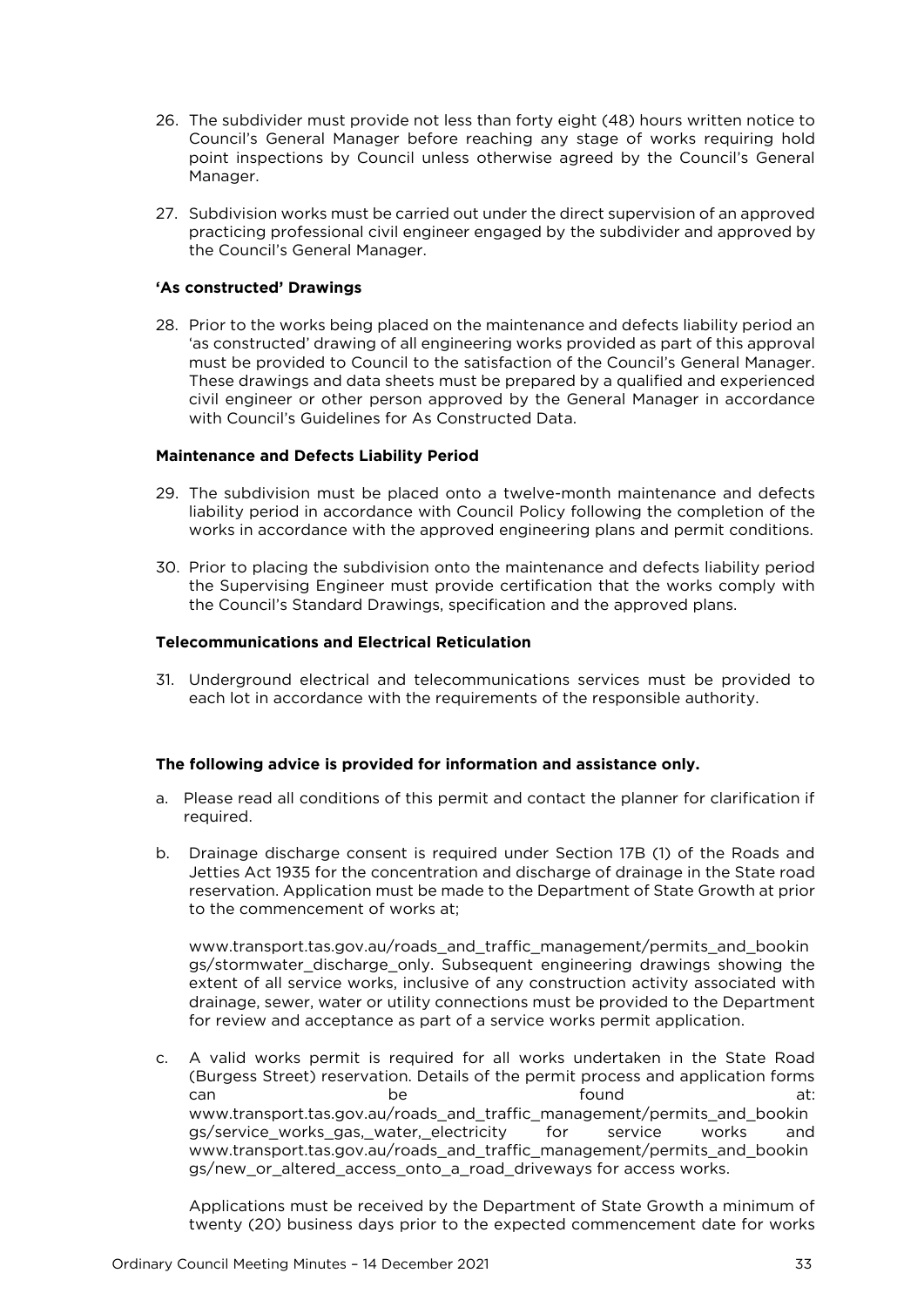in order to allow sufficient time for the application to be assessed. No works are to be undertaken until a written permit has been issued. to be undertaken until a written permit has been issued.

- d. All costs associated with acting on this permit are borne by the person(s) acting on it.
- The permit does not take effect until 15 days after the date that it was served on you as the applicant and each representor provided that no appeal is lodged as  $e<sub>1</sub>$ provided by s53 of the Land Use Planning and Approvals Act 1993. provided by s53 of the *Land Use Planning and Approvals Act 1993*.
- This permit is valid for two years from the date of approval and will lapse unless it has been substantially commenced to the satisfaction of the Council Senior  $f$ Planner or otherwise extended by written consent. Planner or otherwise extended by written consent.
- The permit and conditions on it are based on the information submitted in the  $\alpha$ endorsed plans and documents. The Planning Authority is not responsible or liable for any errors or omissions. I encourage you to engage a land surveyor to accurately set out the location of buildings and works. accurately set out the location of buildings and works.
- h. The granting of this permit takes in no account of any civil covenants applicable proposed development is restricted or prohibited by any such covenant and what consequences may apply. consequences may apply.
- i. i. This permit does not imply that approval required under any other any other approval required under any other any other any other any other approval required legislation or by-law has been granted.
- j. S[ealing of a final plan of](http://www.gsbc.tas.gov.au/) survey is subject to a prescribed Council fee. Please refer plan or survey. plan or survey.
- k k. Land Title Office fees must be paid directly to the Recorder of Titles.
- $\mathbf{L}$ The developer is responsible to ensure that all necessary inspections are undertaken before proceeding past mandatory inspection points as detailed in the Tasmanian Subdivision Guidelines. A minimum of two full working days' notice must be provided to ensure Council can inspect at the requested time. must be provided to ensure Council can inspect at the requested time.
- m. The Final Plan of Survey will not be sealed until all works required by this permit are complete.
- The Final Plan of Survey is inclusive of any schedule of easement and Part 5<br>Agreement.  $n$ Agreement.
- o. Through the act of granting this permit the Glamorgan Spring Bay Council is not advice, issuing any guarantee or giving any assurance to any person or entity regarding the impact or potential impact of the effects of climate change on the proposed use and/or development or the subject land generally. It is the sole responsibility of the applicant and/or the land owner to investigate and satisfy themselves as to the impact or potential impact of the effects of climate change on the proposed use and/or development and the subject land generally. on the proposed use and/or development and the subject land generally.
- The applicant is advised to contact Aurora Energy on 1300 137 008 to ensure that the works do not impede on existing electricity easements and to ensure that  $D<sub>1</sub>$  $t$  or  $\frac{1}{2}$  or  $\frac{1}{2}$  is the  $\frac{1}{2}$  in easement of  $\frac{1}{2}$  and to ensure that is ensured to ensure that  $\frac{1}{2}$  is the ensure that  $\frac{1}{2}$  is the ensure that  $\frac{1}{2}$  is the ensure that  $\frac{1}{2}$  is the proposed works are at a safe distance from powerlines.
- In the event that any suspected Aboriginal cultural material is encountered during surface or sub surface disturbances associated with development of the site, then  $\Omega$ . the activity creating the disturbance should cease immediately, and Aboriginal Heritage Tasmania must be informed to enable further assessment of the situation.  $\frac{1}{100}$  to the informed to enable further assistance.  $\frac{f(t) - f(t)}{f(t)}$  is the furthermore, furthermore, furthermore,  $\frac{f(t) - f(t)}{f(t)}$  is the further assistance.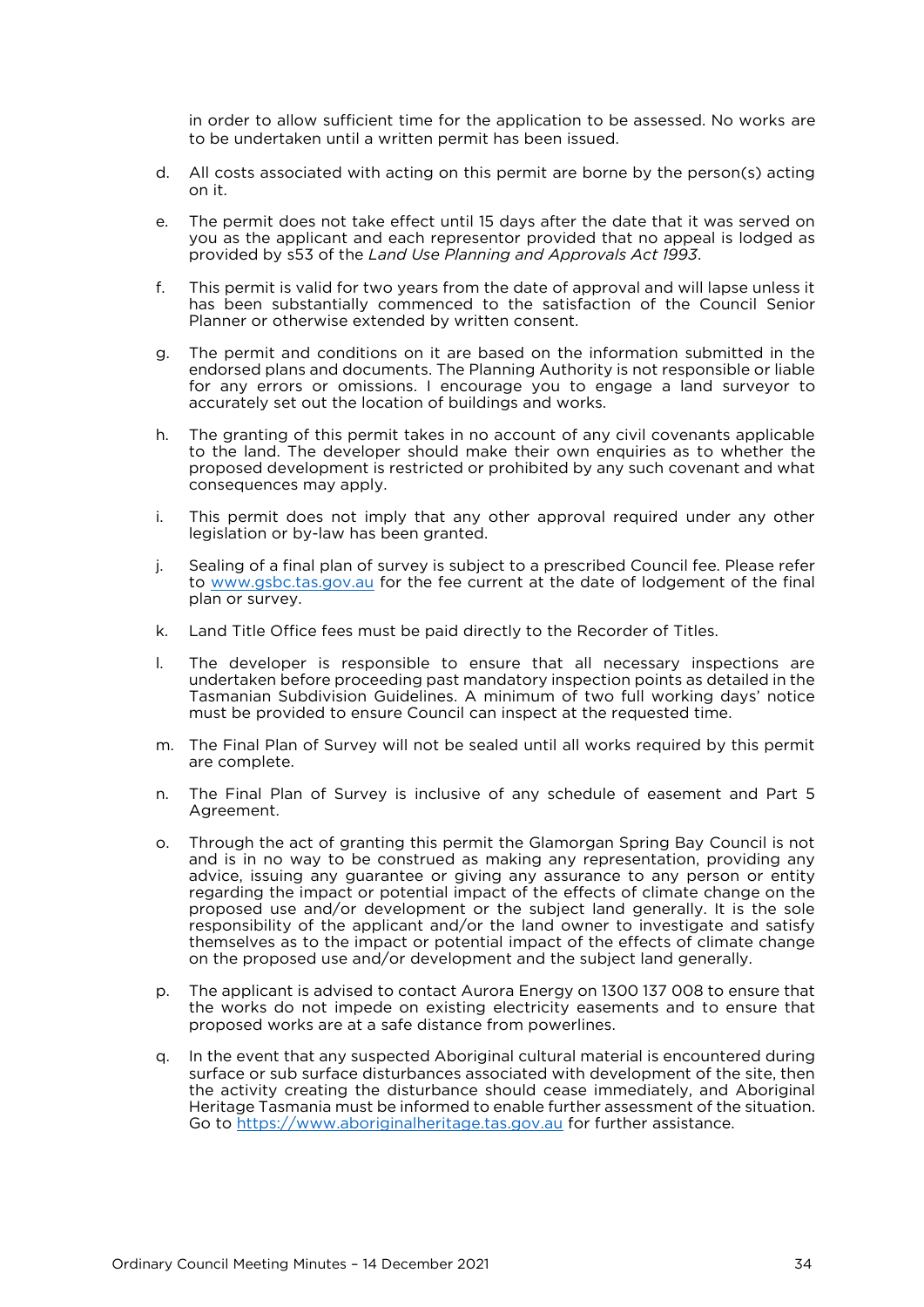### **THE MOTION WAS PUT AND CARRIED UNANIMOUSLY 7/0**

Fort: Deputy Mayor Jenny Mayor Jenny Clr Annie Browning. Clr Rob Churchill. Clr Grant Robinson. Clr Michael Symons Clr Michael Symons

Against: Nil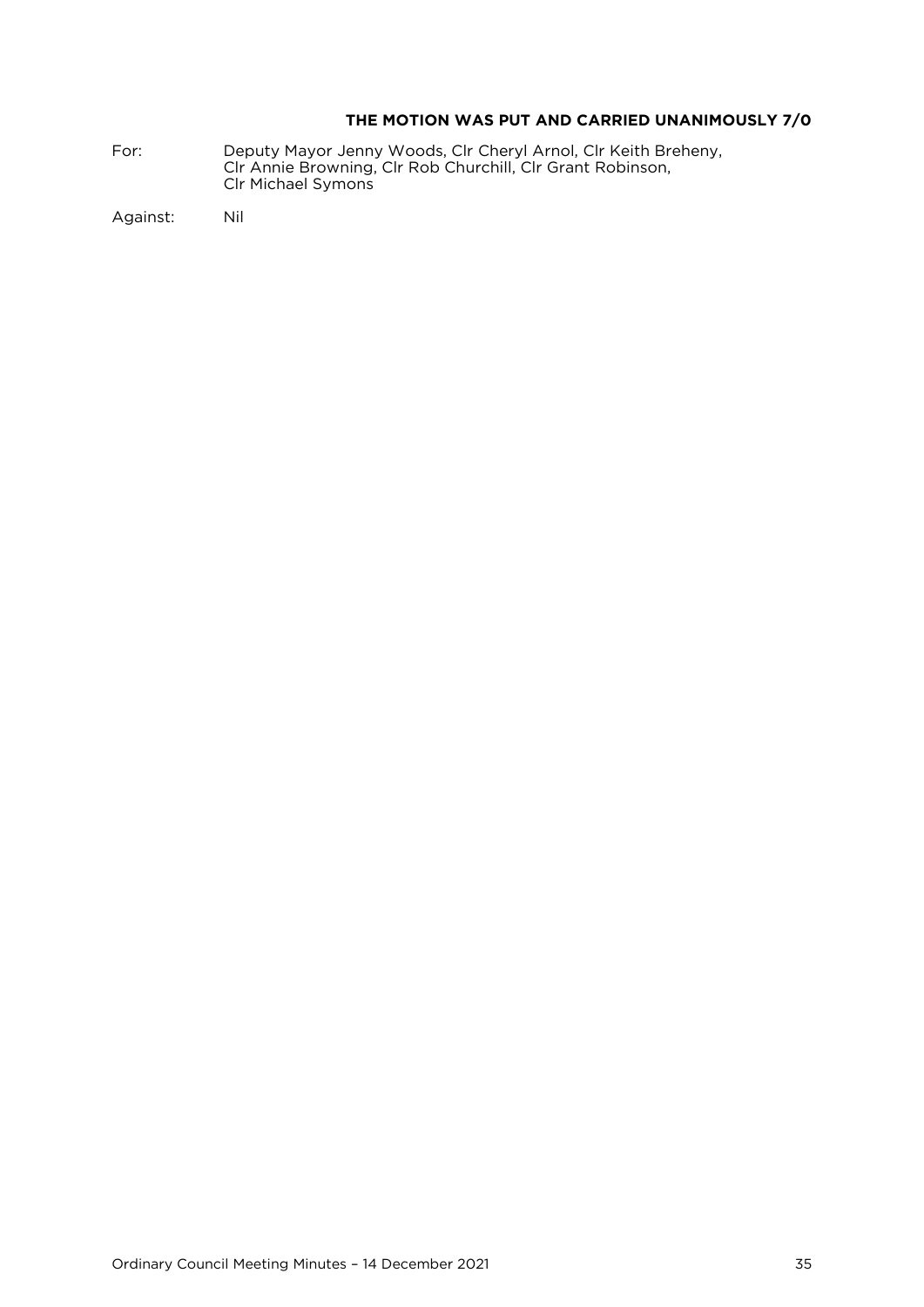### <span id="page-35-0"></span>**4.2 Development Application 2021/234 - 50 Harveys Farm Road, Bicheno**

This item was withdrawn on request of the applicant.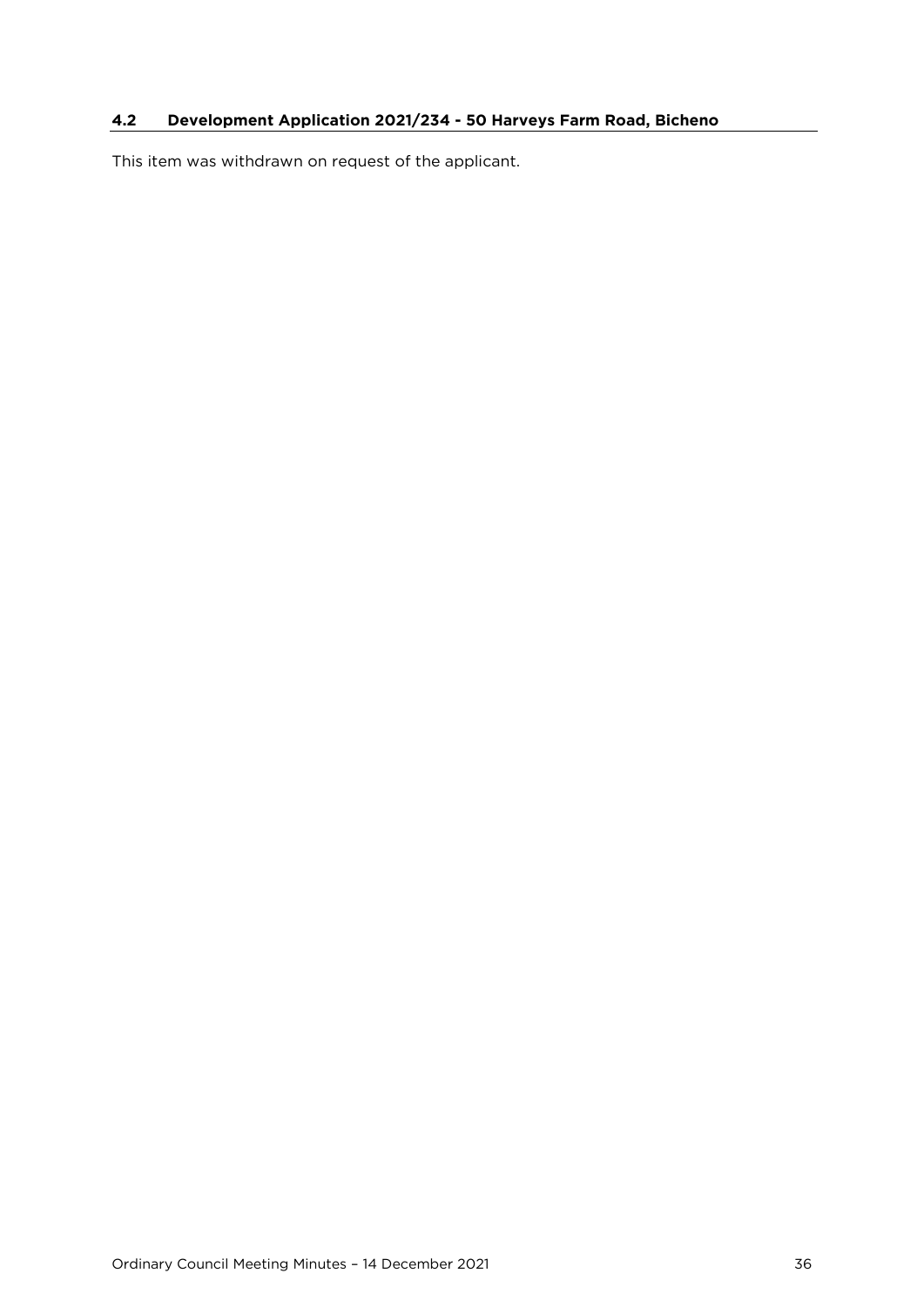*Under Regulation 25 of Local Government (Meeting Procedures) Regulations 2015 the Chairperson hereby declares that the Council is no longer acting as a Planning Authority under the provisions of the Land Use Planning and Approvals Act 1993 for Section 4 of the Agenda.* 

#### **RECOMMENDATION**

That Council no longer acts as a Planning Authority at (Time:)

#### **DECISION 230/21**

Moved Clr Keith Breheny, seconded Clr Cheryl Arnol that Council no longer acts as a Planning Authority at 2.14pm.

#### **THE MOTION WAS PUT AND CARRIED UNANIMOUSLY 7/0**

For: Deputy Mayor Jenny Woods, Clr Cheryl Arnol, Clr Keith Breheny, Clr Annie Browning, Clr Rob Churchill, Clr Grant Robinson, Clr Michael Symons Clr Michael Symons

Against: Nil

*Town Planner, Mr Peter Coney left the meeting at 2.14pm.*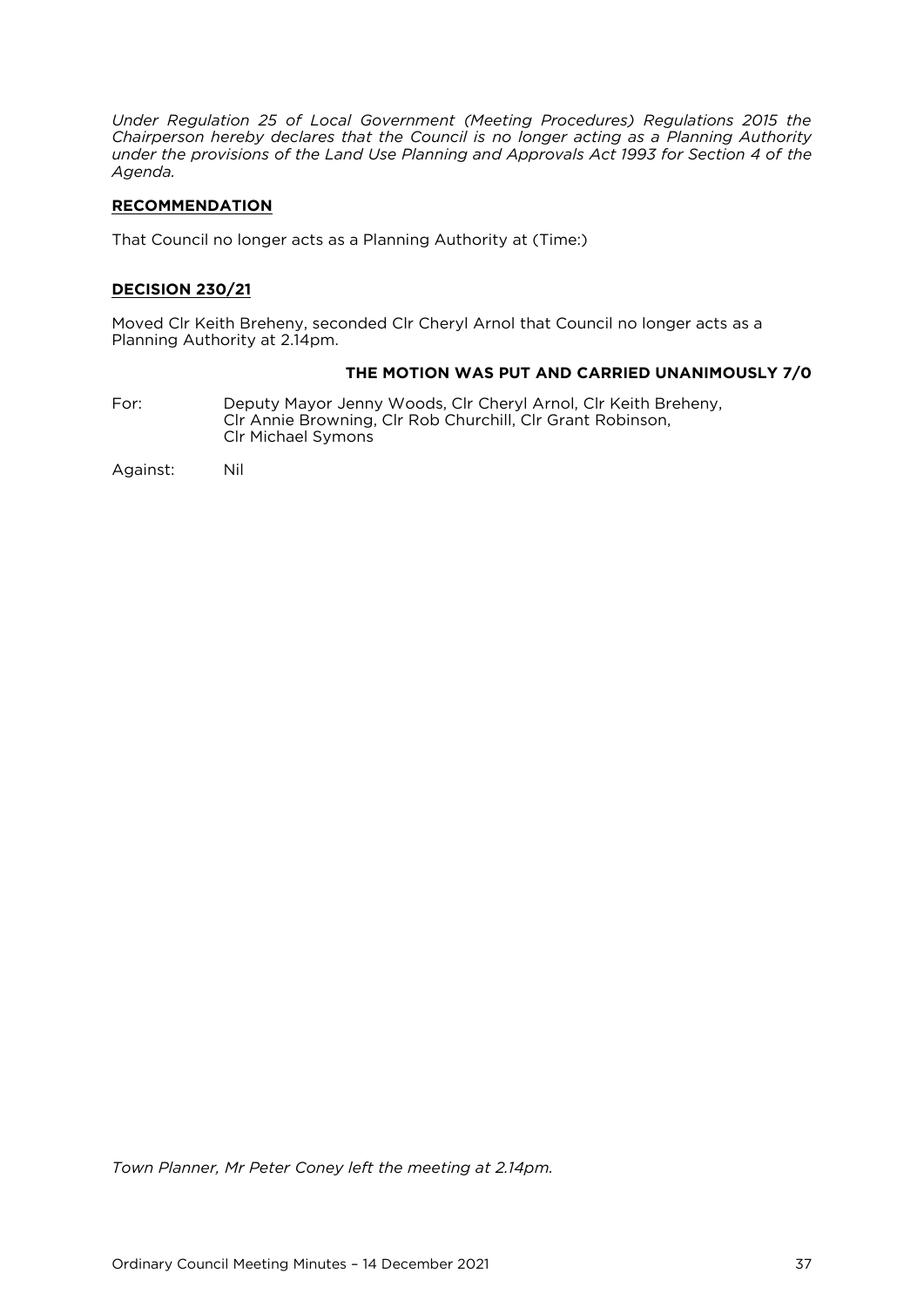#### <span id="page-37-0"></span> $5.$ **5. FINANCIAL REPORTS**

### <span id="page-37-1"></span>**5.1 Financial Reports for the period ending 30 November 2021**

Author: Director Corporate & Community (Mrs Elysse Blain)

Responsible Officer: Director Corporate & Community (Mrs Elysse Blain)

### **ATTACHMENT/S**

- 1. Profit & Loss for the period ending 30 November 2021<br>2. Balance Sheet as at 30 November 2021
- 
- 3. Statement of Cash Flows for the period ending 30 November 2021
- 3. Statement of Cash Flows for the period ending 30 November 2021 4. Capital Works as at 30 November 2021

#### **BACKGROUND/OVERVIEW**

The financial reports for the period ended 30 November 2021 as attached to this report are presented for the information of Council. presented for the information of Council.

#### **STATUTORY IMPLICATIONS**

- Australian Accounting Standards Board (AASB)
- International Financial Reporting Standards (IFRS)

#### **BUDGET IMPLICATIONS**

There are no budget implications recognised in the receipt and noting of these reports by Council. Council.

#### **RISK CONSIDERATIONS**

| <b>Risk</b>                                                                                                                                                                                                                                                                           | Consequence | Likelihood | ating         | <b>Risk Mitigation Treatment</b>                                                                                                                                         |
|---------------------------------------------------------------------------------------------------------------------------------------------------------------------------------------------------------------------------------------------------------------------------------------|-------------|------------|---------------|--------------------------------------------------------------------------------------------------------------------------------------------------------------------------|
| <b>Adopt the recommendation</b><br>There are no material risks from adopting this<br>recommendation.                                                                                                                                                                                  |             |            |               |                                                                                                                                                                          |
| Do not adopt the recommendation<br>By not receiving and reviewing the major<br>financial reports on a regular basis, such as<br>the Profit & Loss, Statement of Cash Flows,<br>Capital Works and Balance Sheet, Council<br>risks not meeting its financial management<br>obligations. | ikely       | ikely      | $\frac{1}{1}$ | By<br>adopting<br>the<br>not<br>recommendation Council is not<br>endorsing the financial reports for<br>the period ending the 31 July<br>2021. Council needs to endorse. |

## **OFFICER'S RECOMMENDATION**

That Council receives and notes the Financial Reports as attached to this report for the period ended 30 November 2021.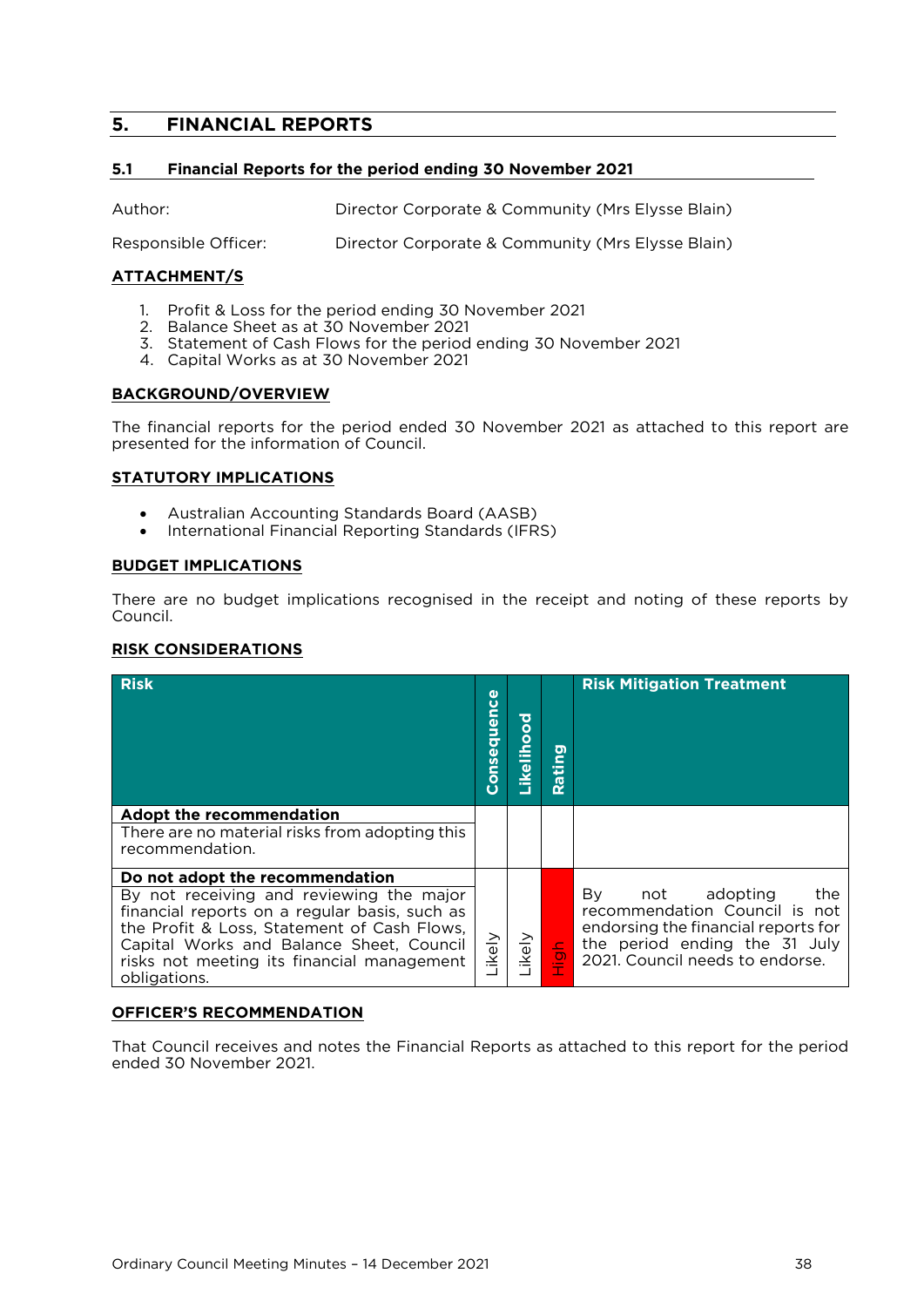### **DECISION 231/21**

Financial Reports as attached to this report for the period ended  $30$  November 2021. Financial Reports as attached to this report for the period ended 30 November 2021.

#### **THE MOTION WAS PUT AND CARRIED UNANIMOUSLY 7/0**

For: Deputy Mayor Jenny Woods, Clr Cheryl Arnol, Clr Keith Breheny,<br>Clr Annie Browning, Clr Rob Churchill, Clr Grant Robinson, Clr Annie Browning, Clr Rob Churchill, Clr Grant Robinson, Clr Michael Symons

Against: Nil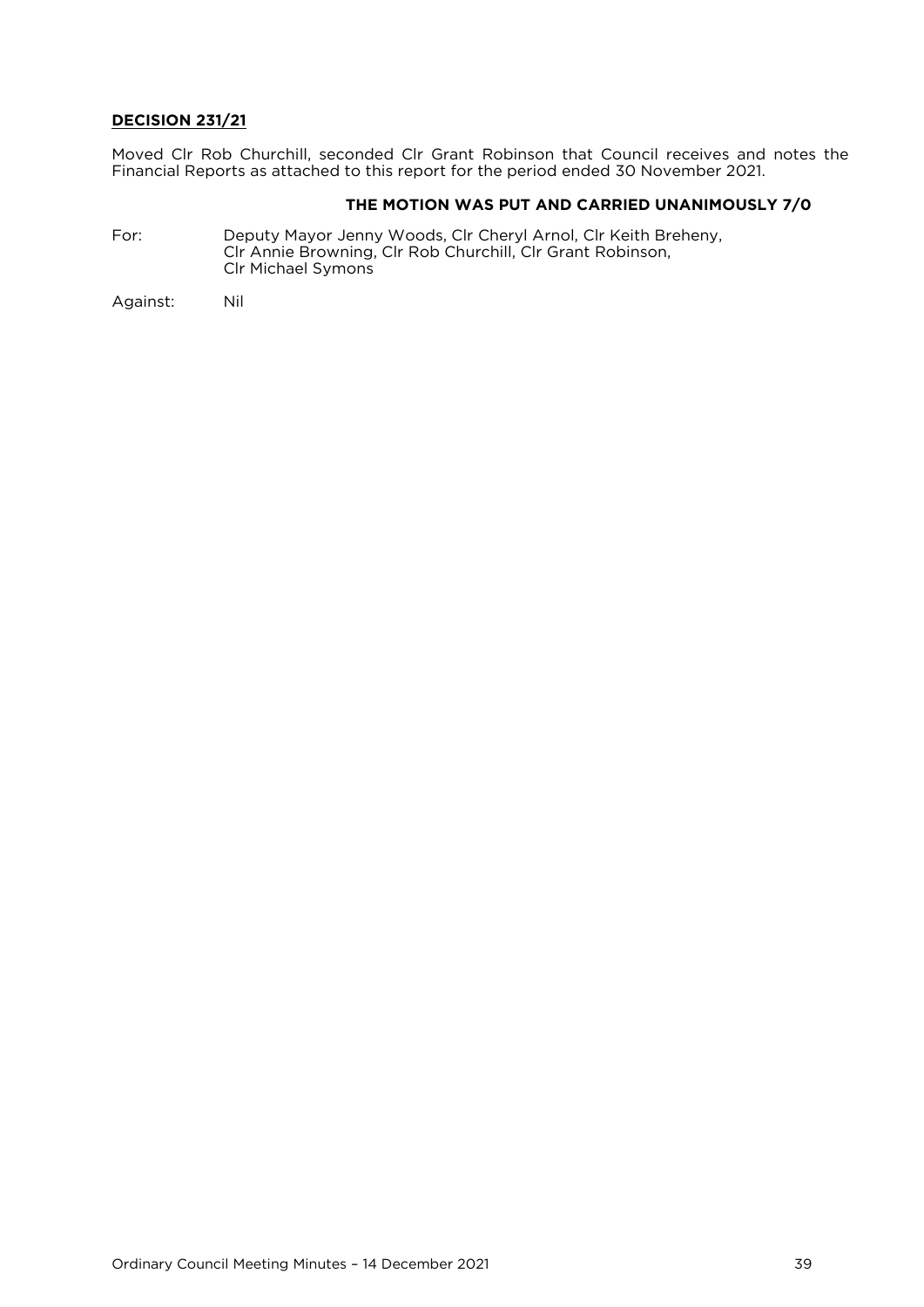## **6. SECTION 24 COMMITTEES**

### **6.1 Minutes of Bicheno Memorial Hall Committee Meeting – 9 November 2021**

#### **BICHENO MEMORIAL HALL COMMITTEE**

MONDAY 9 November 2021  $5:30 - 6:30$  pm

Attendance: Anna King ( Chair) Kathleen Davis (Secretary) Leon Yates, Mick Ciavarella

Apologies: Michael Symons (GSBC), Kerryn Smith, Nick Wardlaw, Helen Wise, Amelia Ramsay (Treasuer)

<span id="page-39-1"></span><span id="page-39-0"></span>

| Item                              | <b>Discussion and outcome</b>                                                                                                                                                                                                                                                                                                                                                                                                                                                                                                                                                                                                                                                                   | Moved/Seconded | Action                             |
|-----------------------------------|-------------------------------------------------------------------------------------------------------------------------------------------------------------------------------------------------------------------------------------------------------------------------------------------------------------------------------------------------------------------------------------------------------------------------------------------------------------------------------------------------------------------------------------------------------------------------------------------------------------------------------------------------------------------------------------------------|----------------|------------------------------------|
| <b>Meeting</b><br>opened 5:30pm   | Welcome from Anna and discussion if the group had a quorum. Attendance of<br>committee members has become an issues as some members regularly not attending<br>meetings. Decision to enact the attendance requirements as set out in Section 24<br>Guidelines. It was recommended to write to nonn-attending members to outline the<br>attendance requirements, withdraw membership and suggest that if they wish to be<br>active participatants in the future they could nominate to rejoin the committee. It was<br>noted that some members find it difficult to attend regularly due to conflicts, but<br>always manage to notify their absences. This is in accordance with S24 Guidelines. | Mick/Leon      | Letter to be sent to Kym and Laura |
|                                   | Welcome Kathleen to the position of secretary and vote on her nomination for the<br>committee and position of secretary.                                                                                                                                                                                                                                                                                                                                                                                                                                                                                                                                                                        | Anna / Leon    | Passed Unamiously                  |
| <b>Previous</b><br><b>Minutes</b> | Previous minutes circulated and accurate<br>Business Arising: Discussion about developing a work plan for the hall as there is so<br>much work to do. Need for hiring meet and greet, induction and organising cleaning.<br>Also if the work is documented then the roles can be easily shared with others.                                                                                                                                                                                                                                                                                                                                                                                     | Leon/Mick      | Passed                             |
| <b>Report from</b><br>the Chair   | Usage of the hall is increasing as the weather is improving. There are larger one off<br>groups coming through and it is apparent that tighter guidelenes of usage is needed.<br>Concern about the carpet in the main annex is costly to keep in a clean condition as the<br>kitchen is next door. Need to investigate if the flooring as it would be best to replace<br>the carpet with a more serviceable surface.                                                                                                                                                                                                                                                                            |                |                                    |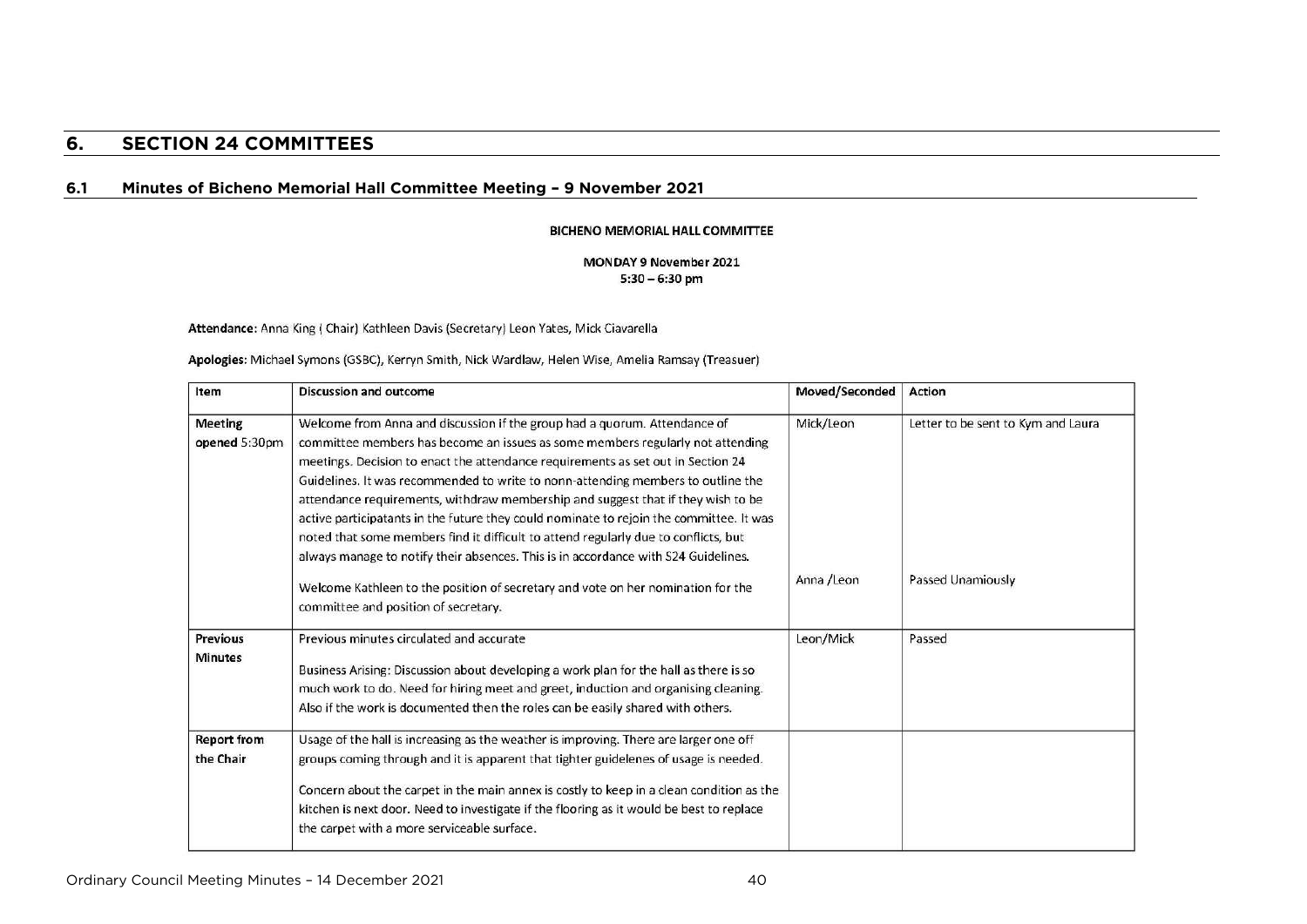|                            | The policy of cleaning the hall works well Ifor some but not for others. Most regular<br>users leave the space in a good condition however the areas used are not always<br>getting a covid clean after use. Investigation in to the cost of professional cleaners was<br>investigated and the cost would consume all the profit from hall hire. The cost of<br>professional clean of toilets on a weekly basis is \$50.<br>There was a diffuilty when the airconditioner was fixed and the mess not cleaned.<br>Most of the kitchen has been itemised with the exception of cutlery and the hall<br>cupboard.<br>A new keybox has been installed inside for all keys. At the moment the Treasurer and |               |                                                                                                                                   |
|----------------------------|--------------------------------------------------------------------------------------------------------------------------------------------------------------------------------------------------------------------------------------------------------------------------------------------------------------------------------------------------------------------------------------------------------------------------------------------------------------------------------------------------------------------------------------------------------------------------------------------------------------------------------------------------------------------------------------------------------|---------------|-----------------------------------------------------------------------------------------------------------------------------------|
| <b>Treasurers</b>          | Chair have access to the code.<br>Discussion about a problematic incident when there was a quick change between users.<br>We need all users to stick to their exact times and and ensure all keys are returned on<br>time.<br>Report given by the Chair. Tabled document showing receipts and expenditure from 1st                                                                                                                                                                                                                                                                                                                                                                                     |               |                                                                                                                                   |
| Report                     | July to the 30 <sup>th</sup> of October. There are a few bills outstaning that have not come in.<br>Bonds are being held for the Bicheno Food andWine Festival and the Ange Boxall<br>Concert.<br>Bluecoast Yoga received a refund of \$232 is on now a week by week payment. \$200<br>refund for the lake Pedder group as there was difficulties with the AV gear.<br>New Hall website now working well                                                                                                                                                                                                                                                                                               |               |                                                                                                                                   |
|                            | Report accepted                                                                                                                                                                                                                                                                                                                                                                                                                                                                                                                                                                                                                                                                                        | Mick/Kathleen |                                                                                                                                   |
| General<br><b>Business</b> | A) Secretary position now filled<br>B) AV Equiptment has been checked by a technician and the splitter does not work,<br>HDMI cord is incorrect needs a data cord, or a laptop to be used, also the the<br>projector screen is not correctly aligned.                                                                                                                                                                                                                                                                                                                                                                                                                                                  |               | Kathleen to forward forms to council to<br>be a member.<br>Kathleen going to check for a donation<br>of a laptop. Meantime people |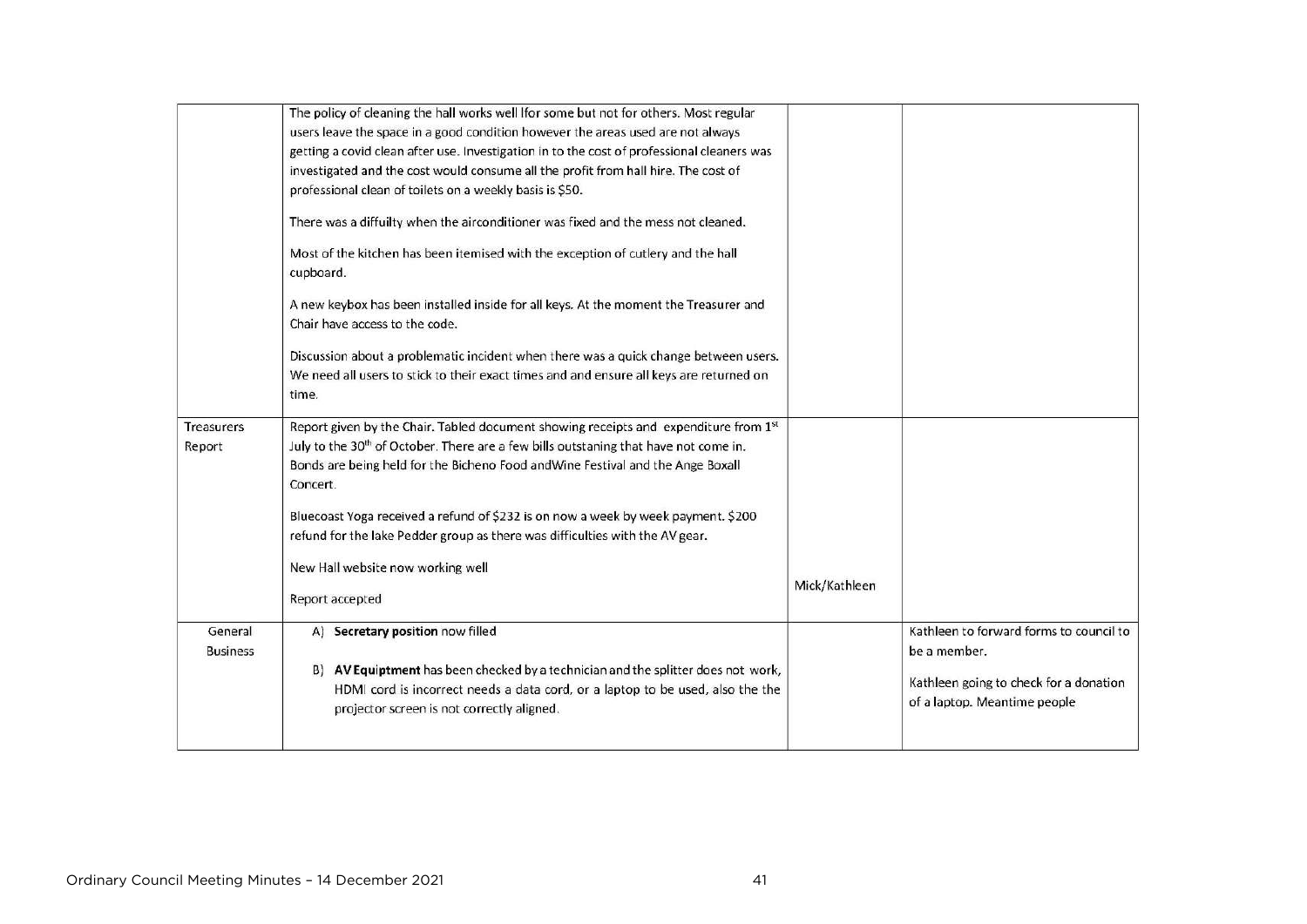|                       | Fee schedule suggested changes. Concern that one off hireing needs a lot of<br>support. Regular users are relatively easy however one time users need a lot of<br>time                                                                                                                                                                                                                                                                                                                                    |           | encouraged to bring their own. Mick to<br>contact council and align screen                                                                                                          |
|-----------------------|-----------------------------------------------------------------------------------------------------------------------------------------------------------------------------------------------------------------------------------------------------------------------------------------------------------------------------------------------------------------------------------------------------------------------------------------------------------------------------------------------------------|-----------|-------------------------------------------------------------------------------------------------------------------------------------------------------------------------------------|
|                       | D) Cleaning is a concern that the cleaning of the hall is not Covid adequate,<br>especially the toilets for groups over 25 persons. Decision to lock the male and<br>female toilets and leave only the disability access available for small regular<br>groups. The other toilets will be opened when a large group is booked. The<br>upfront booking free to refelect the cleaning costs (\$50 toilet and \$50 hall) and<br>to be non refundable. Forster's Cleaning service already cleaning the toilet |           | Anna to provide a suggested list of fees<br>to the committee                                                                                                                        |
|                       | weekly for the Paramedics and Library.<br>Moved that Forster's Cleaning Service be contacted for cleaning after each<br>irregular event. Passed<br>Moved large groups are charged a booking fee to cover the cost of cleaning the<br>toiltets.                                                                                                                                                                                                                                                            |           | Forster's Cleaning to be used after<br>large bookings. Large bookings to pay a<br>\$50 fee to pay for the cost of clearning<br>the toilets. Toilets to be locked at other<br>times. |
|                       | E) Piano and Stainless Steel bench. Plan to sell these items by tender. The pianio<br>was not the property of the Halll but belonged to Mick and colleagues but he felt<br>it could besold. Anna declared an interest in the piano.                                                                                                                                                                                                                                                                       | Mick/Leon | Leon manage the sale by listing the<br>items for sale by tender in Bicheno<br>Buy/Swap/Sell.                                                                                        |
| <b>Other Business</b> | Local council maintains the hall and the committee can apply to the council for funds.                                                                                                                                                                                                                                                                                                                                                                                                                    |           | Kathleen to speak to BCHealt Group<br>about AED machine on the outside.                                                                                                             |
|                       | Query about first Aide and AED machine.<br>Regular updates in the Bicheno Forward                                                                                                                                                                                                                                                                                                                                                                                                                         |           | Anna and Kathleen to draft information<br>and provide to the Forward                                                                                                                |
|                       | Website has been created with freeware however if we pay \$35 (? amount need a month<br>there would be a considerable advantage to the committee in managing bookings.<br>Passed unamiously to upgrade to pay for the internet site.                                                                                                                                                                                                                                                                      | Mick/Leon | Anna and Amelia to arrange.                                                                                                                                                         |

Meeting closed 6:50pm

**Next Meeting: to be announced** 

#### **RECOMMENDATION**

as Secretary to the Committee be approved, and that the approved, and that the approved, and the approved, and the approved, and the approved, and the approved, and the approved, and the approved, and the approved, and the as Secretary to the Committee be approved.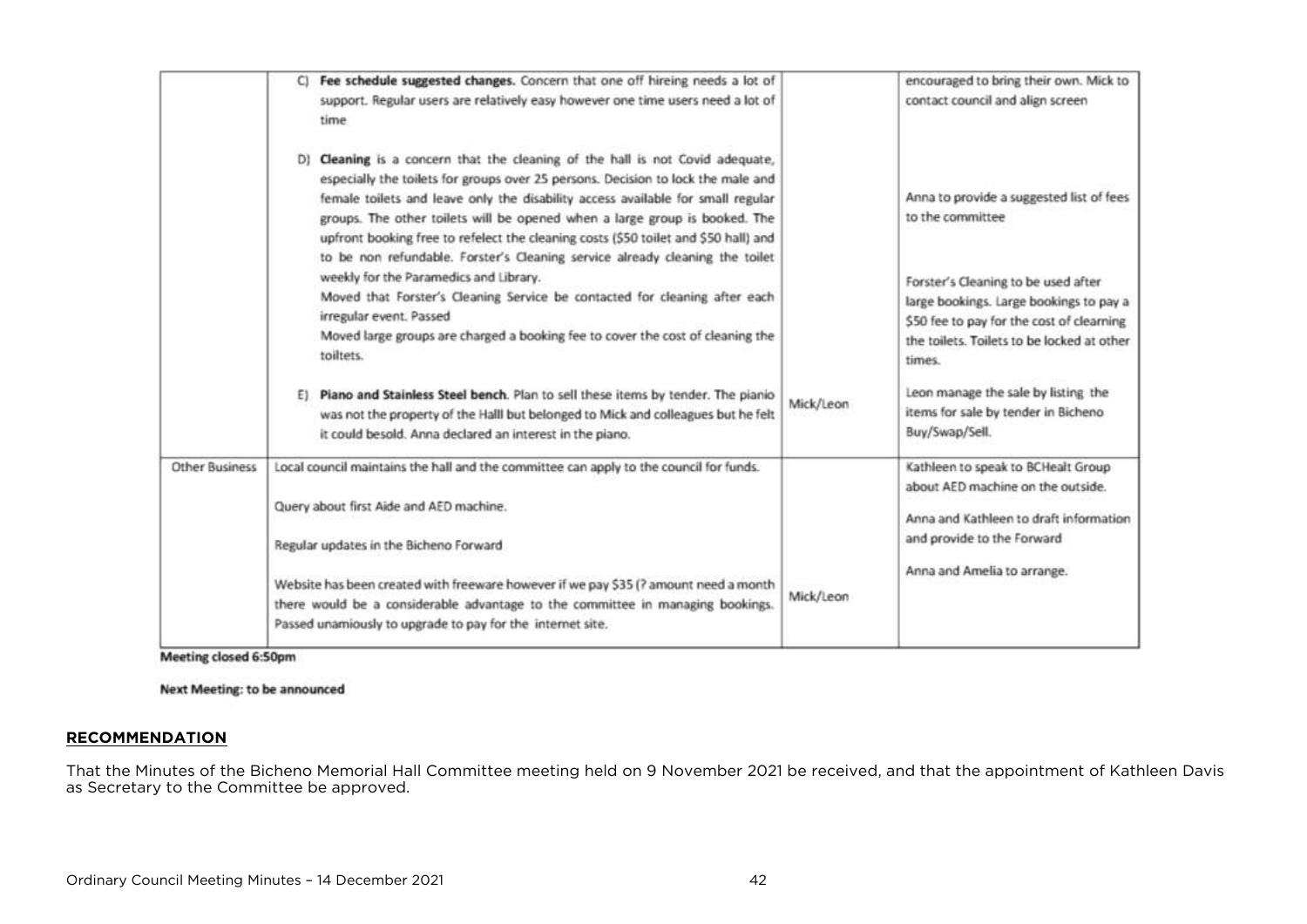### **DECISION 232/21**

Moved Clr Cheryl Arnol, seconded Clr Michael Symons that the Minutes of the Bicheno<br>Memorial Hall Committee meeting held on 9 November 2021 be received, and that the appointment of Kathleen Davis as Secretary to the Committee be approved. appointment of Kathleen Davis as Secretary to the Committee be approved.

# **THE MOTION WAS PUT AND CARRIED UNANIMOUSLY 7/0**<br>Deputy Mayor Jenny Woods, Clr Cheryl Arnol, Clr Keith Breheny,

For: Clr Annie Browning, Clr Rob Churchill, Clr Grant Robinson, Clr Michael Symons Clr Michael Symons

Nil Against: Nil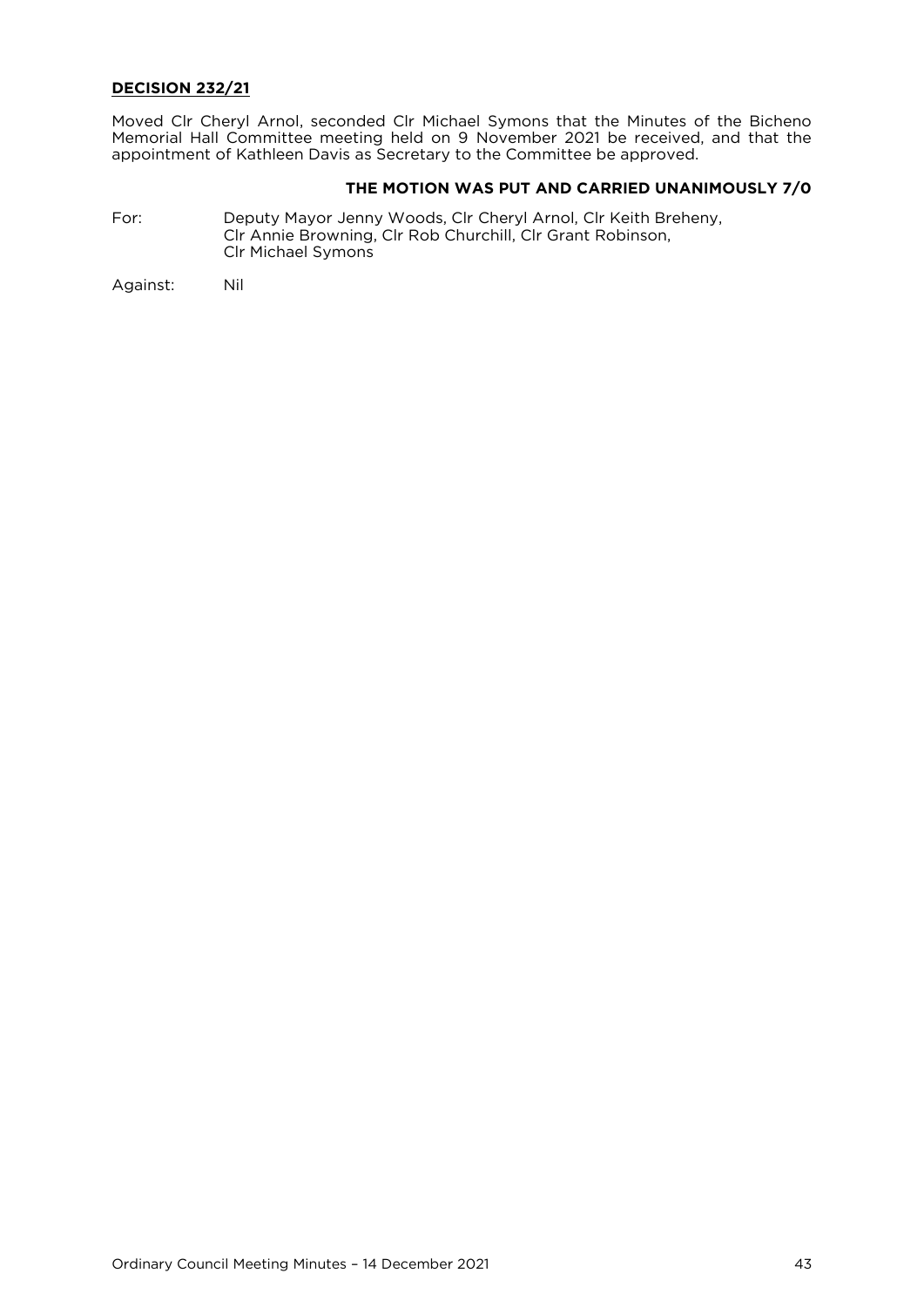#### <span id="page-43-0"></span> $\overline{7}$ . **INFORMATION REPORTS 7. INFORMATION REPORTS**

#### <span id="page-43-1"></span> $7.1$ Director Works and Infrastructure - Mr Peter Porch

Asset Management; Roads, Bridges and Footpaths; Stormwater; Waste Asset Management; Public, Amenities; Parks, Reserves and Walking Tracks; Cemeteries Management; Public Amenities; Parks, Reserves and Walking Tracks; Cemeteries

#### **ATTACHMENTS**

Nil

### **PURPOSE**

This report provides information on the ongoing tasks of the Department in relation to Asset<br>Management; Emergency Management, Roads, Bridges and Footpaths; Stormwater; Waste Management; Public Amenities; Parks, Reserves and Walking Tracks; Cemeteries Management; Public Amenities; Parks, Reserves and Walking Tracks; Cemeteries

### **OFFICERS COMMENTS**

 $A$  and is partnered by works that operate to maintain essential services to the community. and is partnered by works that operate to maintain essential services to the community.

Council "Takes-up" donated (or contributed) assets associated with development of public. Neither the Long-Term Financial Plan nor the asset management plans make any allowance for donated assets. allowance for donated assets.

This financial year, the value of donated assets is likely to be around 3.3% of councils contribute \$3.635M in new assets. Between depreciation and maintenance costs the additional impost on operating budgets will be in the order of \$72,000 per year. additional impost on operating budgets will be in the order of \$72,000 per year.

#### **CONSULTANT SERVICES CONSULTANT SERVICES**

Consultant services are required to deliver specialized services to council for a range of generally short term requirements. Current consultant activities comprise: generally short term requirements. Current consultant activities comprise:

- Vince Butler engaged to develop specifications for repairs to road infrastructure damaged in the March 2021 flood event. Activity continuing. Wielangta Rd solution report delivered.
- Stormwater Management Plan: Cameron Oakley continues to work through a<br>multitude of inundation issues with the outcome to be a schedule of future works multitude of inundation issues with the outcome to be a schedule of future works encompassing a number of years of forward works. Each of these projects will come before council for consideration in future capital works programs. Projects will be assessed on the basis of risk to form a priority for scheduling the program that will be presented to council.

The South Orford Stormwater System Study - Ongoing.

The North Orford study continued in conjunction with the Department of State Growth (DSG) who are jointly funding this project.

Holkham Court culvert and drain works continued.

The Stormwater Management Plan is being developed for presentation to council in coming months. Development of Stormwater Policy is progressing with new information and legal opinion being provided by the Derwent Estuary Project and the  $\overline{I}$  GA.

- Grant fund project delivery: Graeme Edwards is retained to deliver a range of projects funded by commonwealth Grants. A number of sub-consultants are projects funded by commonwealth Grants. A number of sub-consultants are
- Pitt and Sherry are developing tender design and specification for Vicary Street and The Esplanade intersection in Triabunna. Ongoing
- Andrew Walter Constructions are carrying out test pits and developing a design<br>report to inform repair options and costs for Nugent Road report to inform repair options and costs for Nugent Road.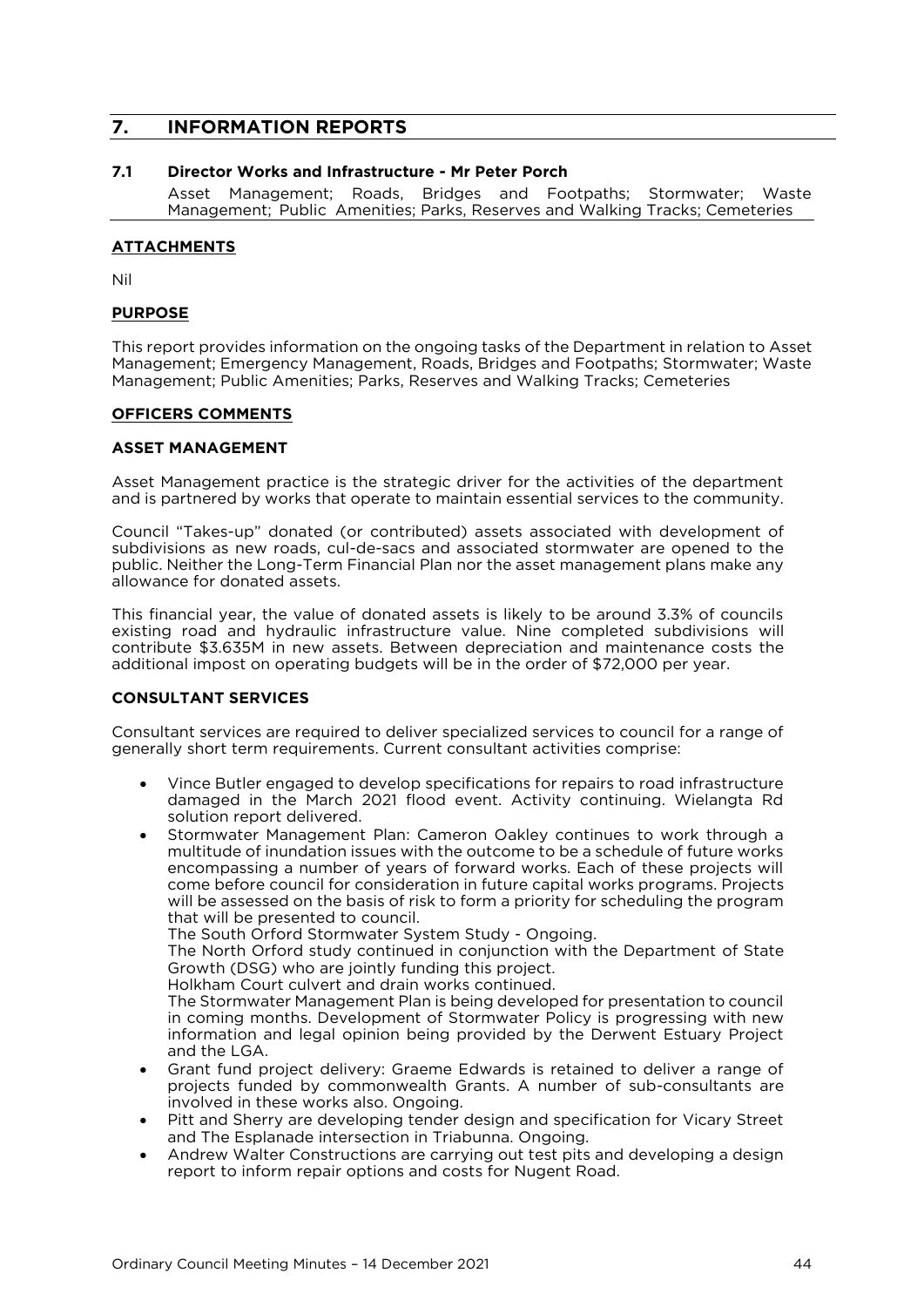#### **OPERATIONAL WORKS OPERATIONAL WORKS**

### **ROADS, BRIDGES, FOOTPATHS, KERBS**

- Unsealed road inspections: 5 carried out<br>• Wielangta Road and Earlbam Rd mainter
- Wielangta Road and Earlham Rd maintenance grading underway
- Green Hill Road maintenance grading carried out
- Old Coach Road priority repairs carried out
- Flacks Rd Coles Bay repairs completed<br>• Youngs Road Cranbrook repairs completed
- Youngs Road Cranbrook repairs completed<br>• Warning signs erected on Buckland Rd in two
- Warning signs erected on Buckland Rd in two locations due to seal failures
- Sealed road maintenance pot-holing ongoing
- Road shouldering numerous locations
- Storm clean up numerous areas
- Bresnehans Road drainage works completed

#### **STORMWATER, DRAINAGE**

- Investigations, locations and repairs continued<br>• Pre-rainfall event storm checklist for problem lo
- Pre-rainfall event storm checklist for problem locations implemented
- Clean up following major weather events twice in October
- Murray Street Swansea additional culvert installed and open drains cleaned out
- Initiating a trial of flexible concrete matting to prevent return visits to reinstate erosion at bridge verges
- Clearing blocked culverts, side entry pits and drains Orford & Triabunna

### **WASTE MANAGEMENT**

- Eftpos arrangements being implemented at transfer stations implementation
- Summer Hours commenced for all Transfer stations from 24<sup>th</sup> October.<br>• Fermentation of green waste trial No.2 planning commenced
- Fermentation of green waste trial No.2 planning commenced
- Minor vandalism occurred at Orford WTS incident reported to police
- Green waste mulching scheduled for Coles Bay
- $\bullet$  2<sup>nd</sup> topsoil screen constructed and implemented at Swansea WTS

## **PARKS, PLAYGROUNDS, RESERVES, WALKING TRACKS, CEMETERY**

- 10 inspections for playgrounds the month completed<br>• Duck park playground equipment corrosion repair pai
- Duck park playground equipment corrosion repair painting continued<br>• Nature strip and park/Reserve mowing continued
- Nature strip and park/Reserve mowing continued<br>• Softfall for playground top ups delivered to store E
- Softfall for playground top ups delivered to store. Playgrounds to be topped up early
- Tree trimming park and reserve areas identified tree hazards numerous areas<br>• Garnet Ave Coles Bay sentic tank crack renaired and bolding tanks cleaned our
- Garnet Ave Coles Bay septic tank crack repaired and holding tanks cleaned out
- Roadside slashing up to date
- Beach access signage for Dolphin Sands installed
- Roadside spraying Dolphin Sands and Cambria Drive completed
- Walking track maintenance underway Orford, Bicheno, Triabunna, Swansea

## **EMERGENCY MANAGEMENT:**

After hours rostering carried out as scheduled.

#### **CUSTOMER REQUESTS CUSTOMER REQUESTS**

received the number completed those generated by the public and those generated received; the number completed; those generated by the public and those generated by officers.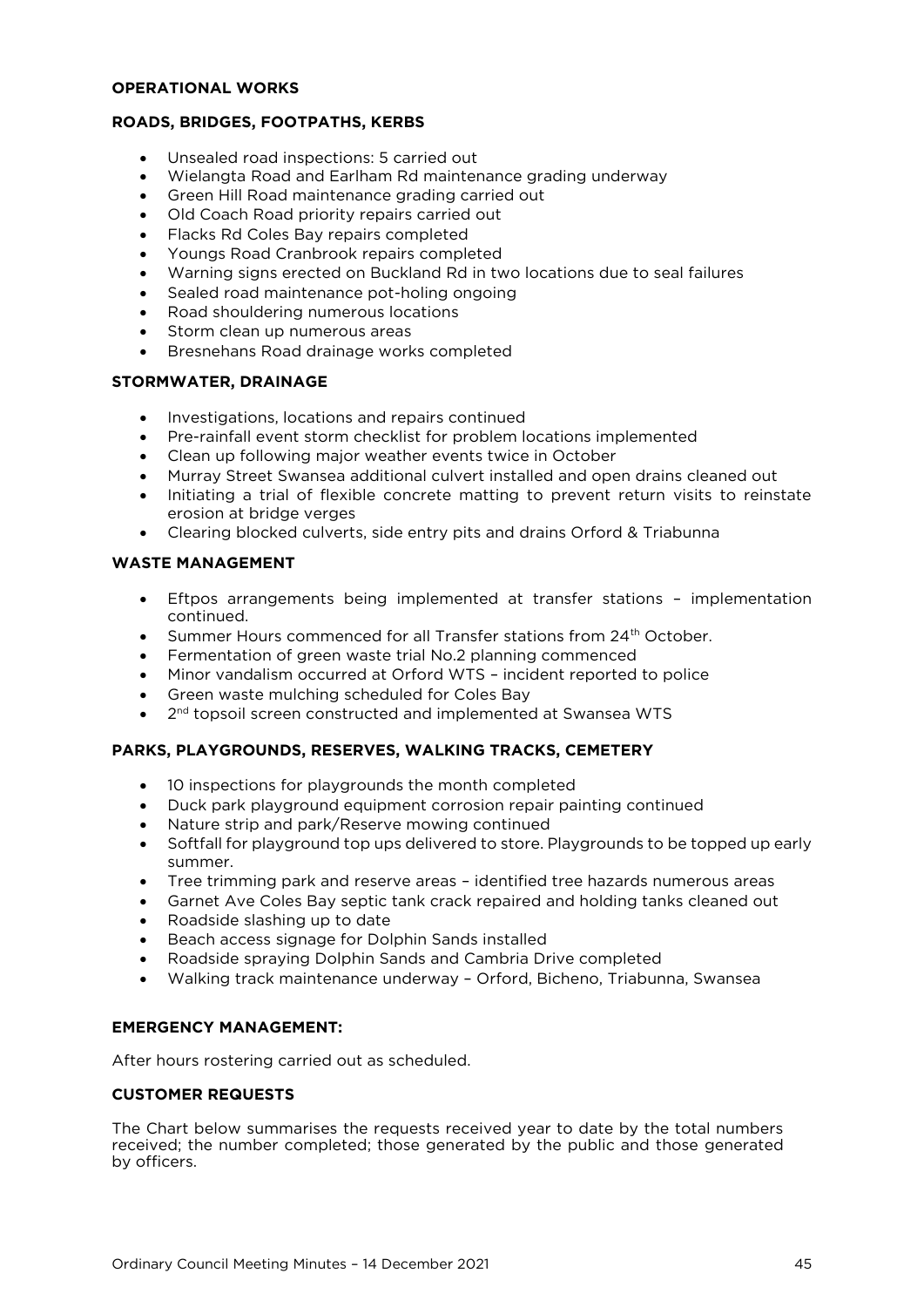

most interest or greatest need for attention as per the bar chart below:



#### **CAPITAL WORKS CAPITAL WORKS**

- Alma Rd and Fieldwick Drive drainage works ongoing<br>• Griffiths Rivulet Bridge Precast works occurred in
- Griffiths Rivulet Bridge Precast works occurred in the contractors casting yard.<br>TasNetworks relocation of power pole commenced.
- Bicheno BMX Track upgrade –Licence over area signed construction to commence.<br>• Design, for Triabunna, School, Crossing, 99% confirming, details, with school
- Design for Triabunna School Crossing 99% confirming details with school representatives prior to quotations
- Reseal program scope finalized. Contracts signed and works programmed for completion by  $70^{th}$  March 2022 completion by 30<sup>th</sup> March 2022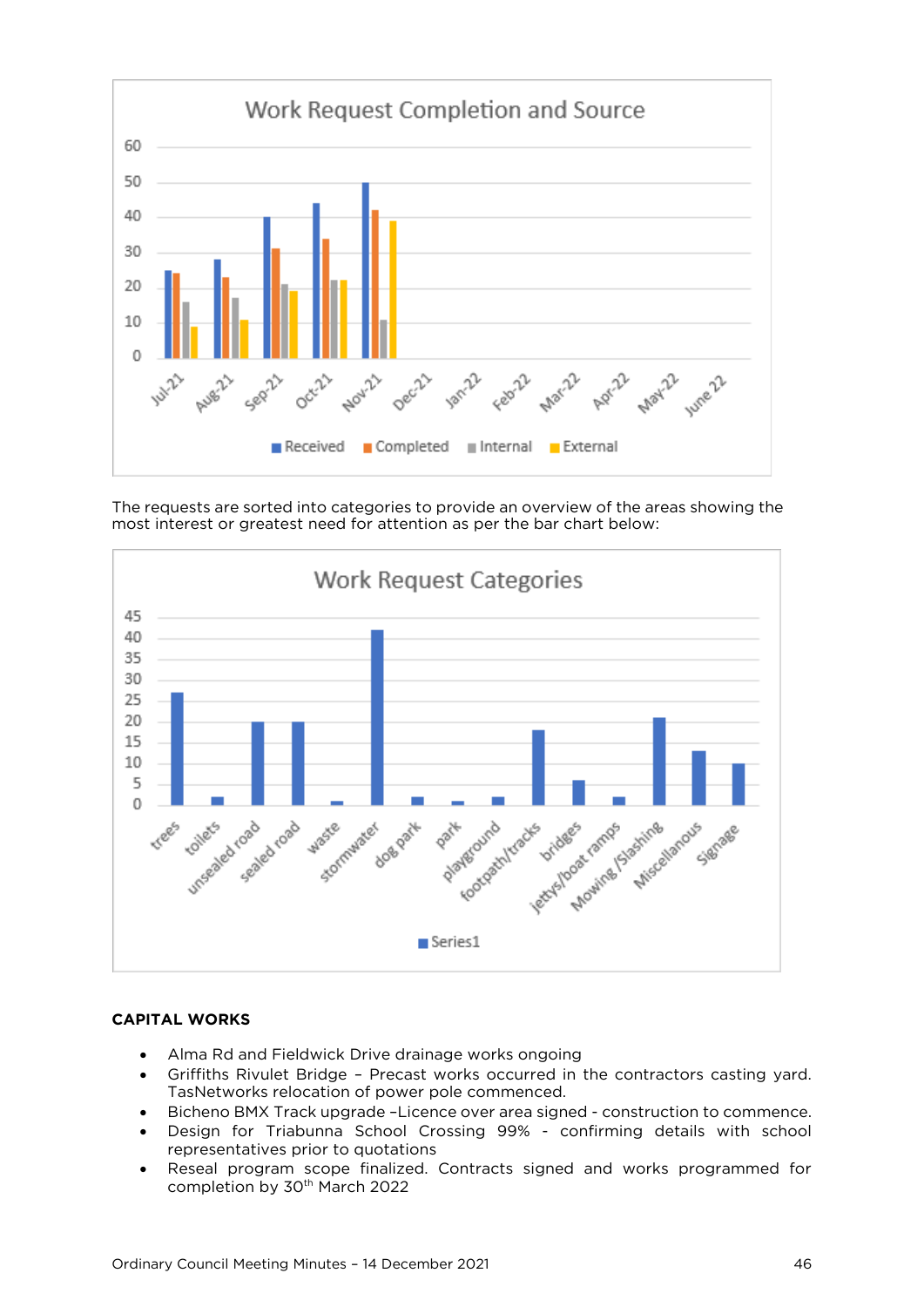#### **Grant funded Grant funded**

Generally the grant funded projects are experiencing delays as consultation with major stakeholders is slower to progress than anticipated.

- Swansea Main Street Paving: Concept commenced Community engagement<br>
phase commenced
	- Bicheno Tasman Highway Footpath: 95% complete.<br>• Color Bay, Estechate, Eastpath: Concent, desire
	- Coles Bay Foreshore Footpath: Concept design developing to inform consultation.
	- Bicheno Gulch Foreshore and Esplanade Upgrade: Awaiting approvals prior to final design
	- Bicheno Triangle Upgrade: Design and consultation ongoing

#### **GENERAL GENERAL**

- A new Grant has opened for Preparing Australian Communities Program (PACP)<br>Round 1. This fund round opens on the 10<sup>th</sup> December and includes eligibility of projects like the Orford Levy and associated flood mitigation works at Strawberry Court Orford. It is proposed to develop a grant for this location. Council will be required to take a licence from Crown over the area to do so and enquiries have been commenced with this in mind.
- Significant work for engineering staff resources continues to be generated by development activity with assessment of development plans and accountability of development activity with assessment of development plans and accountability of developers site works being upheld. Few developments have simple solutions for stormwater management with officers periodically relying on powers under the Urban Drainage to achieve appropriate design for proposed solutions and conformance. conformance.

#### **RESERVE BOOKINGS AND ROAD CLOSURES RESERVE BOOKINGS AND ROAD CLOSURES**

Road closures for the events noted will be carried out under section 19.1,(a) of the Local Government Highways Act 1982 requiring consultation with the Commissioner of Police. Government Highways Act 1982 requiring consultation with the Commissioner of Police.

• Swansea Christmas Parade by SES – Road closure required

### **RECOMMENDATION**

That Council notes the information. That Council notes the information.

### **DECISION 233/21**

Moved Clr Keith Breheny, seconded Clr Annie Browning that Council notes the information.

#### **THE MOTION WAS PUT AND CARRIED UNANIMOUSLY 7/0**

For: Deputy Mayor Jenny Woods, Clr Cheryl Arnol, Clr Keith Breheny, Clr Annie Browning, Clr Rob Churchill, Clr Grant Robinson, Clr Michael Symons Clr Michael Symons

Nil Against: Nil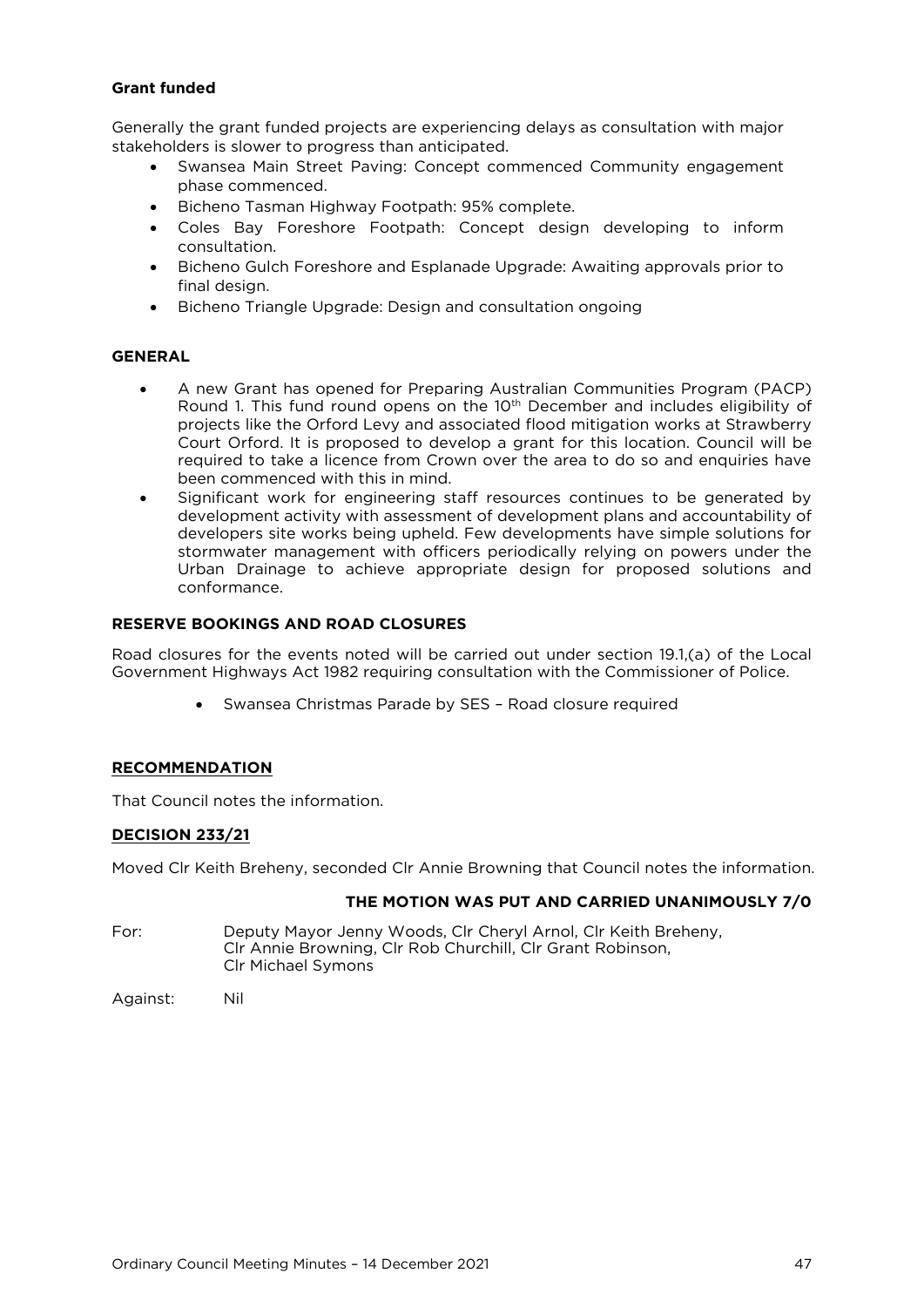#### <span id="page-47-0"></span>PUBLIC AMENITIES AND BUILDINGS **PUBLIC AMENITIES AND BUILDINGS**

General building maintenance is being undertaken to all buildings as required.

#### • **Drought Communities Programme Round 2**

Projects under the Drought communities funding round 2 will be completed by the end<br>of December except for one project. of December except for one project.

The project to upgrade the intersection of Vicary Street and the Esplanade Triabunna<br>has been delayed due to availability of contractors. has been delayed due to availability of contractors.

#### • **Local Roads and Community Infrastructure Program Phase 1**

Most projects under phase 1 of the LRCI program are complete.

completed by January 2022. completed by January 2022.

Work to improve the treatment room at the Bicheno Medical Centre has commenced.<br>This will eventually allow for a second treatment bed to be installed there. This will eventually allow for a second treatment bed to be installed there.

#### • **Local Roads and Community Infrastructure Program Phase 2**

 $\frac{1}{2}$  Federal Government are progressing with most of them completed Federal Government are progressing with most of them completed.

#### • **Coles Bay Hall**

Plans for the replacement of the Coles Bay Hall annex have been finalised.

Pricing for the build, which will replace the library and medical room, is being sort from local builders within the municipality. A community grant application will be applied for to help with the costs of the construction. to help with the costs of the construction.

#### • **Buckland Hall**

Work to replace the entrance stairs at the Buckland Hall is continuing.

 $\frac{1}{10}$  disabilities to the front of the building as well as the emergency exit at the side of the  $\ddot{\theta}$  building as well as the front of the emergency existence of the emergency existence of the side of the side of the side of the side of the side of the side of the side of the side of the side of the side of the s building.

#### **MARINE INFRACTRUCTURE MARINE INFRACTRUCTURE**

### **Boat Ramps and Jetties:**

General maintenance is carried out on Council owned boat ramps and jetties.

#### • **Bicheno Boat Ramp**

at the Bicheno boat ramp. Work on these jetty extensions will commence well into the at the Bicheno boat ramp. Work on the Bicheno boat ramp. We have well into the settem well into the settem well into the settem well into the settem well into the settem well into the settem well into the settem well into new year.

**Yellow Sand Banks Boat Ramp**<br>An application was lodged with Marine and Safely Tasmania under the Recreation boating fund to replace the broken deck at the Yellow Sand banks boat ramp at a cost  $\frac{1}{2}$  of \$7,000. This was approved by MAST of \$7,000. This was approved by MAST.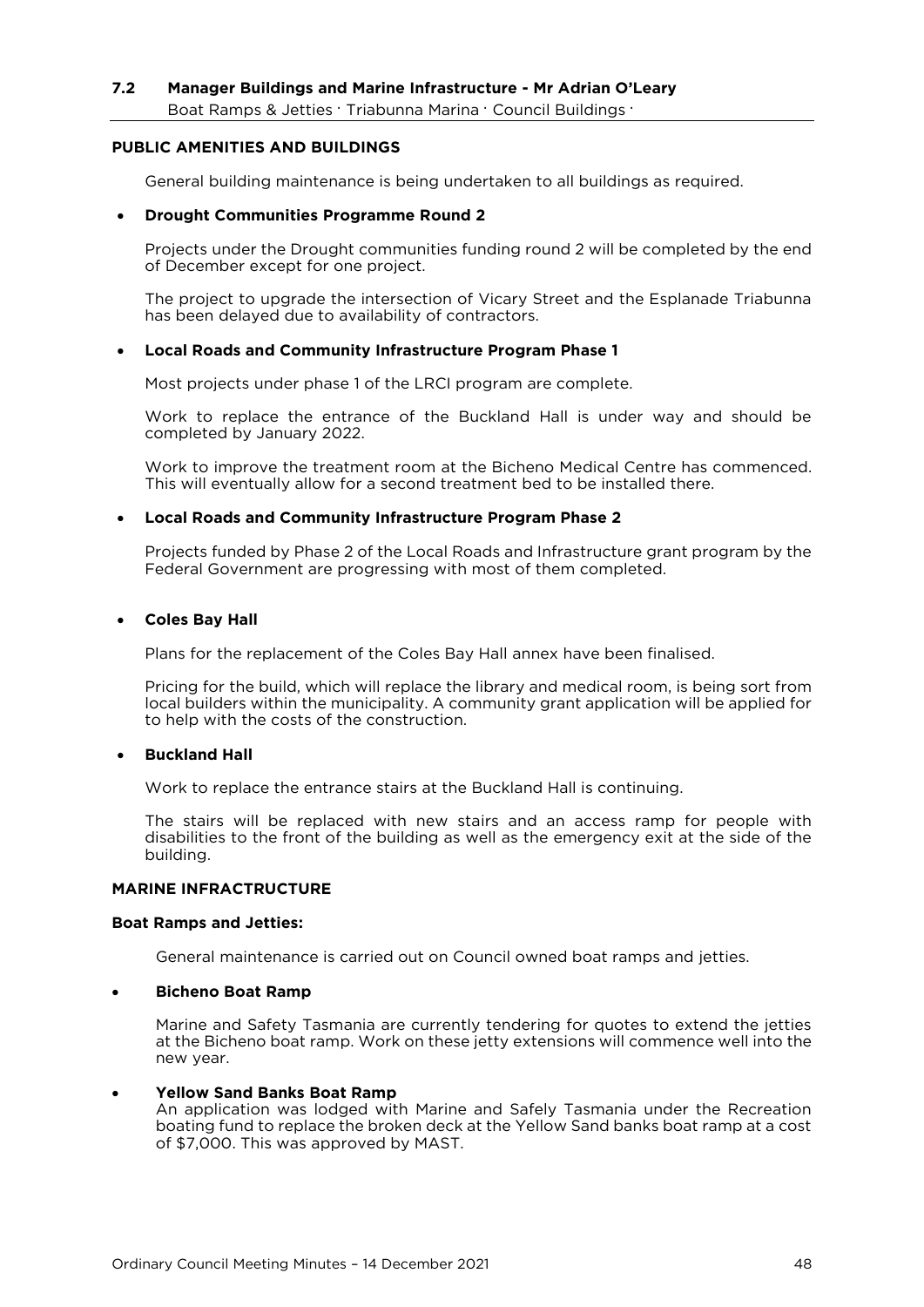#### **Triabunna Wharf and Marina:**

Ongoing general maintenance and inspections are carried out as required.

#### • **Triabunna Marina**

The Triabunna Marina has full occupancy except for 5 small 8 metre berths that are available adjacent to the boat ramp. The Council currently has 36 people on the waiting list for a marina berth for vessels more than 10 Metres in length.

Casual berthing is available for shorts stays through sub-leasing.

• Some worn and damaged piles at the original section of the Triabunna Marina have been replaced.

The six stern piles were replaced because they were worn and there was a risk of collapse. This expenditure was accounted for under the current budget. collapse. This expenditure was accounted for under the current budget.

#### **RECOMMENDATION**

That Council notes the information. That Council notes the information.

more than 10 Metres in length.

## **DECISION 234/21**

Moved Clr Rob Churchill, seconded Clr Cheryl Arnol that Council notes the information.

### **THE MOTION WAS PUT AND CARRIED UNANIMOUSLY 7/0**

- For: Deputy Mayor Jenny Woods, Clr Cheryl Arnol, Clr Keith Breheny,<br>Clr Annie Browning, Clr Rob Churchill, Clr Grant Robinson, Clr Michael Symons Clr Michael Symons
- Against: Nil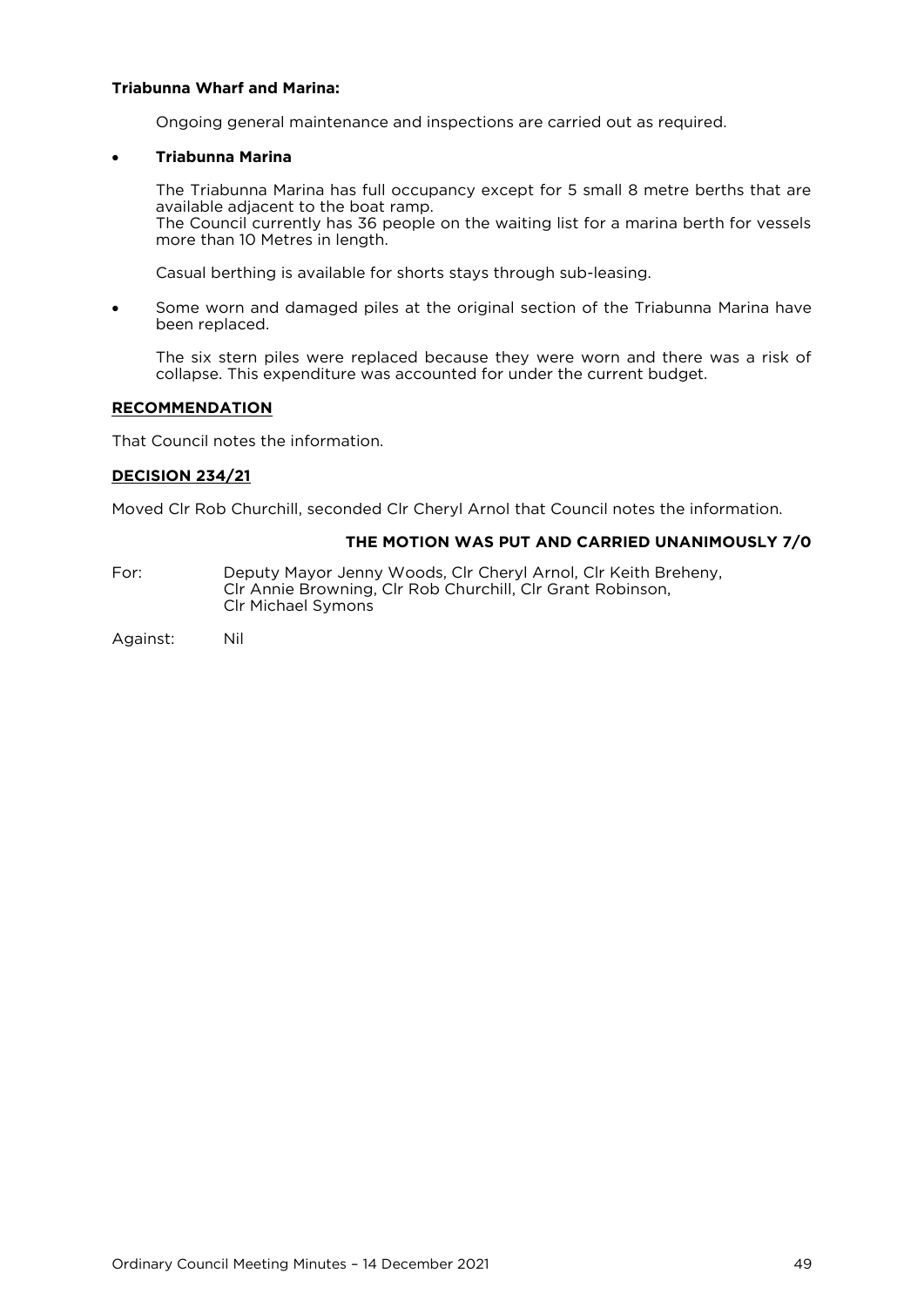## <span id="page-49-0"></span>**8. OFFICERS' REPORT REQUIRING A DECISION**

### <span id="page-49-1"></span>**8.1 Community Small Grant Application – Maria Voices**

Author: Community & Communications Officer (Ms Eliza Hazelwood)

Responsible Officer: Director Corporate and Community (Mrs Elysse Blain)

- **ATTACHMENT/S**<br>1. Submitted application from
- 2. Quotation (Public Liability Insurance) \$316.25
- 3. Quotation (PA System) \$898.00
- 4. Quotation (Gazebo) \$179.00  $\frac{1}{2}$ .  $\frac{1}{2}$

**PURPOSE**<br>Recommendation for Council to approve a Small Grant application of \$1,000 to assist the not for profit local choir group Maria Voices, with the purchase of public liability insurance, PA system and gazebo. PA system and gazebo.

**BACKGROUND / OVERVIEW**<br>Small Grant funding is available to assist the undertaking of programs and activities within the Glamorgan Spring Bay municipal area. The assessment criteria is outlined in the Community Small Grants Fund policy, including: Community Small Grants Fund policy, including:

- Grants are restricted to \$1,000, with exceptions up to \$1,500 at Councils discretion.
- Grants are available to not for profit individuals, community organisations and groups.
- Grants are intended to assist projects that (1) address relevant community issues of significance (2) are initiated within the community and actively involve local people and (3) improve access and encourage wider use of facilities. (3) improve access and encourage wider use of facilities.

This application from dated 19 November 2021 is to assist the Maria Voices choir group to the purchase of equipment: the purchase of equipment:

 $1 \quad$ 1. Public Liability Insurance, PA System and small Gazebo

# **STRATEGIC PLAN REFERENCE**<br>Guiding Principles

Reinforce and draw on the strengths of our communities at both a local and regional level. Reinforce and draw on the strengths of our communities at both a local and regional level.

**Key Foundations**<br>Cohesive, inclusive and resilient communities that work together across the region to make the most of our collective talents, skills and resources and help and support each other. the most of our collective talents, skills and resources and help and support each other.

### **STATUTORY IMPLICATIONS**

**BUDGET IMPLICATIONS**<br>Applications for funding are considered throughout the financial year until such time as the available funds are exhausted. There is a \$25,000 Community Small Grants Program provision in the 2021/22 budget. At 30 November 2021, \$15,200 of the budget is available to support this application. to support this application.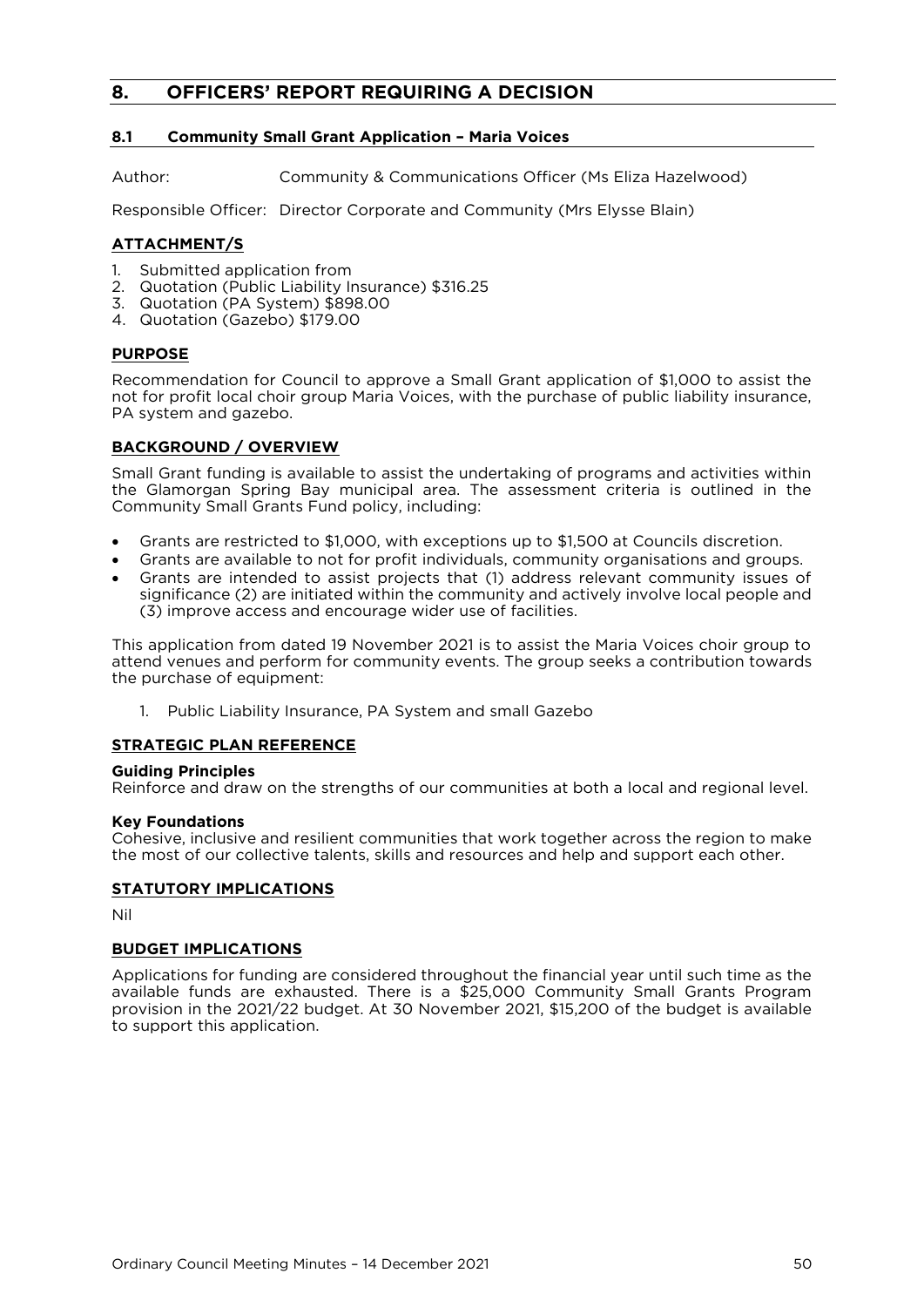### **RISK CONSIDERATION/S**

| <b>Risk</b>                                                                                           | Consequence | ठ<br>O<br><u>ة</u><br><u>ତ</u> | ත<br>έñ<br>Ra                  | <b>Risk Mitigation Treatment</b>                                  |
|-------------------------------------------------------------------------------------------------------|-------------|--------------------------------|--------------------------------|-------------------------------------------------------------------|
| Adopt the recommendation                                                                              |             |                                |                                |                                                                   |
| Nil.                                                                                                  | ラ           | ァ                              | $\overline{\phantom{0}}$<br>Z. |                                                                   |
| Do not adopt the recommendation                                                                       |             | ≥                              | $\geq$                         | provide<br>Council<br>for<br>support<br>alternative fund raising. |
| The community group will not have<br>public liability insurance which may<br>discourage performances. | ossible     |                                |                                |                                                                   |

**OFFICER'S COMMENTS** This application satisfies the necessary criteria of the relevant policy.

## **OFFICER'S RECOMMENDATION**

That Council approve the application for Small Grant funding of \$1,000 for the Maria Voices.

**DECISION 235/21** for Small Grant funding of \$1,000 for Maria Voices. for Small Grant funding of \$1,000 for Maria Voices.

### **THE MOTION WAS PUT AND CARRIED UNANIMOUSLY 7/0**

For: Deputy Mayor Jenny Woods, Clr Cheryl Arnol, Clr Keith Breheny,<br>Clr Annie Browning, Clr Rob Churchill, Clr Grant Robinson, Clr Michael Symons Clr Michael Symons

Against: Nil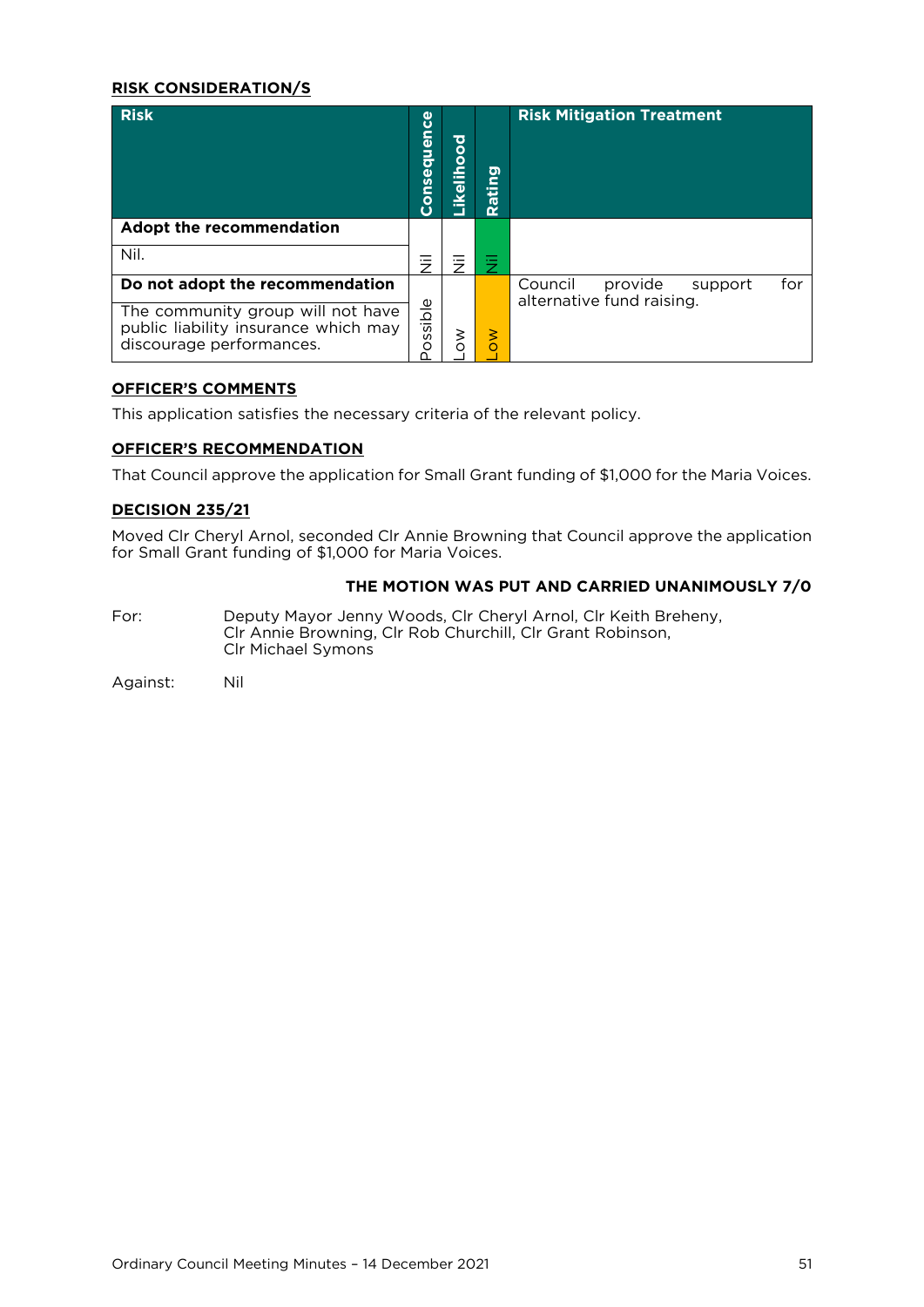<span id="page-51-0"></span>Author: Director Works and Infrastructure (Mr Peter Porch)

Responsible Officer: Director Works and Infrastructure (Mr Peter Porch)

### **ATTACHMENT/S**

## **PURPOSE**

To present a summary of a Request for Quotation process for Operational activities at Coles<br>Bay and Bicheno and seek Council's endorsement of the recommended submission. Bay and Bicheno and seek Council's endorsement of the recommended submission.

### <u>BACKBROUND/OVERVIEW</u>

Council carries out General town maintenance, Parks and Reserves maintenance and back-<br>up Transfer Station services at Coles Bay and Swanwick through contracted services and has done so for a few years. Also assistance is sought from this contract for peak season demands at Bicheno. demands at Bicheno.

There has been a contract for services provided at Bicheno however none for Coles Bay and<br>Swanwick to date. On discovering the absence of a contract staff have developed a scope of work based on existing services and gone through a request for quotation process to of the service services and appropriate governance processes for the service contract. obtain best value and appropriate governance processes for the service contract.

Council does not have any staff in the Coles Bay, Swanwick area for these services. A part Swansea crew carry out capital and civil works in this area operational works are carried out Swansea crew carry out capital and civil works in this area operational works are carried out by a service provider.

Glamorgan Spring Bay Council owned/maintained facilities and public spaces. Glamorgan Spring Bay Council owned/maintained facilities and public spaces.

The workload varies, however average hours per month are expected to be in the range of:

- Coles Bay/Swanwick- 150 to 200 hours/month
- Bicheno (if required in peak season)- 90 to 100 hours/month

This includes:

- Coles Bay/Swanwick- Mowing and vegetation management of parks and other suitable mower, brush cutter and all fuel/oils required for execution of these tasks.
- Coles Bay/Swanwick- Cleaning and general maintenance of public toilet facilities,<br>hark bench's/seats. boat ramps and playarounds. GSBC supply all consumables and park bench's/seats, boat ramps and playgrounds. GSBC supply all consumables and cleaning equipment/products for execution of these tasks. These tasks may need to be serviced 7 days per week in peak season and sometimes twice per day.
- Coles Bay/Swanwick- General town maintenance tasks, such as removal of fallen<br>tree's/branch's, walking track repairs and emptying of all public non-residential tree's/branch's, walking track repairs and emptying of all public non-residential respond to emergency or urgent works following inclement weather or public reports. As directed by Works Supervisor.
- Coles Bay/Swanwick-If/when required, relief waste transfer station attendant at the Coles Bay/Swanwick-If/when required, relief waste transfer station attendant at the
- Bicheno- As required support Bicheno town maintenance team with emptying public<br>non-residential waste bins operated by GSBC and public toilet facility non-residential waste bins operated by GSBC and public toilet facility cleaning/maintenance. For example through the tourism peak period of November to April each year if required. These tasks may need to be serviced 7 days per week in peak season and sometimes twice per day.
- Successful respondent is to supply suitable motor vehicle/s (including fuel and maintenance costs) in safe road worthy condition to execute the tasks maintenance costs) in safe, road worthy condition to execute the tasks.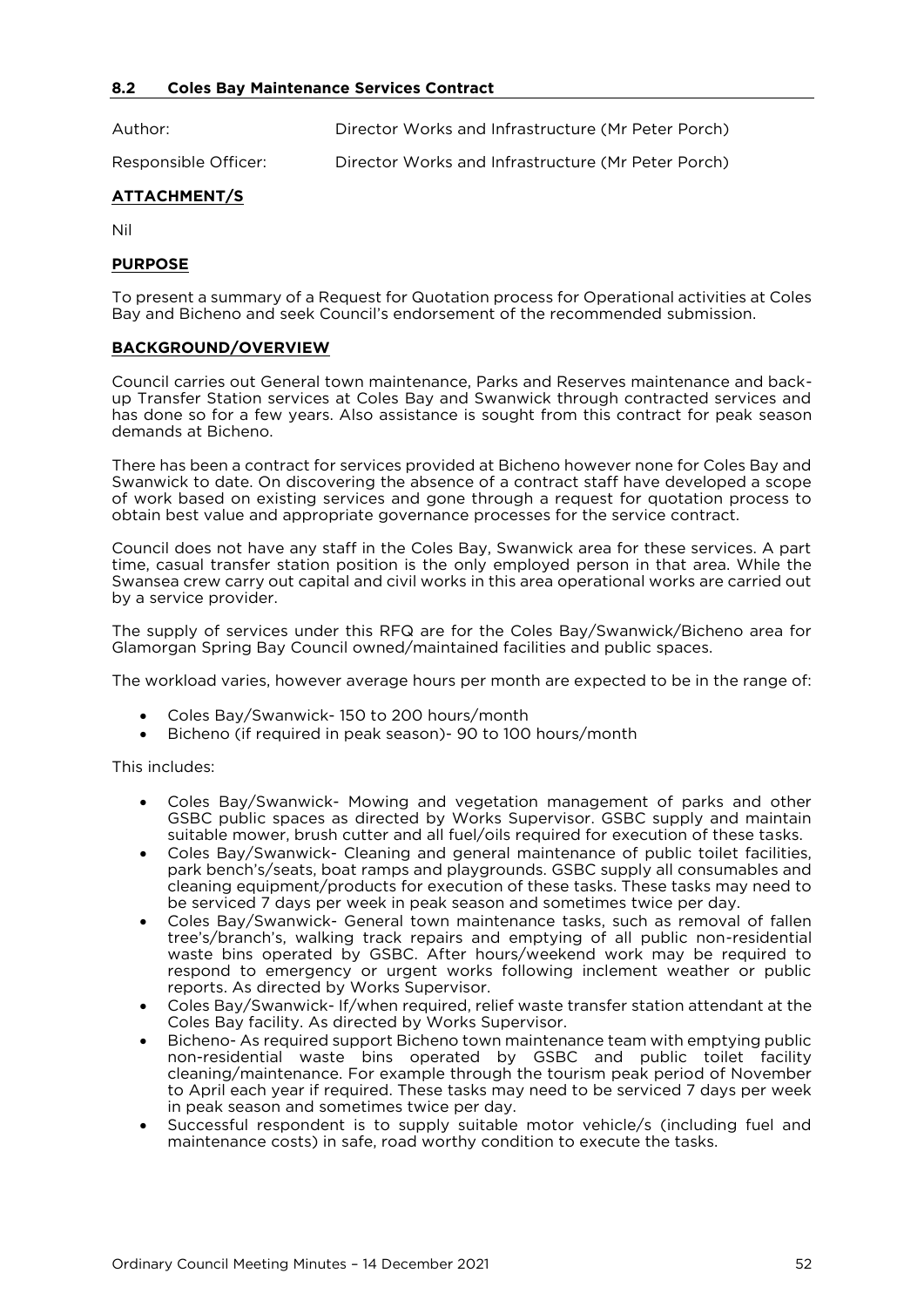## <u><del>strategic planet</del></u>

**Key Foundation/s 4.** Infrastructure and Services

Delivering high quality, cost-effective infrastructure and services that meet the needs of our communities, residents and visitors.

#### What we plan to do

• Set clear annual budget priorities to meet needs and community expectations in consultation with the community. consultation with the community**.**

## <u>statutory in the model is an interesting</u>

- *Local Government Act 1993 under Section 333A - Division 2A Tenders and Contracts*
- *for goods and services. Local Government Regulations 2015 (S.R 2015, No.37) 28. Code for Tenders and*
- *Contracts Policy – Code for Tenders and Contracts*

### **BUDGET IMPLICATIONS**

Council currently funds the contract works from existing operational budgets. The contract monitored and controlled by the Works Manager within budget. The value of the services provided under this contract for 2020-21 year was in the order of \$183,000 plus  $GST$ provided under this contract for 2020-21 year was in the order of \$183,000 plus GST.

#### **RISK CONSIDERATIONS**

Key risks to Council include risks associated with tendering and contract management which incorporate required insurance certification for Public and Products Liability; Plant and Fouldment: Vehicles and Workers Compensation  $\mathbb{R}$ and Equipment; Vehicles and Workers Compensation.

Other risks include compliance with the requirements of the Local Government Act and<br>Regulations and Councils Code for Tenders and Contracts for establishing contracts and tenders over \$100,000. Council's code for tenders and contracts requires that at least 3 written quotations be obtained for works between \$100,000 and \$250,000. Having identified in the procurement plan that alternative providers may be difficult to lure, Staff advertised the contract through the Public Tender process which isn't mandatory until  $$250,000$  threshold to ensure a wider coverage of potentially interested parties. \$250,000 threshold to ensure a wider coverage of potentially interested parties.

This RFQ process complies with the code for tenders and contracts and is implemented to manage these risks of non-conformance with the Act and Regulations. manage these risks of non-conformance with the Act and Regulations.

| <b>Risk</b>                                                                                                                         | Consequence | Likelihood | <u>ත</u><br><b>Rating</b> | <b>Risk Mitigation Treatment</b>                                                                                                                                            |
|-------------------------------------------------------------------------------------------------------------------------------------|-------------|------------|---------------------------|-----------------------------------------------------------------------------------------------------------------------------------------------------------------------------|
| Adopt the recommendation<br><b>Risks</b><br>Financial<br>legal<br>and<br>tender<br>with<br>associated<br>and<br>contract management | Moderate    | Unlikely   | $\geq$                    | Follow<br>governance<br>processes<br>code<br>including<br>for<br>tenders<br>and<br>contracts.<br>Staff<br>trained<br>competent<br>and<br>$\mathsf{I}$<br>managing contracts |
| Do<br>adopt<br>the<br>not<br>recommendation<br>No alternative capacity to provide<br>the services                                   | Likely      | ikely      | High                      | Continue the services on a month by<br>without<br>month<br>basis<br>contract<br>protections                                                                                 |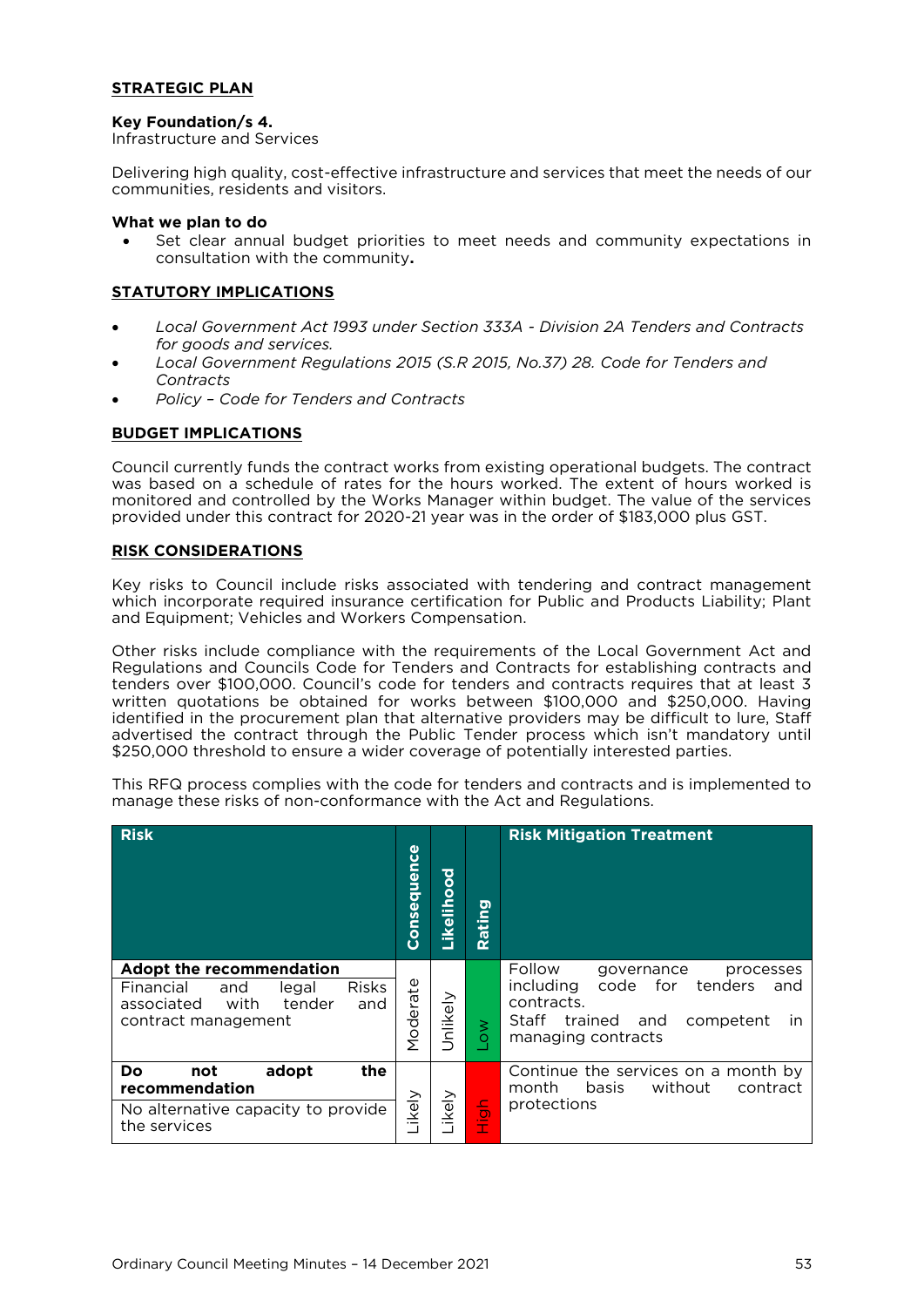#### **OFFICER'S COMMENTS OFFICER'S COMMENTS**

#### **The Tender**

The Request for Quotation was advertised in the Mercury and Examiner newspapers to cover the widest area possible and useful. Also the contract was advertised on Council's website. The specification was developed to provide an opportunity for potential new providers to consider establishing to carry out the service. providers to consider establishing to carry out the service.

At the close of the quotation period Council received only the one submission from the current contractor who operates from Coles Bay and has a couple of staff in their employ. current contractor who operates from Coles Bay and has a couple of staff in their employ.

The rates tendered are mostly unaltered from the present arrangement and the service provided is high quality and responsive to reactive works. Rates are similar to Council's cost of employment for direct employees with overheads and oncosts included. The contractor is familiar with the duties and locations works; Is a well-known community member in Coles Bay and requires little supervision. Bay and requires little supervision.

Certification for all required tasks e.g. spray certificate and chainsaw are covered as are with contractor supplied vehicles, mowers etc and rates in the contract schedule vary subject to the provision of equipment. subject to the provision of equipment.

The contract period is 1 year, plus 1 year, plus 1 year, giving a potential contract period of three years based on satisfactory performance in preceding years of contract anniversary. It also provides for contract termination in the event other alternative and cost-effective arrangements materialize. arrangements materialize.

The contract is likely to cost in the order of \$190,000 plus gst per year and is encompassed in the present budget allocations for operational works. in the present budget allocations for operational works.

### **OFFICER'S RECOMMENDATION**

That Council award the contract for Coles Bay Maintenance Services to "Leave It To Me", Mowing Maintenance and Cleaning.

## **DECISION 236/21**

for Coles Bay Maintenance Services to "Leave It To Me". Mowing Maintenance and Cleaning for Coles Bay Maintenance Services to "Leave It To Me", Mowing Maintenance and Cleaning.

### **THE MOTION WAS PUT AND CARRIED UNANIMOUSLY 7/0**

For: Deputy Mayor Jenny Woods, Clr Cheryl Arnol, Clr Keith Breheny, Clr Annie Browning, Clr Rob Churchill, Clr Grant Robinson, Clr Annie Browning, Clr Rob Churchill, Clr Grant Robinson, Clr Michael Symons

Nil Against: Nil

*Senior Planner, Mr James Bonner entered the meeting at 2.32pm.*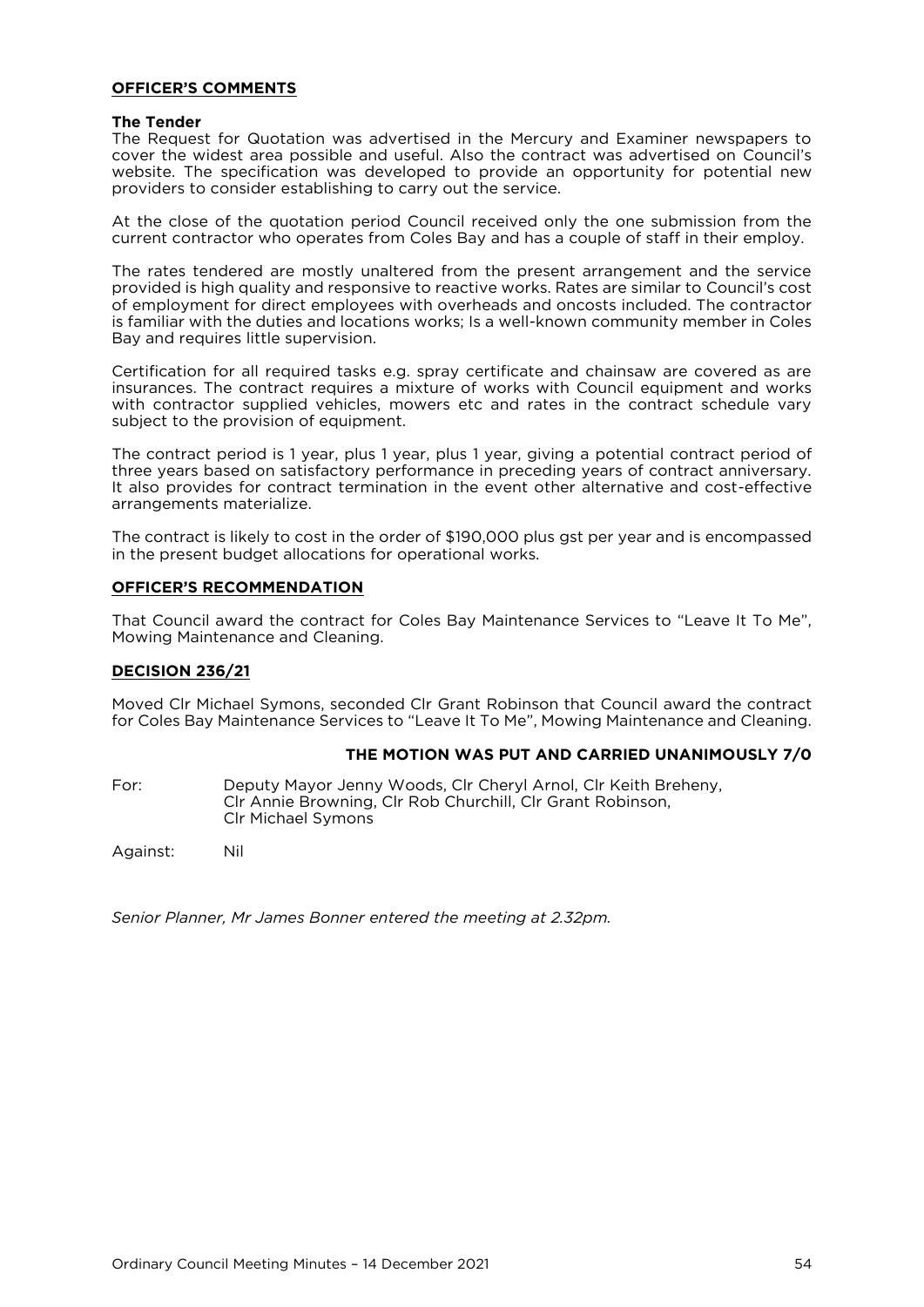<span id="page-54-0"></span>Author:  $\mathcal{L}(\mathcal{A})$ 

Responsible Officer: General Manager (Mr Greg Ingham)

### **ATTACHMENT/S**

1. Valuer General time of the Valuer General time of the Valuer General time of the Valuer General time of the<br>The Valuer General time of the Valuer General time of the Valuer General time of the Valuer General time of th

### **PURPOSE**

To recommend that Council approve a variation to decision 256/20, made at the July 2020 by way of direct sale for market valuation. by way of direct sale for market valuation.

#### **BACKGROUND / OVERVIEW**

At the 28 July 2020 meeting, Council resolved that in accordance with s.177 of the *Local*  Manager, to develop a contract to transfer lots 62-72/55156 and 98/55156 to Centacare Evolve Housing for a proposed unit development. This was in return for development of lots 25-28/55156 into fully serviced (power, water and sewer) lots with road access in Spencer Street formed to a standard acceptable by Council's Engineer, from the Boyle Street intersection past the access to lot 28. This was also subject to a condition that the transfer of ownership being subject to the Development Application for the community housing units being approved. units being approved.

Following this meeting, Centacare Evolve proceeded with the lodgement of the Development Application (DA 2021/32) and associated design and this was subsequently approved by Council at the September meeting. During the advertising period for this application a number of submissions were made concerning the suitability of the development and the perceived inadequate return for Council and the community. Following the Council meeting in September, Council staff met with several concerned residents and listened to their concerns. From this meeting staff then met with the proponents and discussed some of the concerns with the proponent. It was agreed that a new valuation be obtained to determine the current valuation of the property. At this stage a valuation was sought and produced by the Office of the Valuer General (See Attachment 1). An additional valuation was then sought to confirm the initial valuation by a local real estate agent. As observed in the report, the valuation of \$375,000 was the figure that was considered most accurate. considered most accurate.

Whilst Council obtained the latest valuation, Centacare Evolve met with the Director of Housing and sought approval for the Director to purchase the land directly, rather than undertake the works to service the lots 25-28 as outlined in the original decision. This approval has now been granted. If a motion is passed then the plan for Centacare Evolve will still be to develop the lots as per the approved DA 2021/32, but to effectively purchase the block for the valuation of \$375,000. the block for the value of  $\mathcal{S}_3$ 75,000.

not address the concerns of some members about the type of development this proposal not address the concerns of some members about the type of development the type of development the type of development the type of development the type of development the type of development of the type of development of t presents.

### **STRATEGIC PLANE**

**Guiding Principle**<br>
3. Attract and welcome people of all backgrounds, cultures and ages to live in our region 3. Attract and welcome people of all backgrounds, cultures and ages to live in our region

7. Communicate and explain Council's decisions and reasons in an open and timely manner.

#### **Key Foundation/s**

1. Our Governance and Finance

2. Our Community's Health & Wellbeing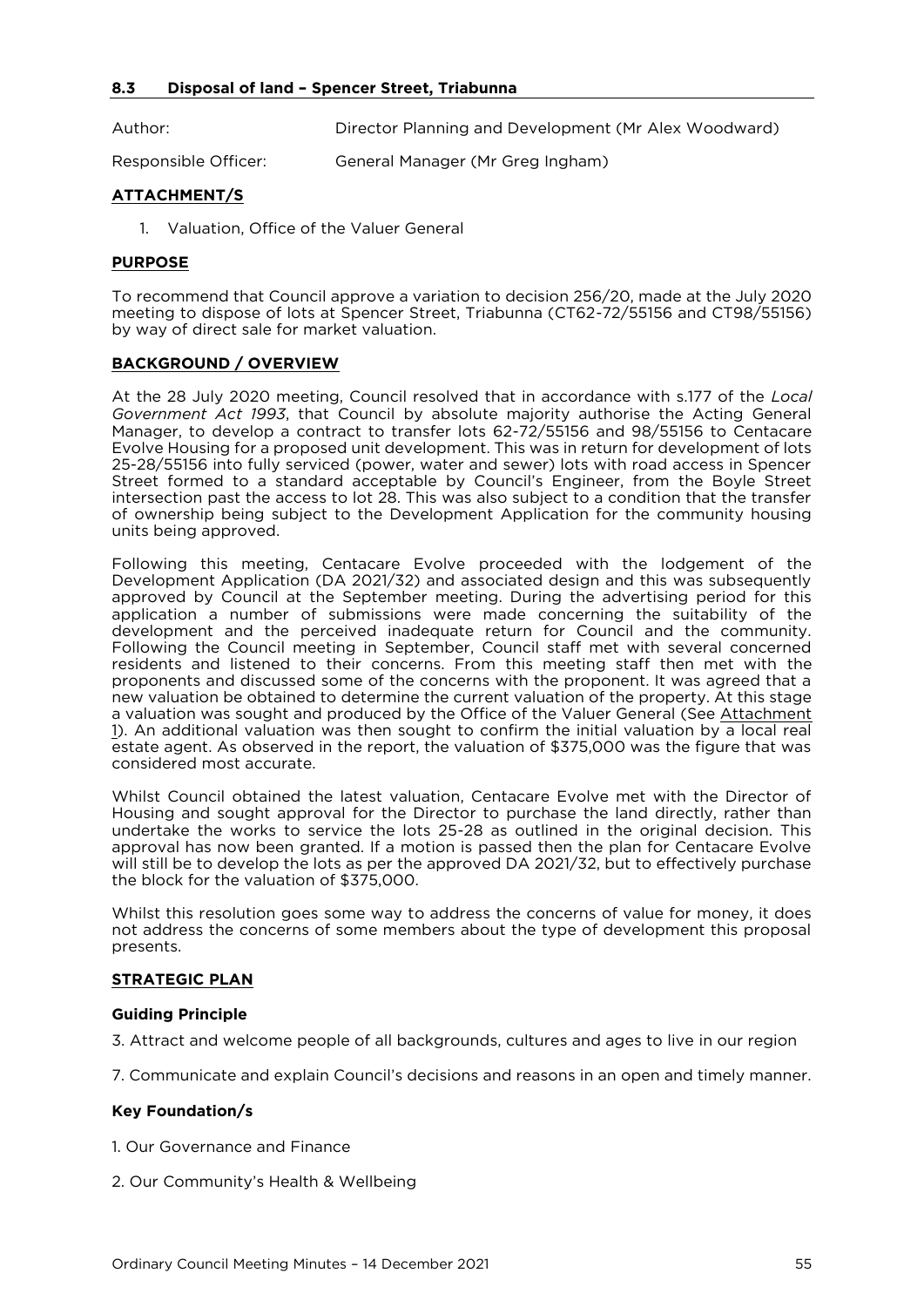#### **What we plan to do**

- Manage cash flow tightly to ensure current liabilities can be paid from unrestricted (available) cash.  $\sqrt{a}$
- Work with health professionals to enhance the physical and mental health of ageing

#### **STATUTORY IMPLICATIONS** <u>statutory in the model is an interesting</u>

Part 12, Division 1 outlines the requirements for the Purchase, acquisition, sale and lease of property. It is noted that Council previously made a decision to dispose of land at at Spencer Street, Triabunna (CT62-72/55156 and CT98/55156). The initial resolution was under s177 of the Act and did not recognise this land as Public Land as identified in s177A of the Act. the Act and did not recognise this land as Public Land as identified in s177A of the Act.

It is further noted that as this is a change to the original motion, it requires a partial overturing of a decision, therefore regulation 18 of the Local Government (Meeting Procedures) Regulations 2015 will apply: Procedures) Regulations 2015 will apply:

**18. Motion to overturn decision**<br>(1) For the purposes of this regulation, a decision may be overturned, wholly or partly,  $\mathsf{b}\mathsf{v}$  = by -<br>(a) a motion directly rescinding or otherwise overturning the decision or part of

the decision: or

(b) a motion that conflicts with, or is contrary to, the decision or part of the  $\theta$  decision.

(2) A council or council committee may only overturn a decision passed at a previous (a) by an absolute majority, in the case of a council; or  $(b)$  by a simple majority, in the case of a council committee.

(b) by a simple majority, in the case of a council committee.

(3) Any report given by the general manager to a council in respect of a proposed of a decision of the council, wholly or partly, is to include - $(a)$  a statement that the proposed motion, if resolved in the affirmative, would overturn that previous decision or part of that previous decision; and (b) the details of that previous decision, or the part of that previous decision, that would be overturned; and (c) advice as to whether or not that previous decision, or that part of that previous decision, directed that certain action be taken; and (d) if that previous decision, or that part of that previous decision, directed that certain action be taken, advice as to whether or not that action has been wholly or substantially carried out or substantially carried out

### <u>BUDGET IMPLICATIONS I</u>

Once lots 25, 26 and 27/555156 are sold this will assist Council's cash flow by \$375,000. In addition, the transfer of lots will be subject to rates payable each year. addition, the transfer of lots will be subject to rates payable each year.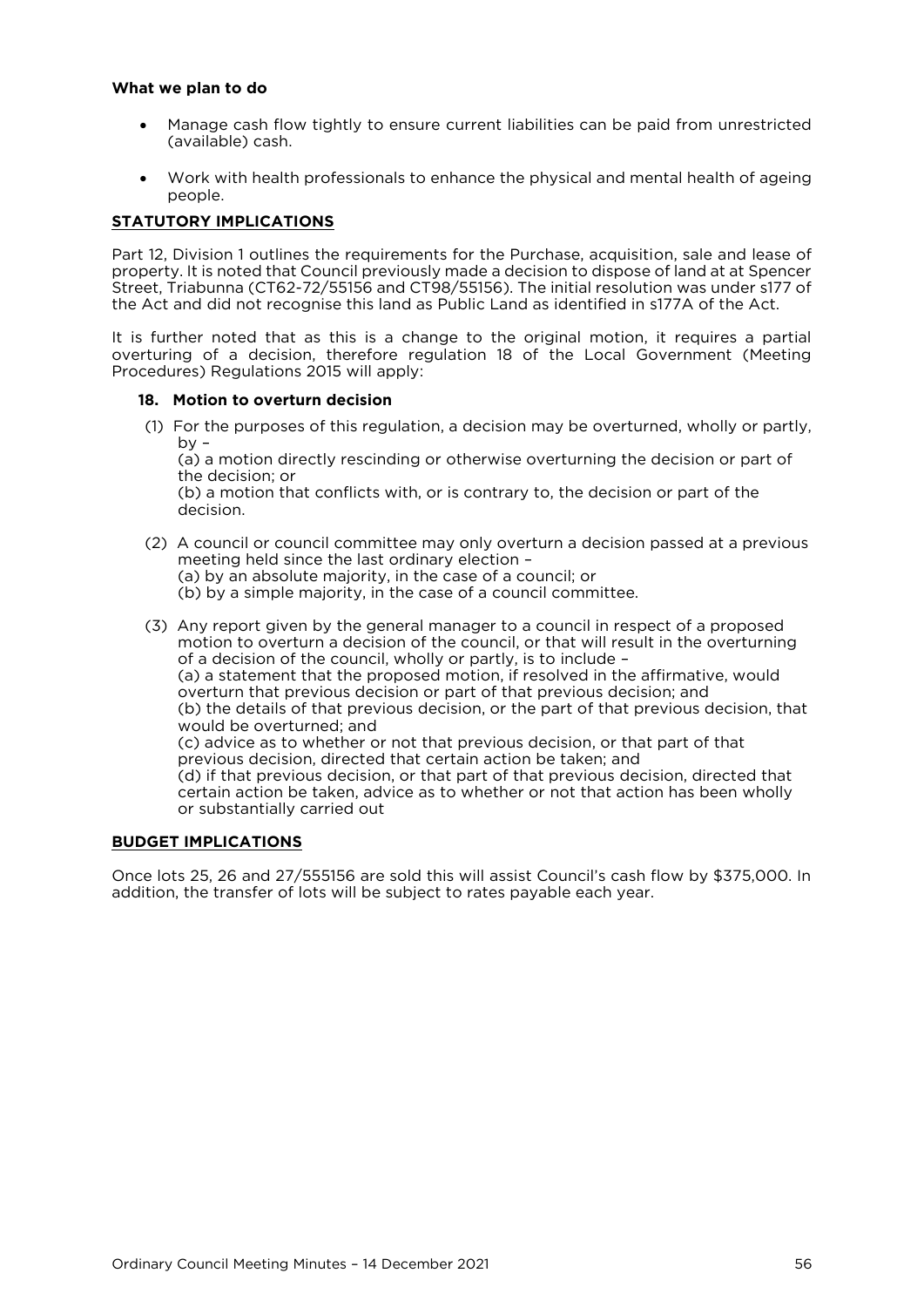### **RISK CONSIDERATION/S**

| <b>Risk</b>                                                                                           | Consequence       | Likelihood | Rating   | <b>Risk Mitigation Treatment</b>                |
|-------------------------------------------------------------------------------------------------------|-------------------|------------|----------|-------------------------------------------------|
| Adopt the recommendation                                                                              |                   |            |          | Ensure that the reasons for the                 |
| Some community members may still<br>not be satisfied with the proposed<br>development.                | <b>Jegligible</b> | Likely     | Moderate | decisions<br>adequately<br>are<br>communicated. |
| Do not adopt the recommendation                                                                       |                   |            | $\omega$ | Ensure that the original agreed                 |
| The original motion will stand and not<br>present the best value for the Council<br>or the community. | Minor             | Possible   | Moderat  | works are carried out to a high<br>standard.    |
| Failure to continue with the disposal<br>may place Council at litigation risk<br>from the proponent.  | Minor             | ossible    | Moderate | Seek legal advice on this matter.               |

### **OFFICERS COMMENT**

The previous decision on 28 July 2020 specifically stated that 'In accordance with s.177 of the Local Government Act 1993, that Council by absolute majority authorise the Acting General Manager, to develop a contract to transfer lots 62-72/55156 and 98/55156 to Centacare Evolve Housing for a proposed unit development in return for development of lots 25-28/55156 into fully serviced (power, water and sewer) lots with road access in Spencer St formed to a standard acceptable by Council's engineer, from the Boyle Street intersection passed the access to lot 28. With a condition that the transfer of ownership being subject to the Development Application for the community housing units being being subject to the Development Application for the community housing units being approved'.

 $\frac{1}{10}$  instead sell lots CT62-72/55156 and CT98/55156 directly to the Director of Housing for instead sell lots CT62-72/55156 and CT98/55156 directly to the Director of Housing for \$375,000.

If Council votes in the affirmative of the Officers recommendation, this will overturn the decision 256/2020 made on 28 July 2020.

There will be a new recommendation that the land be sold directly to the Director of Housing, instead of being transferred to Centacare Evolve for the servicing of lots CT25- $\frac{1}{28}$  $28/551551$ 

The previous decision authorised the Acting General Manager, to develop a contract to transfer lots 62-72/55156 and 98/55156 to Centacare Evolve Housing condition that the transfer of ownership being subject to the Development Application for the community housing units being approved. As the Development Application has only recently been  $h_{\text{non-1}}$  approved and these recent discussions taking place, this action has not occurred. approved and these recent discussions taking place, this action has not occurred.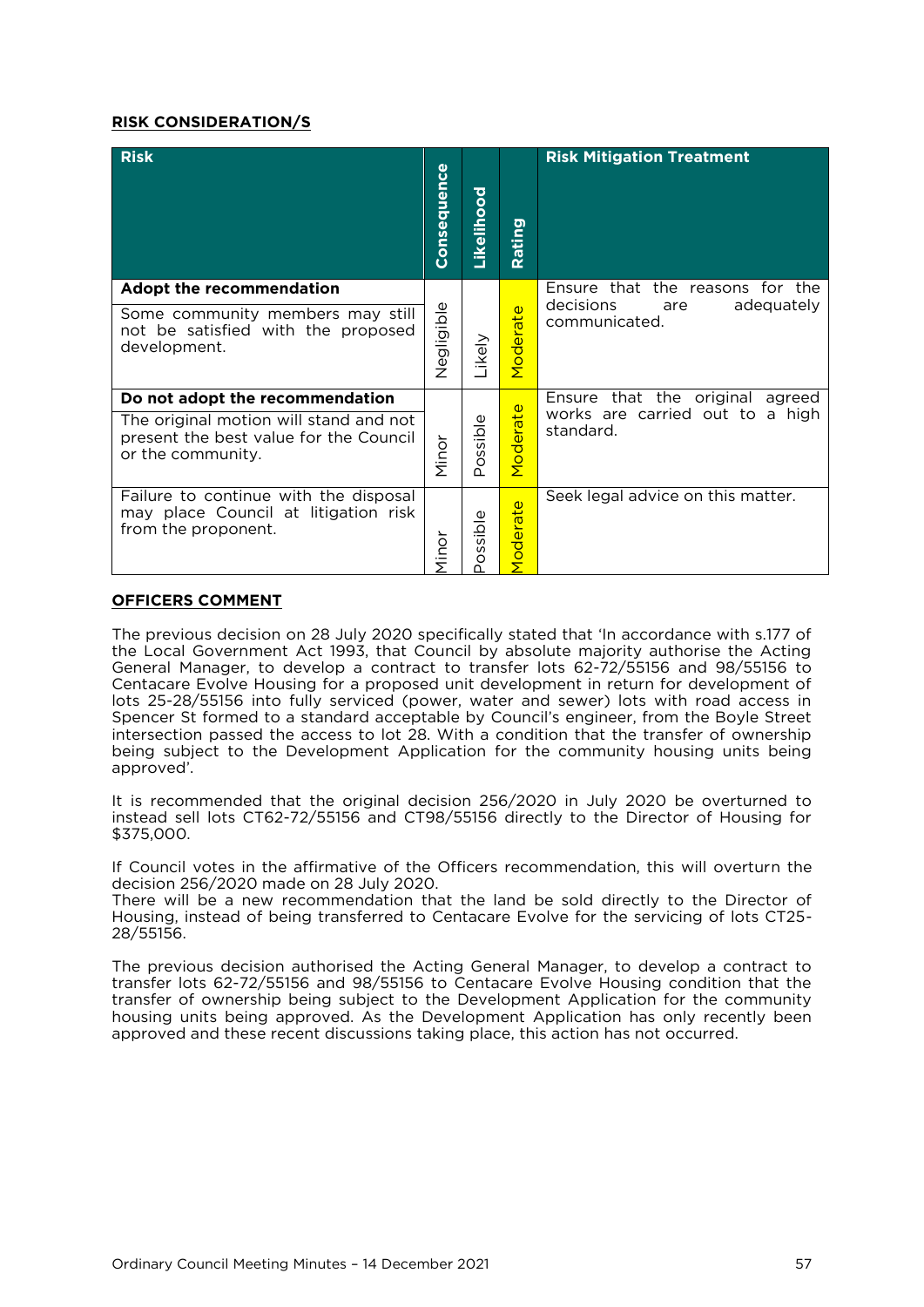## **RECOMMENDATION**

That Council:

- 1. NOTE the Council report and Officers Comments, specifically that If Council votes in the affirmative of the Officers recommendation, this will partially overturn the decision 256/20 made on 28 July 2020, being the land will be sold directly to the Director of Housing, instead of being transferred to Centacare Evolve for the  $S$ ervicing of lots CT25-28/55156.  $\frac{1}{2}$ servicing of lots CT25-28/55156.
- 2. RESOLVE to overturn decision 256/20, made at the 28 July 2020 ordinary Council meeting to *authorise the Acting General Manager, to develop a contract to transfer* lots CT62-72/55156 and CT98/55156 to Centacare Evolve Housing for a proposed *unit development in return for development of lots CT25-28/55156 into fully serviced (power, water and sewer) lots with road access in Spencer St formed to a standard* acceptable by Council's engineer, from the Boyle Street intersection passed the access to lot 28. With a condition that the transfer of ownership being subject to the Development Application for the community housing units being approved. *Development Application for the community housing units being approved*.
- 3. Further RESOLVE to direct the General Manager to develop a contract with the CT98/55156) for an amount of \$375,000.  $\sim$  375,000,  $\sim$  375,000.

### **DECISION 237/21**

Moved Clr Keith Breheny, seconded Clr Grant Robinson that Council:

- 1. NOTE the Council report and Officers Comments, specifically that If Council votes in 256/20 made on 28 July 2020, being the land will be sold directly to the Director of Housing, instead of being transferred to Centacare Evolve for the servicing of lots CT25-28/55156. C<sub>T2</sub>5-28-28-28
- 2. RESOLVE to overturn decision 256/20, made at the 28 July 2020 ordinary Council<br>meeting to *authorise the Acting General Manager, to develop a contract to transfer* lots CT62-72/55156 and CT98/55156 to Centacare Evolve Housing for a proposed *lots CT62-72/55156 and CT98/55156 to Centacare Evolve Housing for a proposed (power, water and sewer) lots with road access in Spencer St formed to a standard* acceptable by Council's engineer, from the Boyle Street intersection past the access to lot 28. With a condition that the transfer of ownership being subject to the *Development Application for the community housing units being approved. Development Application for the community housing units being approved*.

Against: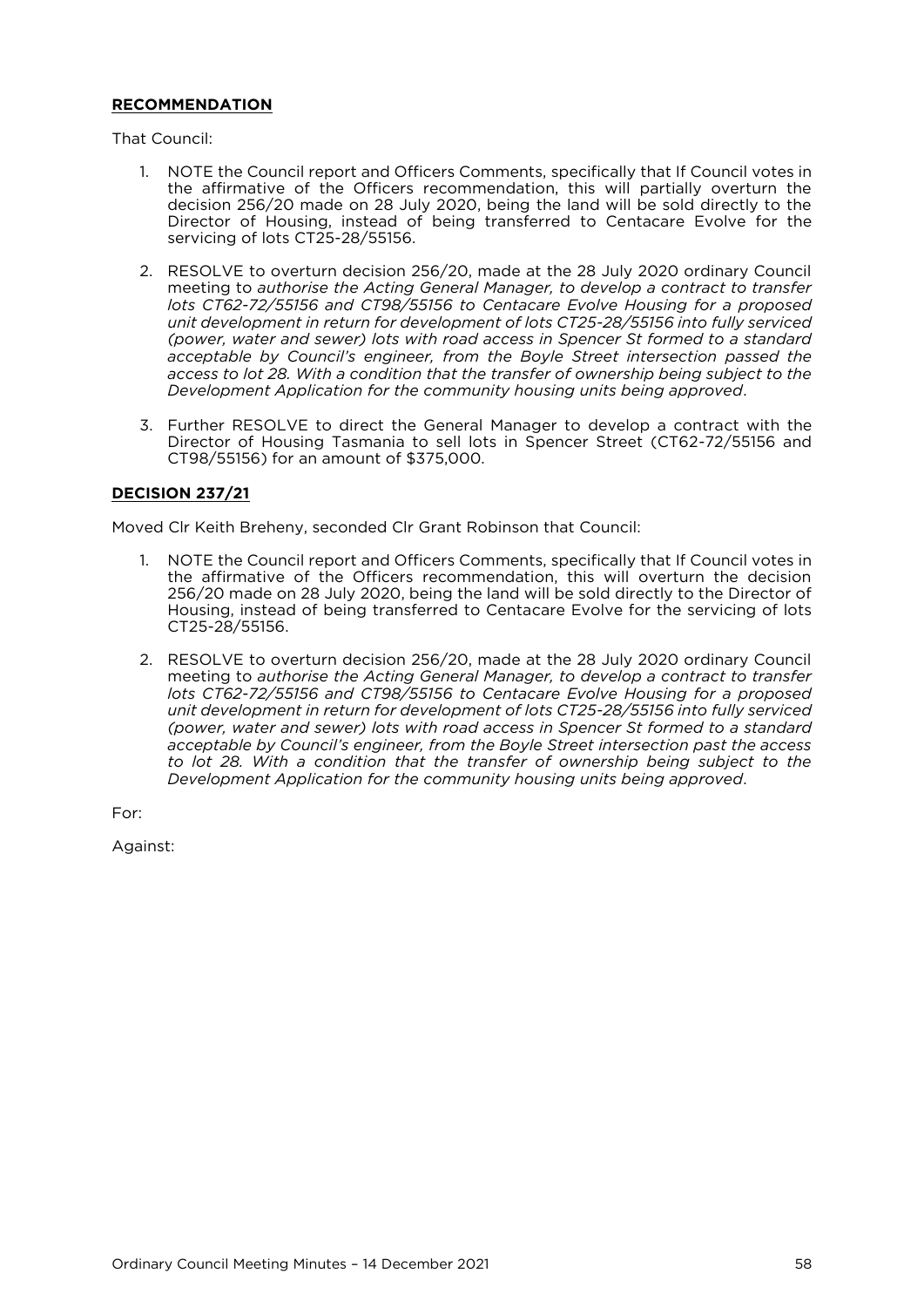## **DECISION 238/21**

### An **AMENDED** motion was put:

Moved Clr Cheryl Arnol, seconded Clr Annie Browning that Council:

- NOTE the Council report and Officers Comments, specifically that If Council votes in the affirmative of the Officers recommendation, this will overturn the decision  $1_{\cdot}$ 256/20 made on 28 July 2020. 256/20 made on 28 July 2020.
- 2. RESOLVE to overturn decision 256/20, made at the 28 July 2020 ordinary Council meeting to *authorise the Acting General Manager, to develop a contract to transfer* lots CT62-72/55156 and CT98/55156 to Centacare Evolve Housing for a proposed *unit development in return for development of lots CT25-28/55156 into fully serviced* (power, water and sewer) lots with road access in Spencer St formed to a standard *acceptable by Council's engineer, from the Boyle Street intersection past the access* to lot 28. With a condition that the transfer of ownership being subject to the Development Application for the community housing units being approved. *Development Application for the community housing units being approved*.

## **THE MOTION WAS PUT AND CARRIED UNANIMOUSLY 7/0**

Deputy Mayor Jenny Woods, Clr Cheryl Arnol, Clr Keith Breheny, Clr Annie Browning, Clr Rob Churchill, Clr Grant Robinson, For: Clr Michael Symons Clr Michael Symons

Nil Against: Against: Nil

The Deputy Mayor put the amended motion as the substantive motion before the meeting.

#### THE MOTION WAS PUT AND CARRIED UNANIMOUSLY 7/0 **THE MOTION WAS PUT AND CARRIED UNANIMOUSLY 7/0**

Deputy Mayor Jenny Woods, Clr Cheryl Arnol, Clr Keith Breheny, Clr Annie Browning, Clr Rob Churchill, Clr Grant Robinson, For: Clr Annie Browning, Clr Rob Churchill, Clr Grant Robinson, Clr Michael Symons

Nil Against: Nil

### **DECISION 239/21**

Moved Clr Rob Churchill, seconded Clr Grant Robinson that Council RESOLVE to direct the General Manager to develop a contract with the Director of Housing Tasmania to sell lots in Spencer Street ( $CT62-72/55156$  and  $CT98/55156$ ) for an amount of \$375,000.  $S_{\rm F}$  street (CT62-72) for an amount of  $S_{\rm F}$  for an amount of  $S_{\rm F}$ 

## **THE MOTION WAS PUT AND CARRIED 6/1**

For: For: Deputy Mayor Jenny Woods, Clr Keith Breheny, Clr Annie Browning, Clr Rob Churchill, Clr Grant Robinson, Clr Michael Symons

 $\mathcal{L}$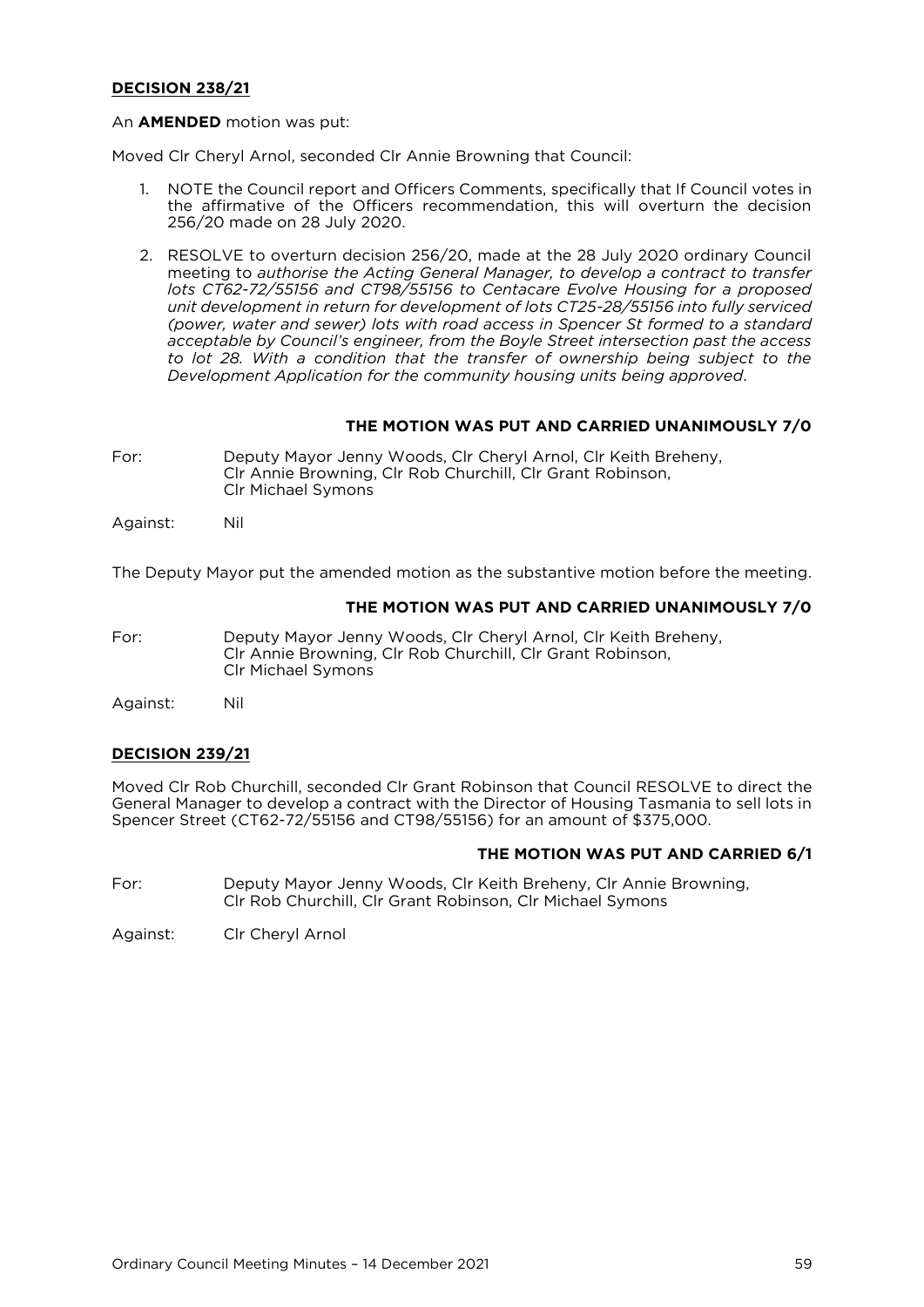<span id="page-59-0"></span>Author:

 $\mathcal{L}(\mathcal{A})$ 

Responsible Officer: Director Corporate and Community (Mrs Elysse Blain)

### **ATTACHMENT/S**

1. Revised Budget 2021/22

#### **PURPOSE**

To recommend that Council adopts the Revised Budget 2021/22.

### **BACKGROUND / OVERVIEW**

The main purpose of the budget review is to update carry forward capital works project amounts and grants from last financial year. Other changes include the updated TasWater dividend now advised and an update to depreciation due to asset revaluations dividend now advised and an update to depreciation due to asset revaluations.

It is not the intent of this budget review to revise the whole budget, it is still managements intent to manage operational activities within the budget originally set by Council. The  $i$ changes included are only high level in nature and/or in relation to capital work and grant changes included are only high level in the capital work and grant and grant and grant work and grant and grant specific projects.

#### **STRATEGIC PLAN**

**Guiding** Principle 7. Communicate and explain Council's decisions and reasons in an open and timely manner.

**Key Foundation/s** 1. Our Governance and Finance

• Manage cash flow tightly to ensure current liabilities can be paid from unrestricted (available) cash. (available) cash.

## <u>statutory in the model is an interesting</u>

Local Government Act 1993

#### **BUDGET IMPLICATIONS**

The following changes to the budget have been included:

- 1. Update to TasWater dividend forecast to receive for this financial year. TasWater have 21/22, compared to the 50% allocated budgeted, plus councils may receive a back  $\alpha$ <sub>2</sub> payment of missed dividends spread of the next 5 years depending on year end payment of missed dividends spread of the next 5 years depending on year end performance.
- 2. Allocation of specific capital works projects not identified in the original budget, for Infrastructure Round 3 projects have now been identified and included Infrastructure Round 3 projects have now been identified and included.
- 3. Change to capital works projects budgets where estimates are now different than the original budget. All capital projects with a revised budget are highlighted.
- 4. Update to Grant income, based on final carried forward grant figures from the prior financial year.
- 5. Update to depreciation due to revaluation of assets last financial year plus a 2%  $\cdots$
- $(20/21)$  and budget changes noted above.  $(20, 20)$  and budget changes noted above.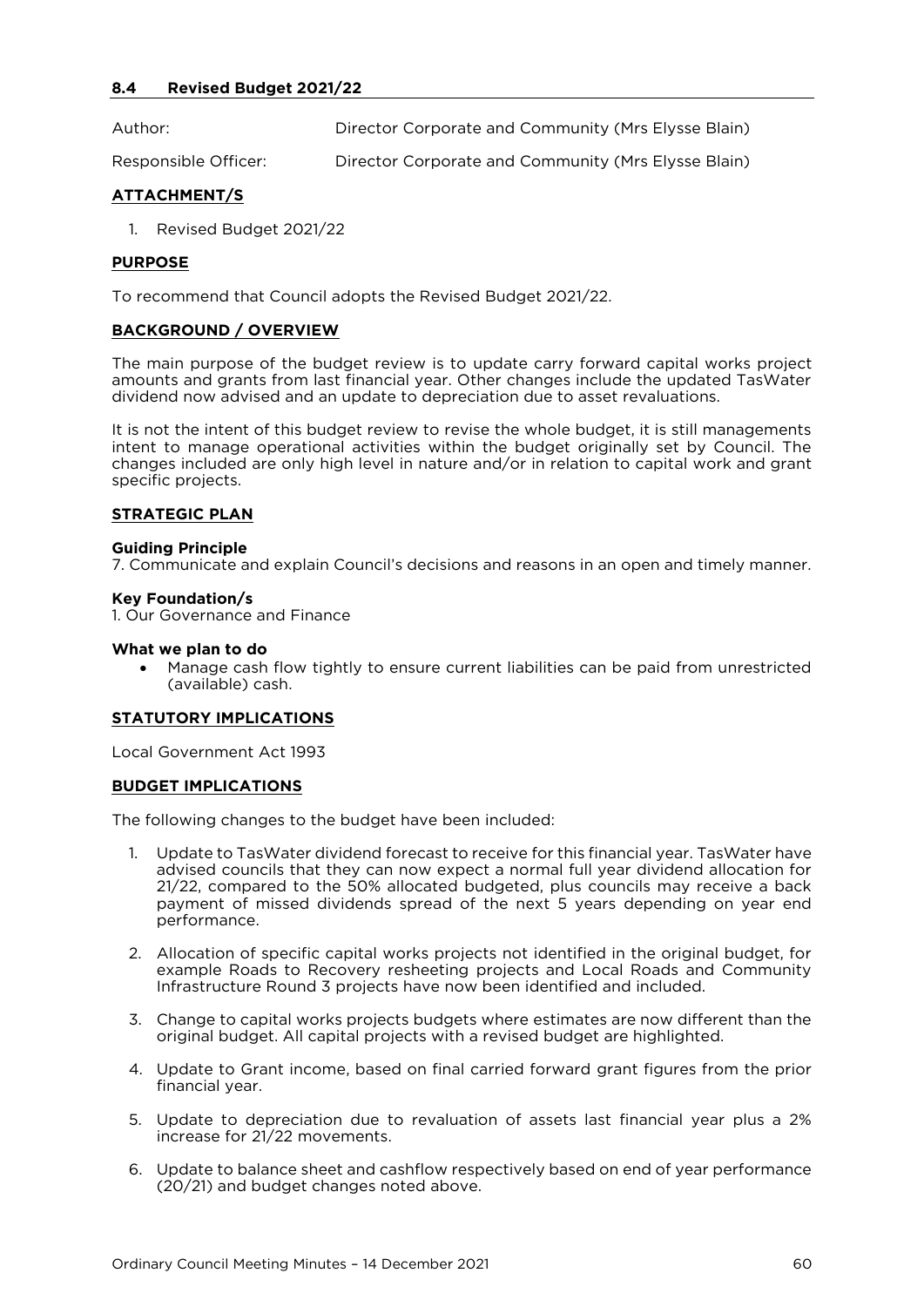### **RISK CONSIDERATION/S**

| <b>Risk</b>                                                                                                                                                                                                                                                                                                                                                                                                         | Consequence | Likelihood | Rating     | <b>Risk Mitigation Treatment</b>                                                                                                               |
|---------------------------------------------------------------------------------------------------------------------------------------------------------------------------------------------------------------------------------------------------------------------------------------------------------------------------------------------------------------------------------------------------------------------|-------------|------------|------------|------------------------------------------------------------------------------------------------------------------------------------------------|
| <b>Adopt the recommendation</b><br><b>This</b><br>will<br>increase<br>$1_{-}$<br>transparency, both internally<br>and externally, in relation to<br>the capital works program<br>being undertaken in 21/22.<br>2. Will be easier to manage<br>individual project budgets.<br>3.<br>Provide a current update on<br>Councils<br>likely<br>financial<br>position at 30 June 2022.                                      | Negligible  | Jnlikely   | <b>NOT</b> | mitigate these risks,<br>To.<br>- it<br><b>is</b><br>recommended that Council adopted<br>21/22<br>Revised<br>Budget<br>the<br>as<br>presented. |
| Do not adopt the recommendation                                                                                                                                                                                                                                                                                                                                                                                     |             |            |            | mitigate these risks, it<br>To<br>is.                                                                                                          |
| The capital works program<br>$1_{\cdot}$<br>will lack transparency and<br>difficult to manage to budget<br>without the revised<br>carry<br>forward figures listed.<br>2.<br>There would be<br>large<br>a<br>variance, actual to budget,<br>for<br>depreciation<br>and<br>investment revenue.<br>Risk to poor decision making,<br>3.<br>which may impact cashflow<br>and stretch working capital<br>beyond capacity. | Moderate    | Possible   | High       | recommended that Council adopted<br>21/22<br>the<br>Revised<br>Budget<br>as<br>presented                                                       |

#### **OFFICER'S COMMENTS**

 $S$  compared to the original budget  $\overline{S}$ compared to the original budget:

- 1. Operating net profit/loss for in the revised budget is expected to be \$450k loss, compared to \$787k loss in the original budget. Total Comprehensive Result (including capital income) is  $$6.56$ m profit compared to  $$6.06$ m in the original budget.  $\mathbf{r}$  is  $\mathbf{r}$  is  $\mathbf{r}$  in the original budget.
- 2. The capital works program will be similar at \$8.50m.
- $\frac{3}{2}$ . The final case of  $\frac{3}{2}$ . budget.
- 4. Other actual to budget movements will be managed within the original budget allocations.

### **OFFICER'S RECOMMENDATION**

That Council approve the Revised Budget 21/22 as presented in the attachments.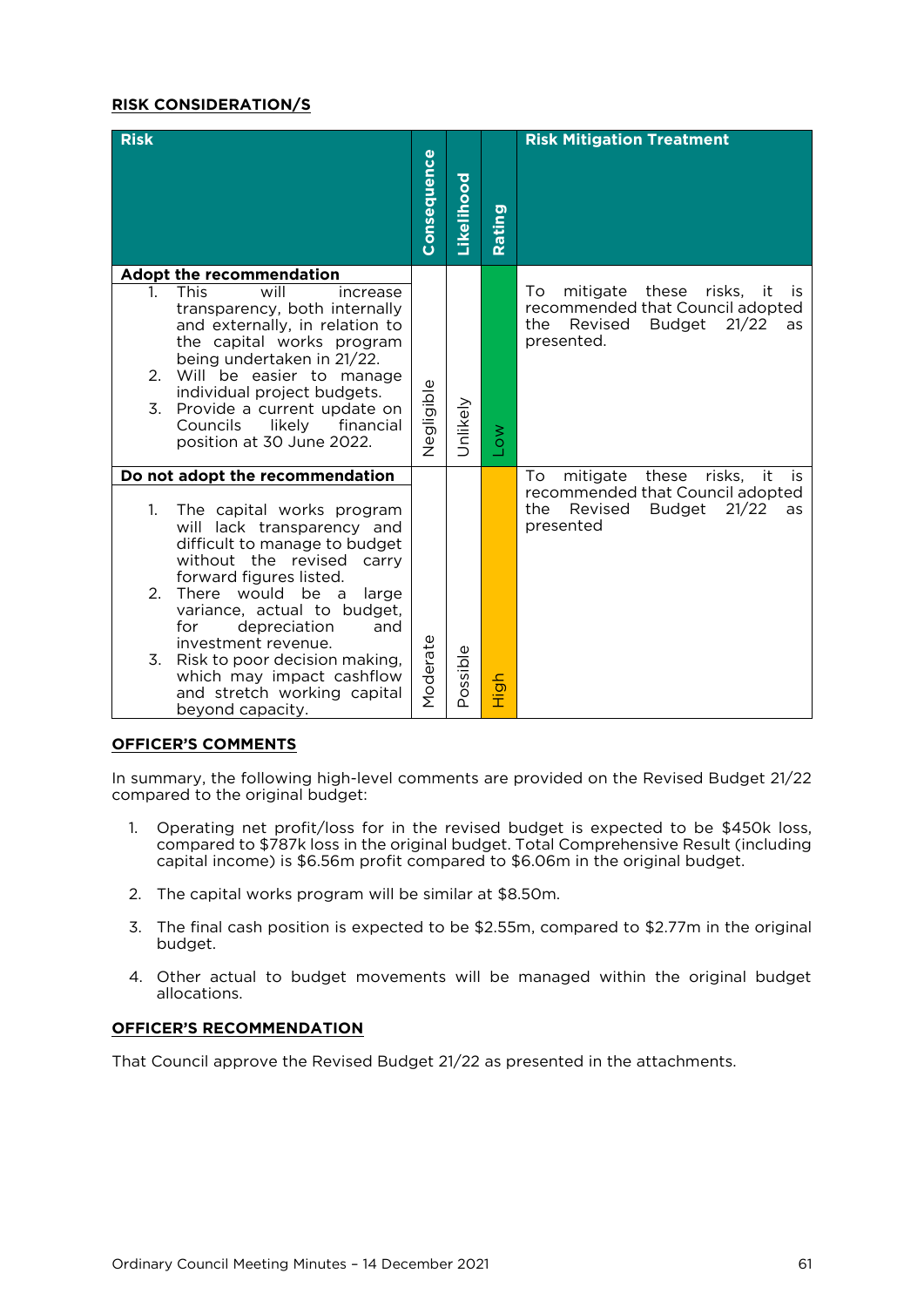### **DECISION 240/21**

 $\mathsf{R}$ udget 21/22 as presented in the attachments Budget 21/22 as presented in the attachments.

## **THE MOTION WAS PUT AND CARRIED UNANIMOUSLY 7/0**

Formula Clr Annie Browning Clr Rob Churchill Clr Grant Robinson Clr Annie Browning, Clr Rob Churchill, Clr Grant Robinson, Clr Michael Symons

Against: Nil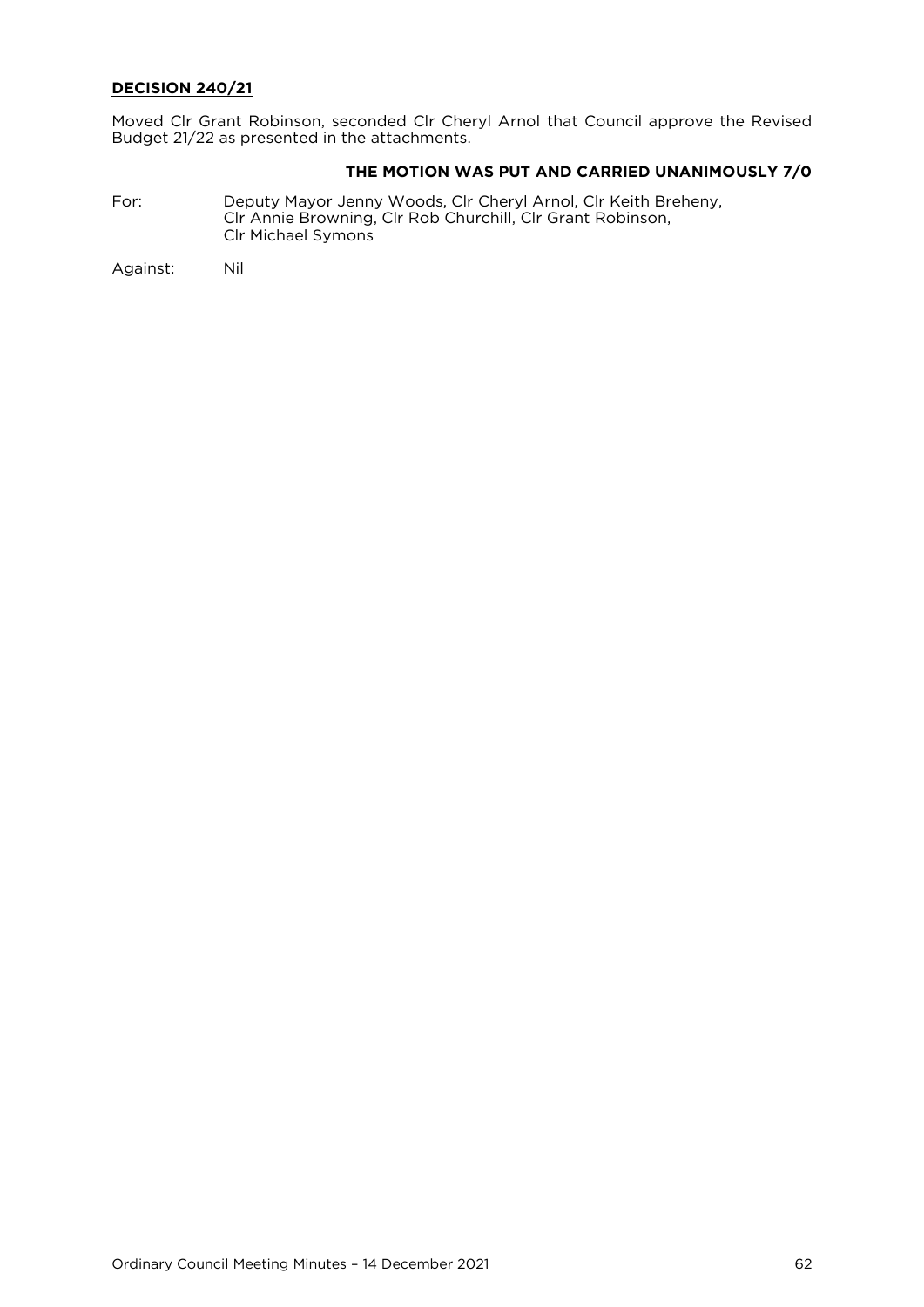### <span id="page-62-0"></span>**9. NOTICES OF MOTION**

Nil.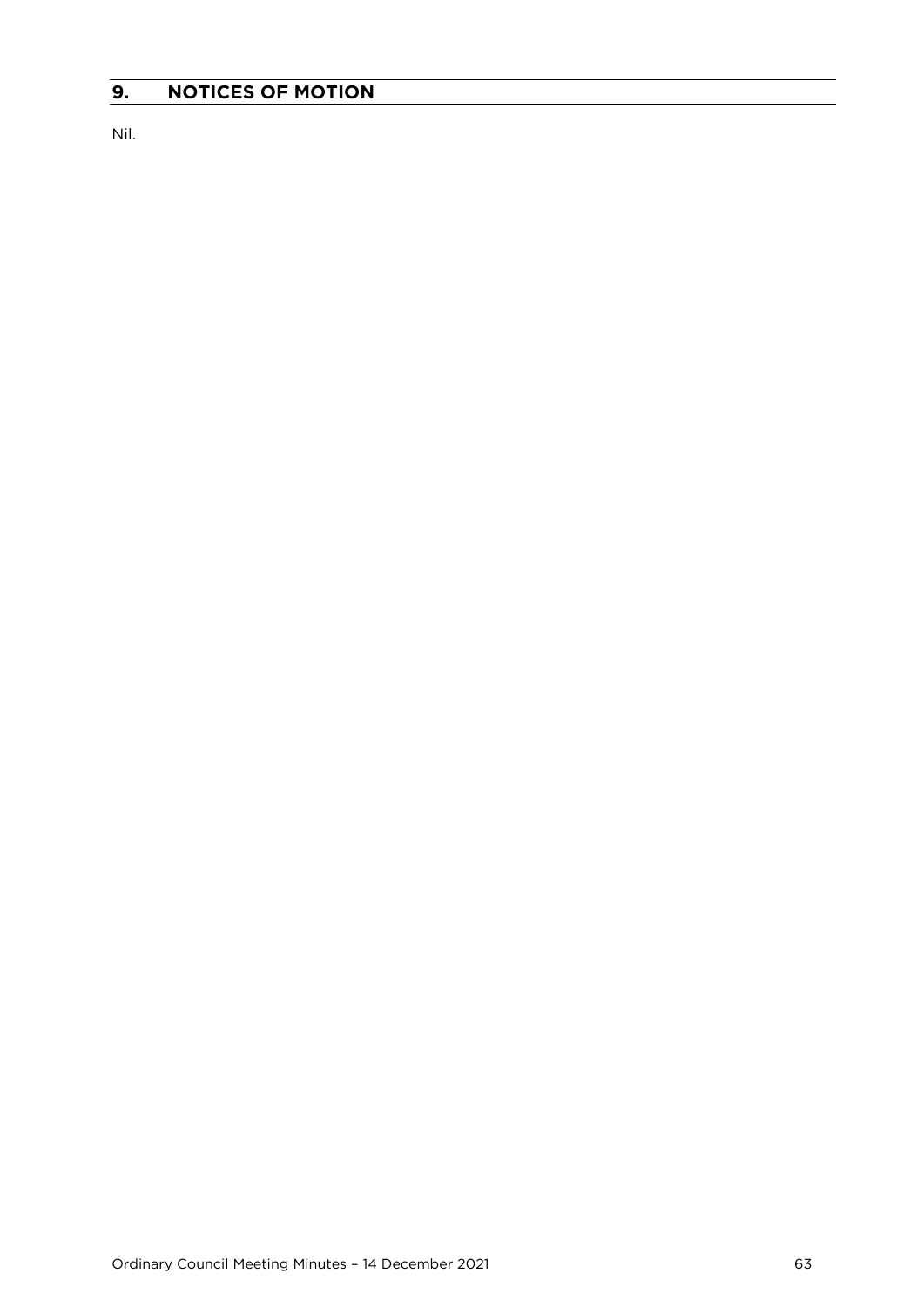## <span id="page-63-0"></span>**10. PETITIONS**

Nil.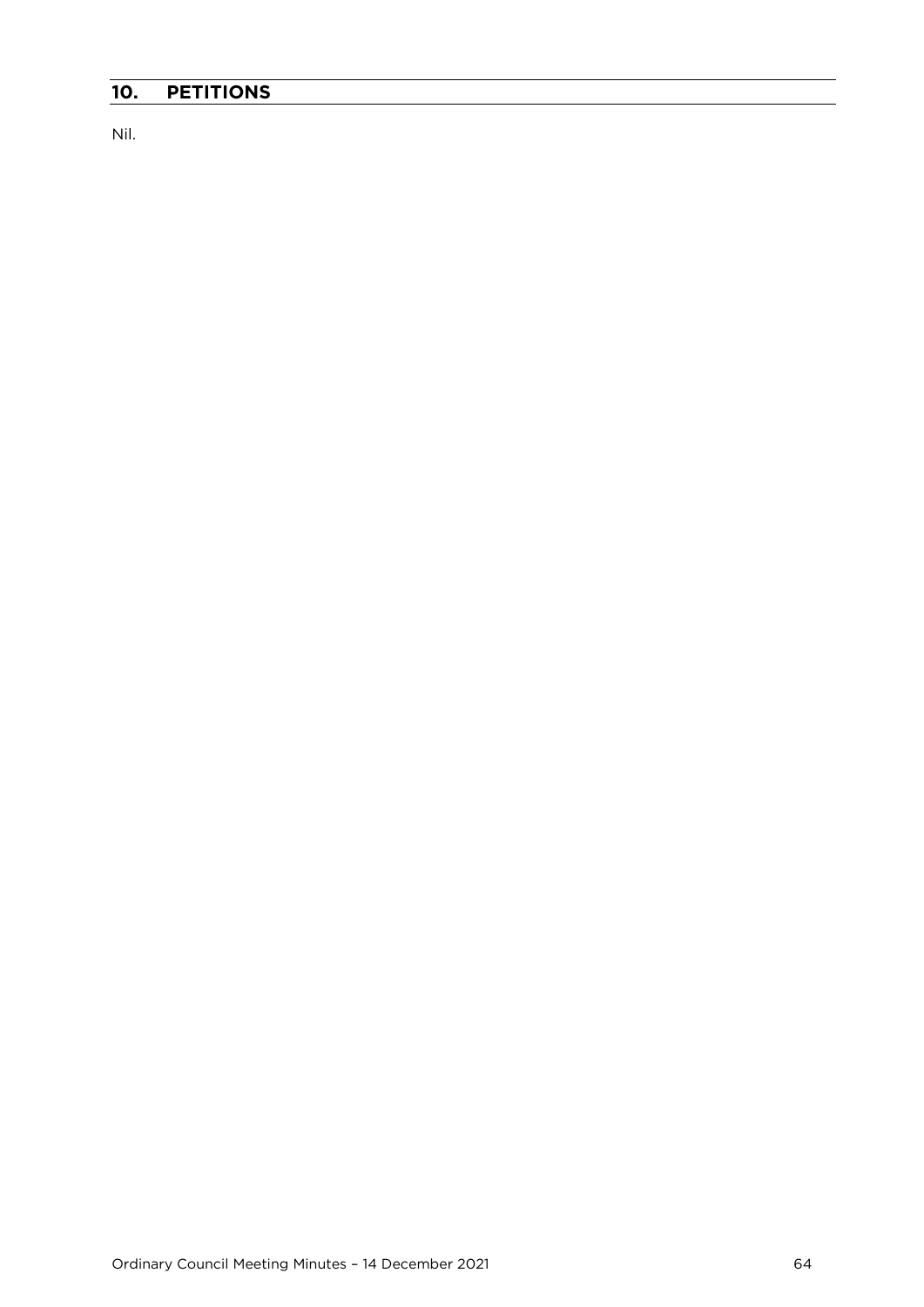## <span id="page-64-0"></span>**11. QUESTIONS FROM COUNCILLORS**

#### <span id="page-64-1"></span>**11.1 Questions on notice by Councillors**

<span id="page-64-2"></span>

#### $11.2$ **11.2 Questions without notice by Councillors**

### **Clr Cheryl Arnol**

*I quote from the Message from the General Manager in the latest edition of Seaspeak –*

*Glamorgan Spring Bay Council is proud to be associated with volunteer groups and is committed to providing on-going support. Thank you from us! committed to providing on-going support. Thank you from us!*

*If that is true, can the General Manager please explain to the Spring Bay Suicide Prevention*  remembrance service was denied on the basis that staff workload did not allow them to print *remembrance service was denied on the basis that staff workload did not allow them to print* 

*The annual remembrance service is something which is specific to the mental health and generated some renewed goodwill in the community. It is probably very timely to mention* Foundation 2 in our Strategic Plan, part of which states support and facilitate community *events that promote community health and well-being. events that promote community health and well-being.*

*In terms of affording the staff workload, this message was conveyed to the Spring Bay denying them the support than the time taken to actually print the sheets so could the* General Manager please explain to me how this would have affected staff workload and *General Manager please explain to me how this would have affected staff workload and going forward will this Council provide on-going support to volunteer groups?*

### **Response from General Manager, Greg Ingham**

Council receives various requests for community assistance right across the board, and the Suicide Prevention Network is just one of them. We do have to consider these requests and we cannot as an organisation facilitate each and every request that we do get for in kind we cannot as an originate each and every request that we do get for in kind we do get for in kind we do get for

I spoke to an officer who I thought could assist with this request, but it wasn't just as simple as taking the same amount of time an email would take, it was bit more than that. I made the decision that unfortunately we couldn't assist in this instance, but I stand by my comments in Council's SeaSpeak and remain committed to supporting volunteer groups and recognise the value that they provide to our community and recognise the value that they provide to our community.

### **Clr Keith Breheny**

*I am aware that in my position as Chair of the Committee for the Triabunna Hall that we resigning from the Committee. There was a question raised as to the protocols of people resigning from the Committee. There was a question raised as to the protocols of people resigning from that Committee, considering that it is section 24 Committee of Council.* 

*Can you advise me of what is required, considering that there is a possibility that the current Chair will also be resigning on the basis that the Committee is functioning so well that they don't need as many members.* 

*Is* there a protocol that has to be followed to make sure this is done properly since we are approved by Council as members of those section 24 Committees, and is there a requirement to follow in relation to a resignation from that Committee? *to follow in relation to a resignation from that Committee?*

#### **Response from General Manager, Greg Ingham**

Local Government Act, should come back to Council for approval Local Government Act, should come back to Council for approval.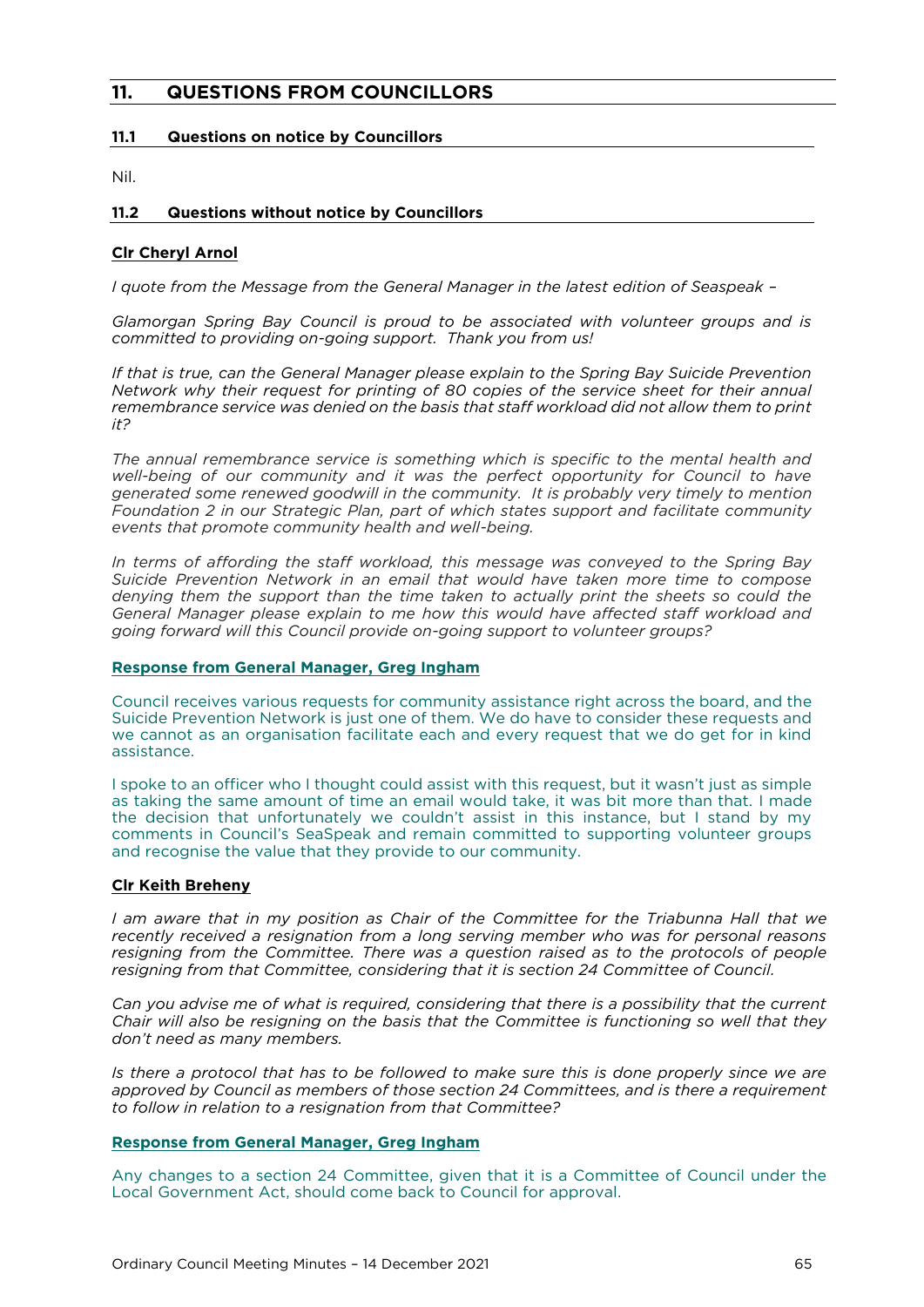### <span id="page-65-0"></span>**12. CONFIDENTIAL ITEMS (CLOSED SESSION)**

In accordance with the requirements of the *Local Government (Meeting Procedures) Regulations 2015*, the Mayor is to declare the meeting closed to declare the public in order to discusse the public in order to discusse the public in order to discusse the public in order to discusse the public in order  $\frac{1}{\sqrt{2}}$ 

Item  $1:$ **Item 1: Minutes of Closed Session – Ordinary Council Meeting held on 23 November** As per the provisions of regulation 15 (2) (a) and (d) of the Local Government (Meeting Procedures) Regulations 2015. *(Meeting Procedures) Regulations 2015*. **Item 2: Australia Day Awards**<br>As per the provisions of regulation 15 (2) (g) of the Local Government (Meeting Procedures) Regulations 2015. *(Meeting Procedures) Regulations 2015*. Item 3: **Financial Hardship Application**<br>As per the provisions of regulation 15 (2) (j) of the Local Government (Meeting Procedures) Regulations 2015. *(Meeting Procedures) Regulations 2015*. Item 4: **Commercial arrangements - Triabunna Marina**<br>As per the provisions of regulation 15 (2) (c) of the Local Government

## **RECOMMENDATION**

That Council moves into closed session at (Time: ).

(Meeting Procedures) Regulations 2015. *(Meeting Procedures) Regulations 2015*.

### **DECISION 241/21**

Moved Cler Cheryl Arnol, seconded Clr Keith Brehen, share Council moved and closed session at 3.00pm. at 3.00pm.

## **THE MOTION WAS PUT AND CARRIED UNANIMOUSLY 7/0**

- For: Deputy Mayor Jenny Woods, Clr Cheryl Arnol, Clr Keith Breheny, Clr Annie Browning, Clr Rob Churchill, Clr Grant Robinson, Clr Michael Symons Clr Michael Symons
- Nil Against: Nil

#### *The Deputy Mayor confirmed that the recording has been terminated.*

*Senior Planner, Mr James Bonner left meeting at 3.00pm*